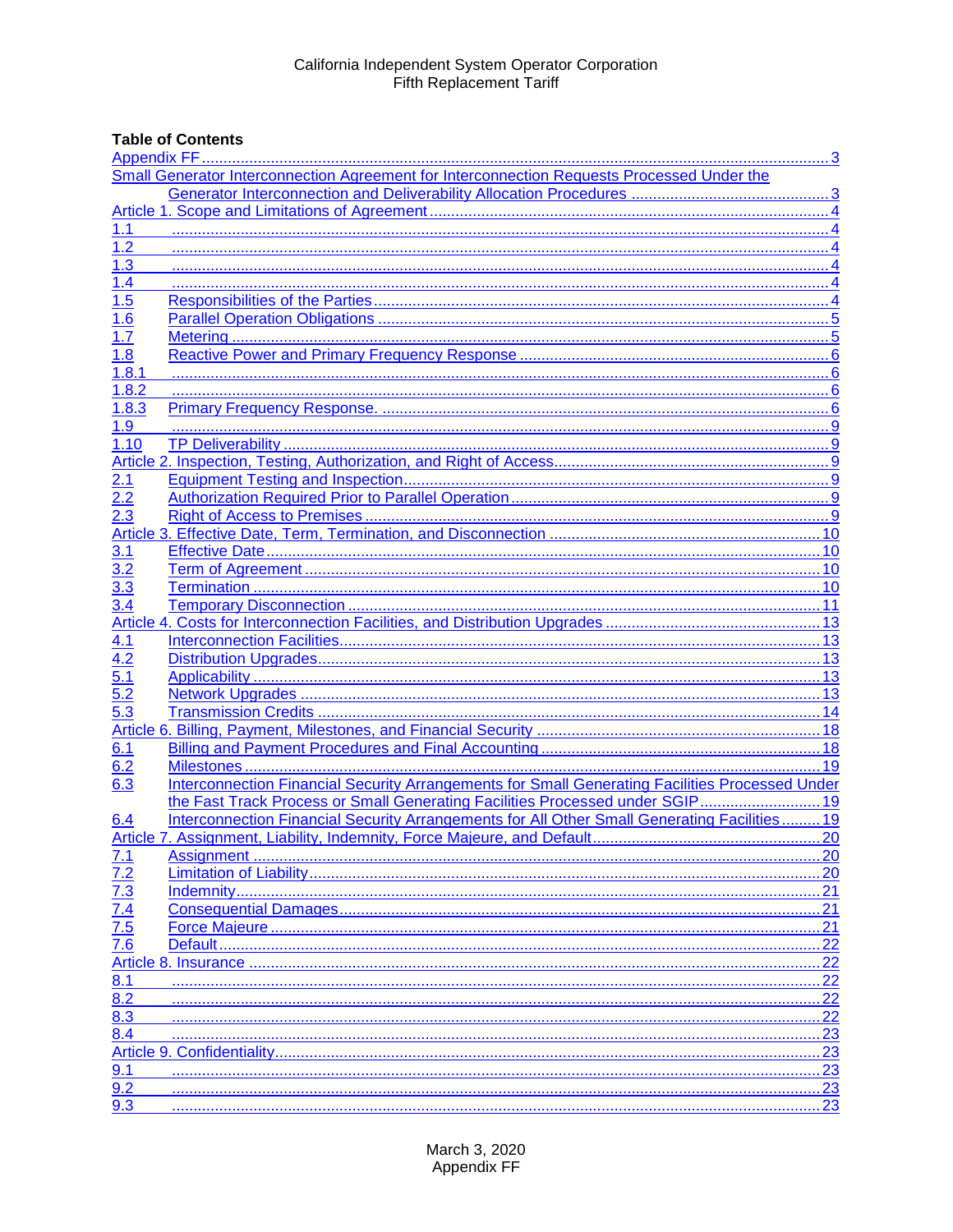| 10.1                                                                                               |  |  |
|----------------------------------------------------------------------------------------------------|--|--|
|                                                                                                    |  |  |
| 10.2<br>24                                                                                         |  |  |
| 10.3                                                                                               |  |  |
| .24<br>10.4                                                                                        |  |  |
| 10.5<br>24                                                                                         |  |  |
| 10.6                                                                                               |  |  |
| 24                                                                                                 |  |  |
| 11.1                                                                                               |  |  |
| 11.2                                                                                               |  |  |
|                                                                                                    |  |  |
| 12.1                                                                                               |  |  |
| 12.2                                                                                               |  |  |
| 12.3                                                                                               |  |  |
| 12.4                                                                                               |  |  |
| 12.5                                                                                               |  |  |
| 12.6                                                                                               |  |  |
| 12.7                                                                                               |  |  |
| 12.8                                                                                               |  |  |
| 12.9                                                                                               |  |  |
| 12.10                                                                                              |  |  |
| 12.11                                                                                              |  |  |
| 12.12                                                                                              |  |  |
| 12.13                                                                                              |  |  |
|                                                                                                    |  |  |
| 13.1                                                                                               |  |  |
| 13.2                                                                                               |  |  |
| 13.3                                                                                               |  |  |
| 13.4                                                                                               |  |  |
| 13.5                                                                                               |  |  |
|                                                                                                    |  |  |
|                                                                                                    |  |  |
| 37                                                                                                 |  |  |
| Attachment 3 One-line Diagram Depicting the Small Generating Facility, Interconnection Facilities, |  |  |
|                                                                                                    |  |  |
|                                                                                                    |  |  |
| Attachment 5 Additional Operating Requirements for the CAISO Controlled Grid and Affected Systems  |  |  |
|                                                                                                    |  |  |
| Attachment 6 Participating TO's Description of its Upgrades and Best Estimate of Upgrade Costs 41  |  |  |
| Attachment 7 Interconnection Requirements for an Asynchronous Small Generating Facility 42         |  |  |
|                                                                                                    |  |  |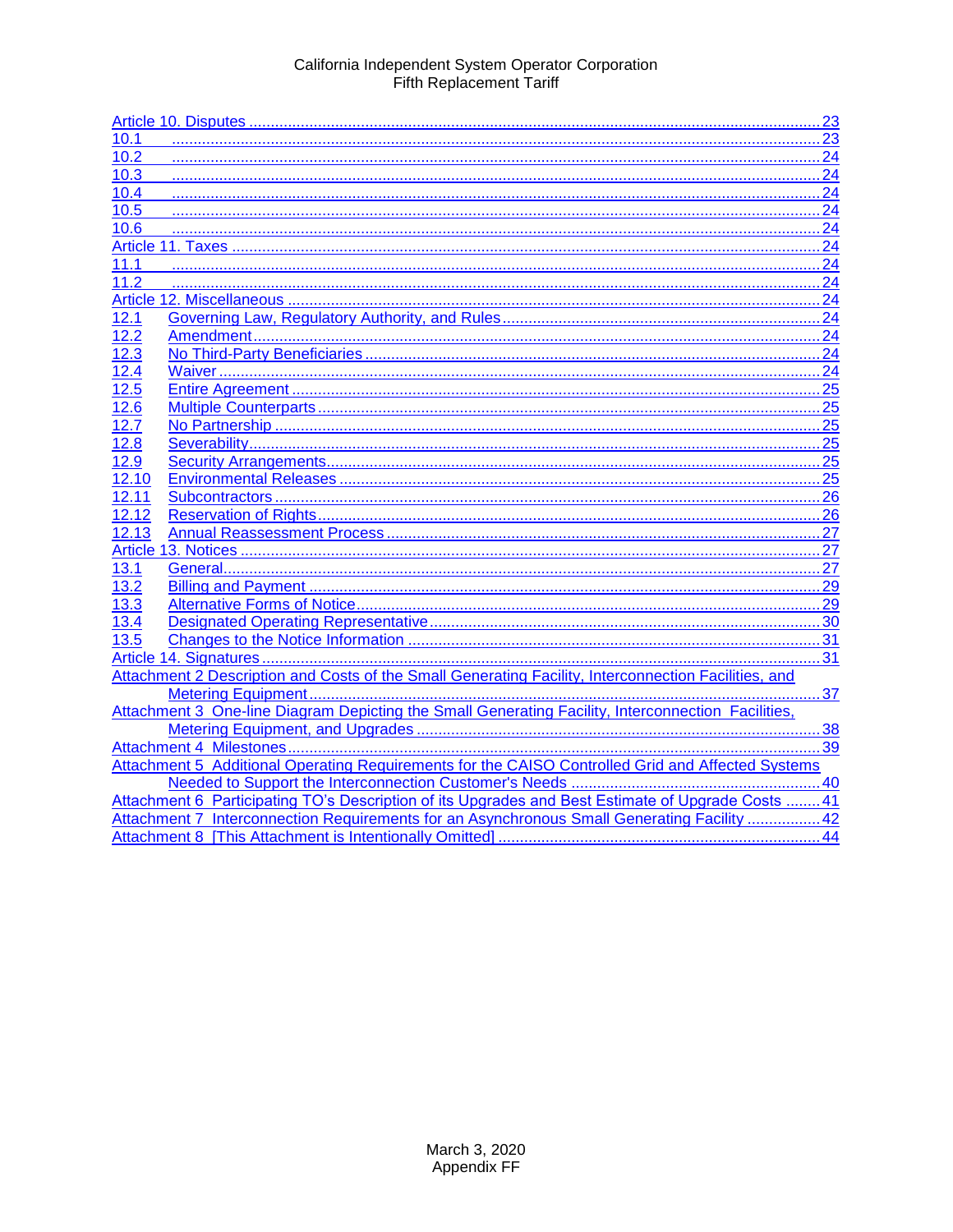# **Appendix FF**

#### <span id="page-2-1"></span><span id="page-2-0"></span>**Small Generator Interconnection Agreement for Interconnection Requests Processed Under the Generator Interconnection and Deliverability Allocation Procedures (Appendix DD to the CAISO Tariff)**

| This Small Generator Interconnection Agreement ("Agreement") is made and entered into this ________<br>day of                                                              |  |  |  |
|----------------------------------------------------------------------------------------------------------------------------------------------------------------------------|--|--|--|
| $\overline{\phantom{a}}$ , 20 $\overline{\phantom{a}}$ , by<br>public benefit corporation organized and existing under the laws of the State of California ("CAISO") and _ |  |  |  |
| each hereinafter sometimes referred to individually as "Party" or referred to collectively as the "Parties."                                                               |  |  |  |
|                                                                                                                                                                            |  |  |  |
| <b>Participating TO Information</b>                                                                                                                                        |  |  |  |
|                                                                                                                                                                            |  |  |  |
|                                                                                                                                                                            |  |  |  |
|                                                                                                                                                                            |  |  |  |
|                                                                                                                                                                            |  |  |  |
|                                                                                                                                                                            |  |  |  |
|                                                                                                                                                                            |  |  |  |
|                                                                                                                                                                            |  |  |  |
| <b>CAISO Information</b>                                                                                                                                                   |  |  |  |
| Attention: <u>Attention</u>                                                                                                                                                |  |  |  |
| 250 Outcropping Way                                                                                                                                                        |  |  |  |
| Folsom, CA 95630                                                                                                                                                           |  |  |  |
| Phone: ________________________                                                                                                                                            |  |  |  |
|                                                                                                                                                                            |  |  |  |
|                                                                                                                                                                            |  |  |  |
| <b>Interconnection Customer Information</b>                                                                                                                                |  |  |  |
|                                                                                                                                                                            |  |  |  |
|                                                                                                                                                                            |  |  |  |
|                                                                                                                                                                            |  |  |  |
| Phone: _______________________                                                                                                                                             |  |  |  |
|                                                                                                                                                                            |  |  |  |
|                                                                                                                                                                            |  |  |  |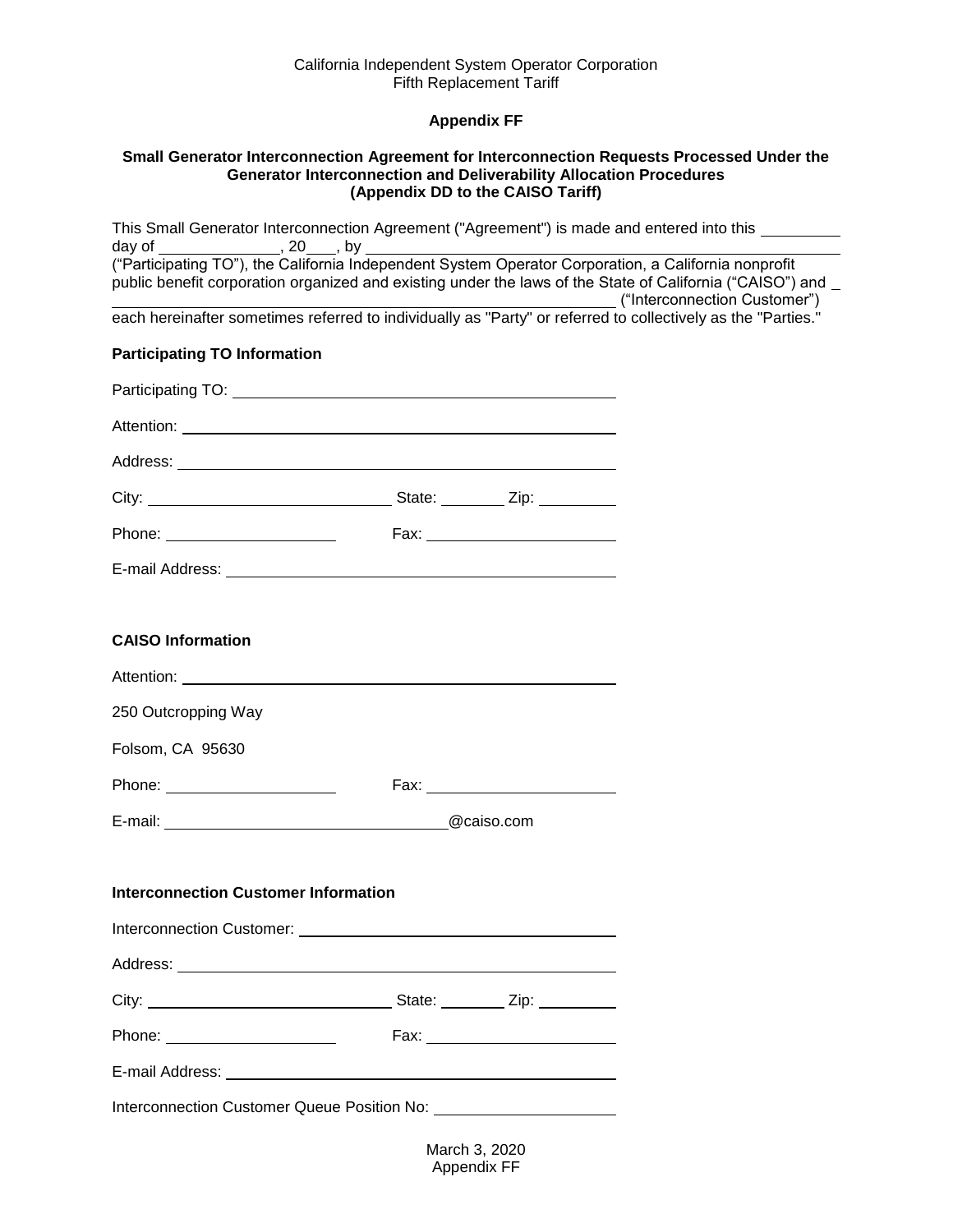In consideration of the mutual covenants set forth herein, the Parties agree as follows:

#### <span id="page-3-0"></span>**Article 1. Scope and Limitations of Agreement**

- <span id="page-3-1"></span>**1.1** This Agreement shall be used for all Small Generating Facility Interconnection Requests submitted under the Generator Interconnection and Transmission Allocation Procedures (GIDAP) set forth in Appendix DD except for those submitted under the 10 kW Inverter Process contained in GIDAP Appendix 7. For those Interconnection Requests, GIDAP Appendix 7 contains the terms and conditions which serve as the Interconnection Agreement.
- <span id="page-3-2"></span>**1.2** This Agreement governs the terms and conditions under which the Interconnection Customer's Small Generating Facility will interconnect with, and operate in parallel with, the Participating TO's Transmission System.
- <span id="page-3-3"></span>**1.3** This Agreement does not constitute an agreement to purchase or deliver the Interconnection Customer's power. The purchase or delivery of power and other services that the Interconnection Customer may require will be covered under separate agreements, if any. The Interconnection Customer will be responsible for separately making all necessary arrangements (including scheduling) for delivery of electricity in accordance with the CAISO Tariff. Full Capacity Deliverability Status, Partial Capacity Deliverability Status, and Off-Peak Deliverability Status do not confer any priority over other Generating Facilities to deliver Energy; nor provide any warranty or guarantee to deliver any amount of Energy or avoid curtailment at any time.
- <span id="page-3-4"></span>**1.4** Nothing in this Agreement is intended to affect any other agreement between or among the Parties.

# <span id="page-3-5"></span>**1.5 Responsibilities of the Parties**

- **1.5.1** The Parties shall perform all obligations of this Agreement in accordance with all Applicable Laws and Regulations, Operating Requirements, and Good Utility Practice. The Parties shall use the Large Generator Interconnection Agreement (CAISO Tariff Appendix CC) to interpret the responsibilities of the Parties under this Agreement.
- **1.5.2** The Interconnection Customer shall construct, interconnect, operate and maintain its Small Generating Facility and construct, operate, and maintain its Interconnection Facilities in accordance with the applicable manufacturer's recommended maintenance schedule, and in accordance with this Agreement, and with Good Utility Practice.
- **1.5.3** The Participating TO shall construct, operate, and maintain its Interconnection Facilities and Upgrades in accordance with this Agreement, and with Good Utility Practice. The CAISO and the Participating TO shall cause the Participating TO's Transmission System to be operated and controlled in a safe and reliable manner and in accordance with this Agreement.
- **1.5.4** The Interconnection Customer agrees to construct its facilities or systems in accordance with applicable specifications that meet or exceed those provided by the National Electrical Safety Code, the American National Standards Institute, IEEE, Underwriter's Laboratory, and Operating Requirements in effect at the time of construction and other applicable national and state codes and standards. The Interconnection Customer agrees to design, install, maintain, and operate its Small Generating Facility so as to reasonably minimize the likelihood of a disturbance adversely affecting or impairing the system or equipment of the Participating TO and any Affected Systems. The Interconnection Customer shall comply with the Participating TO's Interconnection Handbook. In the event of a conflict between the terms of this Agreement and the terms of the Participating TO's Interconnection Handbook, the terms in this Agreement shall govern.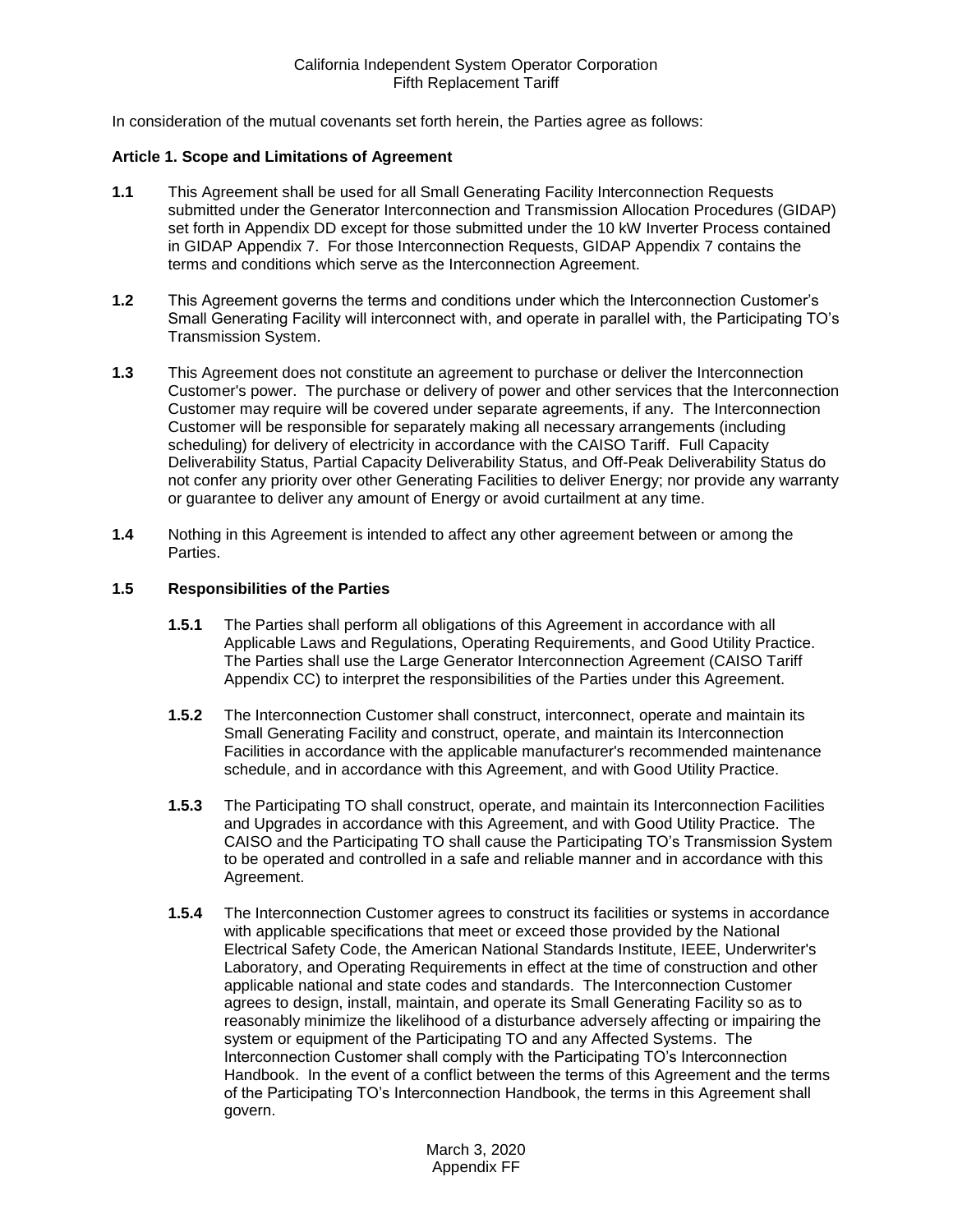- **1.5.5** Each Party shall operate, maintain, repair, and inspect, and shall be fully responsible for the facilities that it now or subsequently may own unless otherwise specified in the Attachments to this Agreement. Each Party shall be responsible for the safe installation, maintenance, repair and condition of their respective lines and appurtenances on their respective sides of the Point of Change of Ownership. The Participating TO and the Interconnection Customer, as appropriate, shall provide Interconnection Facilities that adequately protect the CAISO Controlled Grid, the Participating TO's electric system, the Participating TO's personnel, and other persons from damage and injury. The allocation of responsibility for the design, installation, operation, maintenance and ownership of Interconnection Facilities shall be delineated in the Attachments to this Agreement.
- **1.5.6** The Participating TO and the CAISO shall coordinate with Affected Systems to support the interconnection.
- **1.5.7** For Interconnection Customers that execute or request the un-executed filing of an SGIA on or after October 5, 2016, the Interconnection Customer shall ensure "frequency ridethrough" capability and "voltage ride-through" capability of its Small Generating Facility.

**Frequency Conditions.** The CAISO Controlled Grid is designed to automatically activate a load-shed program as required by the Applicable Reliability Standards and the Applicable Reliability Council in the event of an under-frequency system disturbance. The Interconnection Customer shall implement under-frequency and over-frequency protection set points for the Small Generating Facility as required by Applicable Reliability Standards and the Applicable Reliability Council to ensure "ride-through" capability. Small Generating Facility response to frequency deviations of pre-determined magnitudes, both under-frequency and over-frequency deviations, shall be studied and coordinated with the Participating TO and CAISO in accordance with Good Utility Practice. The term "ride-through" as used herein shall mean the ability of a Generating Facility to stay connected to and synchronized with the CAISO Controlled Grid during system disturbances within a range of under-frequency and over-frequency conditions, in accordance with Good Utility Practice. Asynchronous Generating Facilities are subject to the frequency ride-through requirements set forth in Attachment 7.

**Voltage Conditions.** The Interconnection Customer shall ensure "voltage ride-through" capability of its Small Generating Facility. The Interconnection Customer shall enable these capabilities such that its Small Generating Facility shall not disconnect automatically or instantaneously from the system or equipment of the CAISO and any Affected Systems for an under-voltage or over-voltage condition, as tested pursuant to section 2.1 of this Agreement. The defined conditions shall be in accordance with Good Utility Practice and consistent with any standards and guidelines that are applied to other generating facilities in the Balancing Authority Area on a comparable basis. Asynchronous Generating Facilities are subject to the voltage ride-through requirements set forth in Attachment 7.

#### <span id="page-4-0"></span>**1.6 Parallel Operation Obligations**

Once the Small Generating Facility has been authorized to commence parallel operation, the Interconnection Customer shall abide by all rules and procedures pertaining to the parallel operation of the Small Generating Facility in the CAISO Balancing Authority Area, including, but not limited to; 1) the rules and procedures concerning the operation of generation set forth in the CAISO Tariff for the CAISO Controlled Grid and; 2) the Operating Requirements set forth in Attachment 5 of this Agreement.

#### <span id="page-4-1"></span>**1.7 Metering**

The Interconnection Customer shall be responsible for the reasonable and necessary cost for the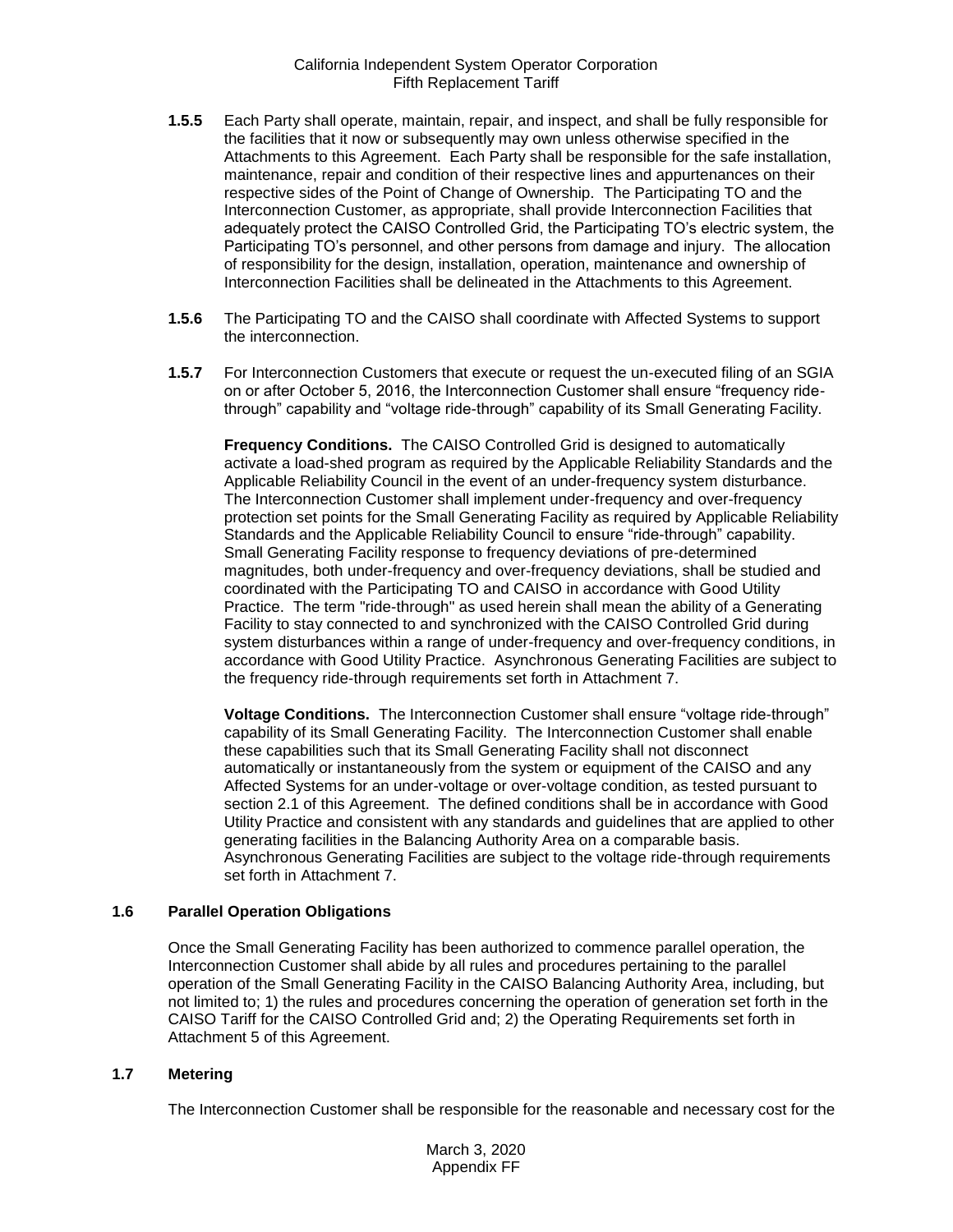purchase, installation, operation, maintenance, testing, repair, and replacement of metering and data acquisition equipment specified in Attachments 2 and 3 of this Agreement. The Interconnection Customer's metering (and data acquisition, as required) equipment shall conform to applicable industry rules and Operating Requirements.

#### <span id="page-5-1"></span><span id="page-5-0"></span>**1.8 Reactive Power and Primary Frequency Response**

**1.8.1** For synchronous Generating Facilities, the Interconnection Customer shall design its Small Generating Facility to maintain a composite power delivery at continuous rated power output at the terminals of each generating unit at a power factor within the range of 0.95 leading to 0.90 lagging, unless the CAISO has established different requirements that apply to all similarly situated generators in the CAISO Balancing Authority Area on a comparable basis. The requirements of this paragraph shall not apply to Asynchronous Generating Facilities and the requirements of Attachment 7 shall apply instead except in the following cases: (a) an Interconnection Customer posts Interconnection Financial Security for an Asynchronous Generating Facility pursuant to Appendix DD of the CAISO Tariff Section 11.2.2 on or after September 21, 2016; or (b) and Interconnection Customer that submits an Interconnection Request for an Asynchronous Generating Facility under the Fast Track Process pursuant to Appendix DD of the CAISO Tariff on or after September 16, 2016.

When an Interconnection Customer posts Interconnection Financial Security for an Asynchronous Generating Facility pursuant to Appendix DD of the CAISO Tariff Section 11.2.2 on or after September 21, 2016, the Interconnection Customer will design the Small Generating Facility to maintain a composite power delivery at continuous rated power output at the high-side of the generator substation at a power factor within the range of 0.95 leading to 0.95 lagging, unless the CAISO has established a different power factor range that applies to all Asynchronous Generating Facilities on a comparable basis. This power factor range standard shall be dynamic and can be met using, for example, power electronics designed to supply this level of reactive capability (taking into account any limitations due to voltage level, real power output, etc.) or fixed and switched capacitors and reactors, or a combination of the two.

When an Interconnection Customer submits an Interconnection Request for an Asynchronous Generating Facility under the Fast Track Process pursuant to Appendix DD of the CAISO Tariff on or after September 21, 2016, the Interconnection Customer will design the Small Generating Facility to maintain a composite power delivery at continuous rated power output at the high-side of the generator substation at a power factor within the range of 0.95 leading to 0.95 lagging, unless the CAISO has established a different power factor range that applies to all Asynchronous Generating Facilities on a comparable basis. This power factor range standard shall be dynamic and can be met using, for example, power electronics designed to supply this level of reactive capability (taking into account any limitations due to voltage level, real power output, etc.) or fixed and switched capacitors and reactors, or a combination of the two.

- <span id="page-5-2"></span>**1.8.2** Payment to the Interconnection Customer for reactive power that the Small Generating Facility provides or absorbs when the CAISO requests the Interconnection Customer to operate its Small Generating Facility outside the range specified in Article 1.8.1 will be made by the CAISO in accordance with the applicable provisions of the CAISO Tariff.
- <span id="page-5-3"></span>**1.8.3 Primary Frequency Response.** Interconnection Customer shall ensure the primary frequency response capability of its Small Generating Facility by installing, maintaining, and operating a functioning governor or equivalent controls. The term "functioning governor or equivalent controls" as used herein shall mean the required hardware and/or software that provides frequency responsive real power control with the ability to sense changes in system frequency and autonomously adjust the Small Generating Facility's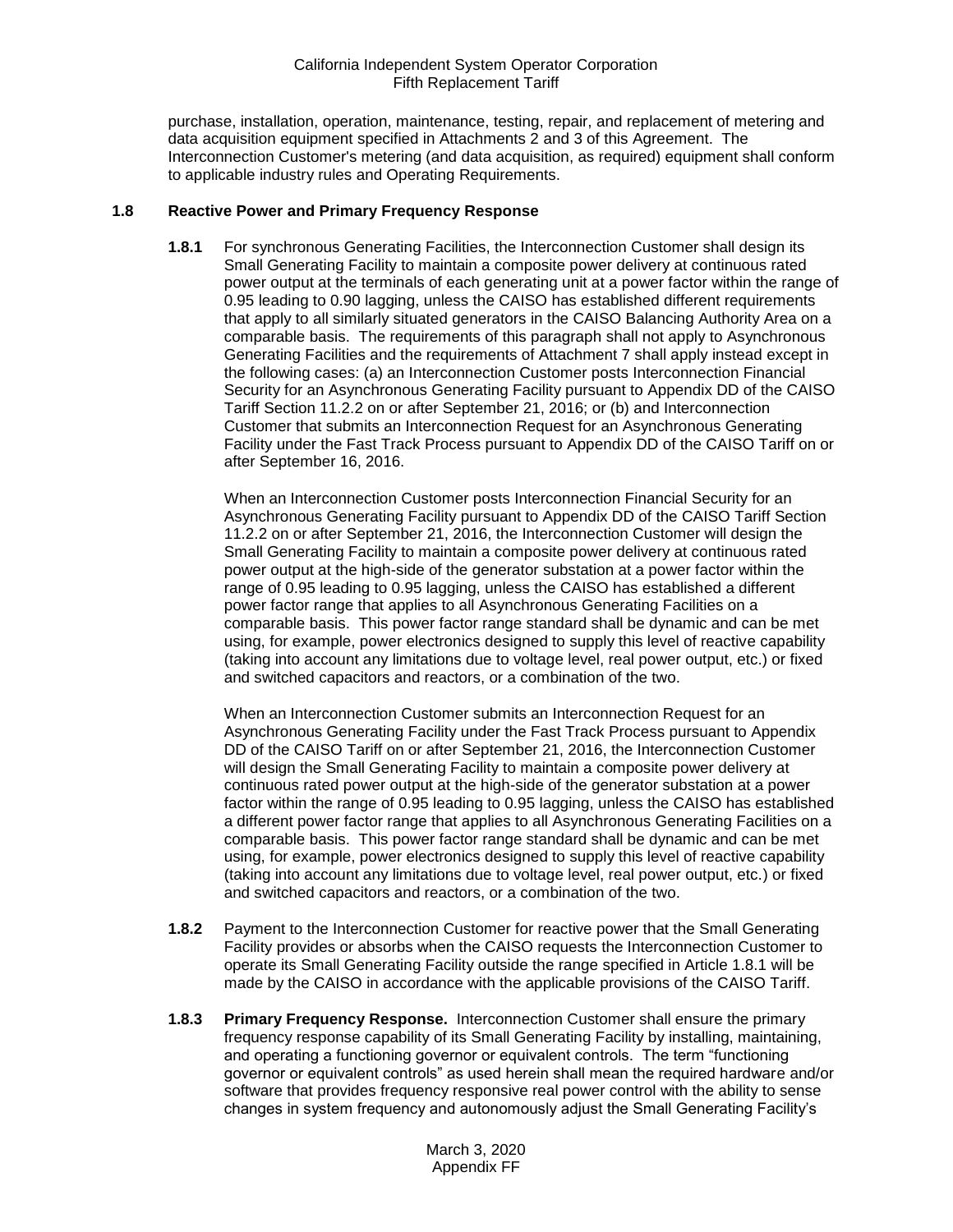real power output in accordance with the droop and deadband parameters and in the direction needed to correct frequency deviations. Interconnection Customer is required to install a governor or equivalent controls with the capability of operating: (1) with a maximum 5 percent droop and  $\pm 0.036$  Hz deadband; or (2) in accordance with the relevant droop, deadband, and timely and sustained response settings from Applicable Reliability Standards providing for equivalent or more stringent parameters. The droop characteristic shall be: (1) based on the nameplate capacity of the Small Generating Facility, and shall be linear in the range of frequencies between 59 to 61 Hz that are outside of the deadband parameter; or (2) based on Applicable Reliability Standards providing for an equivalent or more stringent parameter. The deadband parameter shall be: the range of frequencies above and below nominal (60 Hz) in which the governor or equivalent controls is not expected to adjust the Small Generating Facility's real power output in response to frequency deviations. The deadband shall be implemented: (1) without a step to the droop curve, that is, once the frequency deviation exceeds the deadband parameter, the expected change in the Small Generating Facility's real power output in response to frequency deviations shall start from zero and then increase (for under-frequency deviations) or decrease (for over-frequency deviations) linearly in proportion to the magnitude of the frequency deviation; or (2) in accordance with Applicable Reliability Standards providing for an equivalent or more stringent parameter. Interconnection Customer shall notify the CAISO that the primary frequency response capability of the Small Generating Facility has been tested and confirmed during commissioning. Once Interconnection Customer has synchronized the Small Generating Facility with the CAISO Controlled Grid, Interconnection Customer shall operate the Small Generating Facility consistent with the provisions specified in Sections 1.8.3.1 and 1.8..2 of this SGIA. The primary frequency response requirements contained herein shall apply to both synchronous and non-synchronous Small Generating Facilities.

- **1.8.3.1 Governor or Equivalent Controls.** Whenever the Small Generating Facility is operated in parallel with the CAISO Controlled Grid, Interconnection Customer shall operate the Small Generating Facility with its governor or equivalent controls in service and responsive to frequency. Interconnection Customer shall, in coordination with the CAISO, set the deadband parameter to: (1) a maximum of  $\pm 0.036$  Hz and set the droop parameter to a maximum of 5 percent; or (2) implement the relevant droop and deadband settings from Applicable Reliability Standards that provides for equivalent or more stringent parameters. Interconnection Customer shall be required to provide the status and settings of the governor or equivalent controls to the CAISO upon request. If Interconnection Customer needs to operate the Small Generating Facility with its governor or equivalent controls not in service, Interconnection Customer shall immediately notify the CAISO, and provide the following information: (1) the operating status of the governor or equivalent controls (i.e., whether it is currently out of service or when it will be taken out of service); (2) the reasons for removing the governor or equivalent controls from service; and (3) a reasonable estimate of when the governor or equivalent controls will be returned to service. Interconnection Customer shall make Reasonable Efforts to return its governor or equivalent controls into service as soon as practicable. Interconnection Customer shall make Reasonable Efforts to keep outages of the Small Generating Facility's governor or equivalent controls to a minimum whenever the Small Generating Facility is operated in parallel with the CAISO Controlled Grid.
- **1.8.3.2 Timely and Sustained Response.** Interconnection Customer shall ensure that the Small Generating Facility's real power response to sustained frequency deviations outside of the deadband setting is automatically provided and shall begin immediately after frequency deviates outside of the deadband, and to the extent the Small Generating Facility has operating capability in the direction needed to correct the frequency deviation. Interconnection Customer shall not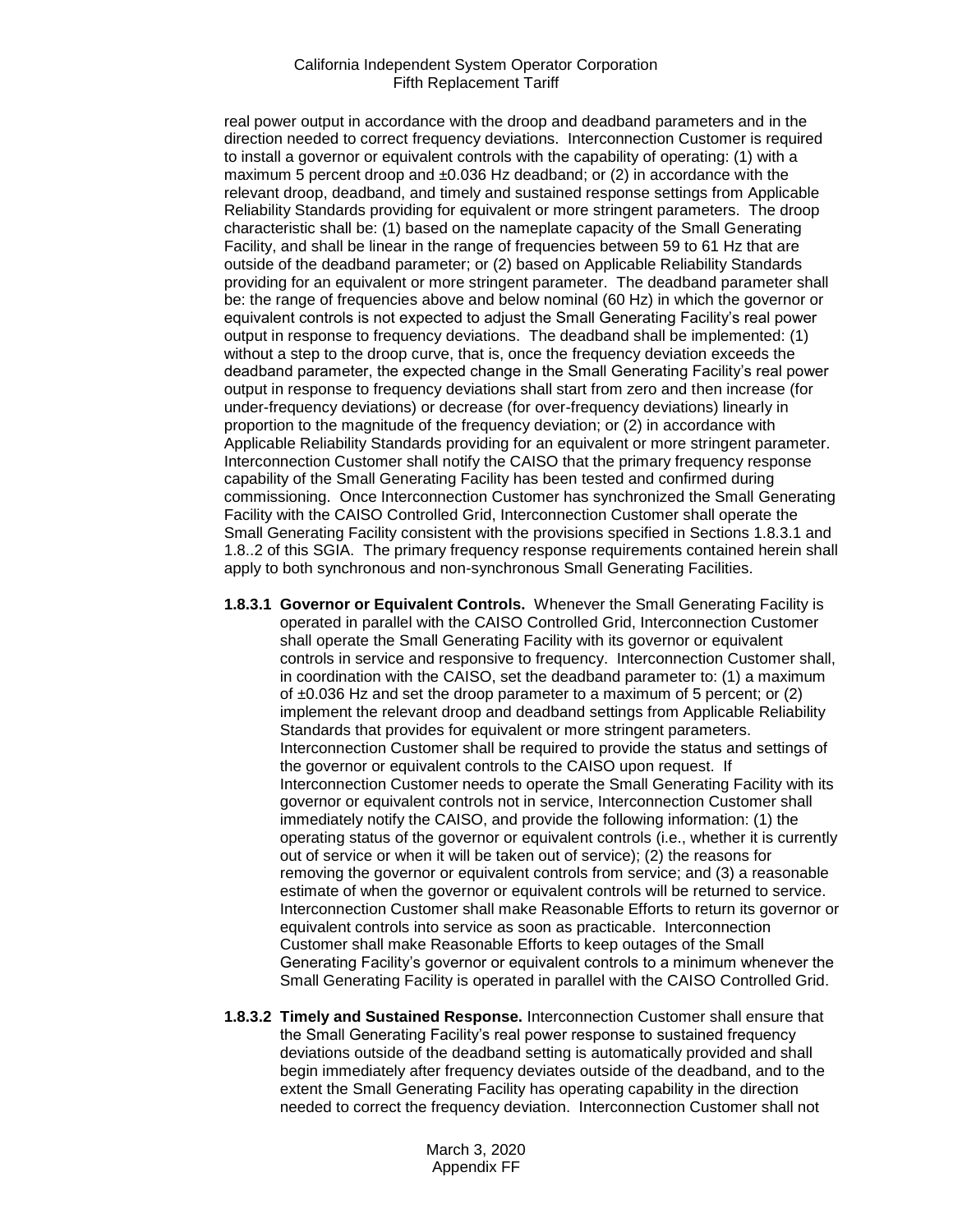block or otherwise inhibit the ability of the governor or equivalent controls to respond and shall ensure that the response is not inhibited, except under certain operational constraints including, but not limited to, ambient temperature limitations, physical energy limitations, outages of mechanical equipment, or regulatory requirements. The Small Generating Facility shall sustain the real power response at least until system frequency returns to a value within the deadband setting of the governor or equivalent controls. A FERC-approved Applicable Reliability Standard with equivalent or more stringent requirements shall supersede the above requirements.

- **1.8.3.3 Exemptions.** Small Generating Facilities that are regulated by the Nuclear Regulatory Commission shall be exempt from Sections 1.8.3, 1.8.3.1, and 1.8.3.2 of this SGIA. Small Generating Facilities that are behind-the-meter generation that is sized-to-load (i.e., the thermal load and the generation are near-balanced in real-time operation and the generation is primarily controlled to maintain the unique thermal, chemical, or mechanical output necessary for the operating requirements of its host facility) shall be required to install primary frequency response capability in accordance with the droop and deadband capability requirements specified in Section 1.8.3, but shall be otherwise exempt from the operating requirements in Sections 1.8.3, 1.8.3.1, 1.8.3.2, and 1.8.3.4 of this SGIA.
- **1.8.3.4 Electric Storage Resources.** Interconnection Customer interconnecting an electric storage resource shall establish an operating range in Attachment 5 of this SGIA that specifies a minimum state of charge and a maximum state of charge between which the electric storage resource will be required to provide primary frequency response consistent with the conditions set forth in Sections 1.8.3, 1.8.3.1, 1.8.3.2, and 1.8.3.3 of this SGIA. Attachment 5 shall specify whether the operating range is static or dynamic, and shall consider: (1) the expected magnitude of frequency deviations in the interconnection; (2) the expected duration that system frequency will remain outside of the deadband parameter in the interconnection; (3) the expected incidence of frequency deviations outside of the deadband parameter in the interconnection; (4) the physical capabilities of the electric storage resource; (5) operational limitations of the electric storage resource due to manufacturer specifications; and (6) any other relevant factors agreed to by the CAISO and Interconnection Customer, and in consultation with the relevant transmission owner or balancing authority as appropriate. If the operating range is dynamic, then Attachment 5 must establish how frequently the operating range will be reevaluated and the factors that may be considered during its reevaluation.

Interconnection Customer's electric storage resource is required to provide timely and sustained primary frequency response consistent with Section 1.8.3.2 of this SGIA when it is online and dispatched to inject electricity to the CAISO Controlled Grid and/or receive electricity from the Participating TO's Transmission System or the CAISO Controlled Grid. This excludes circumstances when the electric storage resource is not dispatched to inject electricity to the CAISO Controlled Grid and/or dispatched to receive electricity from the Participating TO's Transmission System or the CAISO Controlled Grid. If Interconnection Customer's electric storage resource is charging at the time of a frequency deviation outside of its deadband parameter, it is to increase (for over-frequency deviations) or decrease (for under-frequency deviations) the rate at which it is charging in accordance with its droop parameter. Interconnection Customer's electric storage resource is not required to change from charging to discharging, or vice versa, unless the response necessitated by the droop and deadband settings requires it to do so and it is technically capable of making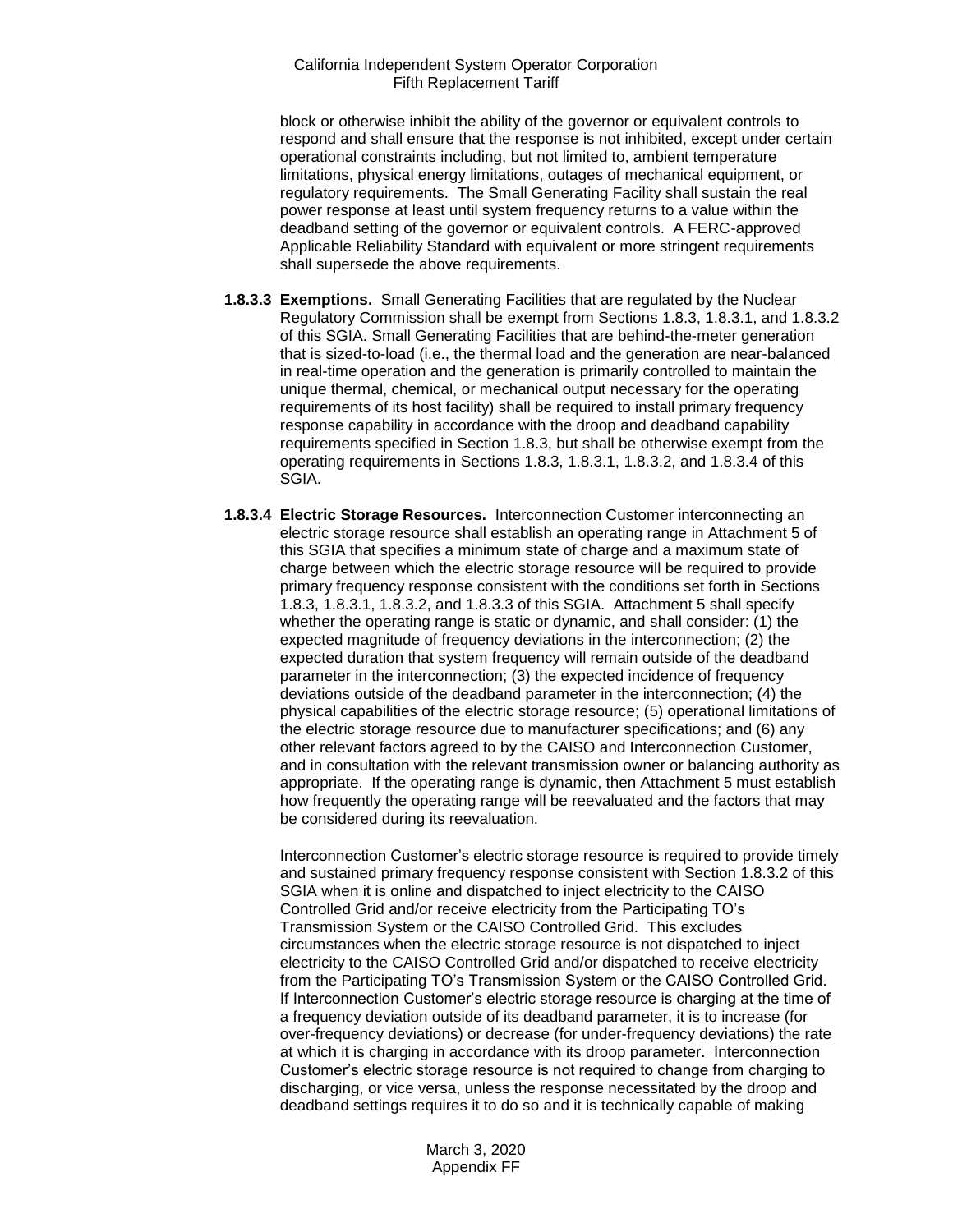such a transition.

<span id="page-8-0"></span>**1.9** Capitalized terms used herein shall have the meanings specified in the Glossary of Terms in Attachment 1 or the body of this Agreement.

# <span id="page-8-1"></span>**1.10 TP Deliverability**

To the extent that an Interconnection Customer is eligible for and has been allocated TP Deliverability pursuant to Section 8.9 of the GIDAP, the Interconnection Customer's right to retain such allocated TP Deliverability shall be contingent upon satisfying the obligations set forth in Section 8.9.3 of the GIDAP.

# <span id="page-8-2"></span>**Article 2. Inspection, Testing, Authorization, and Right of Access**

# <span id="page-8-3"></span>**2.1 Equipment Testing and Inspection**

- **2.1.1** The Interconnection Customer shall test and inspect its Small Generating Facility and Interconnection Facilities prior to interconnection. The Interconnection Customer shall notify the Participating TO and the CAISO of such activities no fewer than five (5) Business Days (or as may be agreed to by the Parties) prior to such testing and inspection. Testing and inspection shall occur on a Business Day. The Participating TO and the CAISO may, at their own expense, send qualified personnel to the Small Generating Facility site to inspect the interconnection and observe the testing. The Interconnection Customer shall provide the Participating TO and the CAISO a written test report when such testing and inspection is completed.
- **2.1.2** The Participating TO and the CAISO shall provide the Interconnection Customer written acknowledgment that they have received the Interconnection Customer's written test report. Such written acknowledgment shall not be deemed to be or construed as any representation, assurance, guarantee, or warranty by the Participating TO or the CAISO of the safety, durability, suitability, or reliability of the Small Generating Facility or any associated control, protective, and safety devices owned or controlled by the Interconnection Customer or the quality of power produced by the Small Generating Facility.

# <span id="page-8-4"></span>**2.2 Authorization Required Prior to Parallel Operation**

- **2.2.1** The Participating TO and the CAISO shall use Reasonable Efforts to list applicable parallel operation requirements in Attachment 5 of this Agreement. Additionally, the Participating TO and the CAISO shall notify the Interconnection Customer of any changes to these requirements as soon as they are known. The Participating TO and the CAISO shall make Reasonable Efforts to cooperate with the Interconnection Customer in meeting requirements necessary for the Interconnection Customer to commence parallel operations by the in-service date.
- **2.2.2** The Interconnection Customer shall not operate its Small Generating Facility in parallel with the Participating TO's Transmission System without prior written authorization of the Participating TO. The Participating TO will provide such authorization to the Interconnection Customer and the CAISO once the Participating TO receives notification that the Interconnection Customer has complied with all applicable parallel operation requirements. Such authorization shall not be unreasonably withheld, conditioned, or delayed.

# <span id="page-8-5"></span>**2.3 Right of Access to Premises**

**2.3.1** Upon reasonable notice, the Participating TO and the CAISO may send a qualified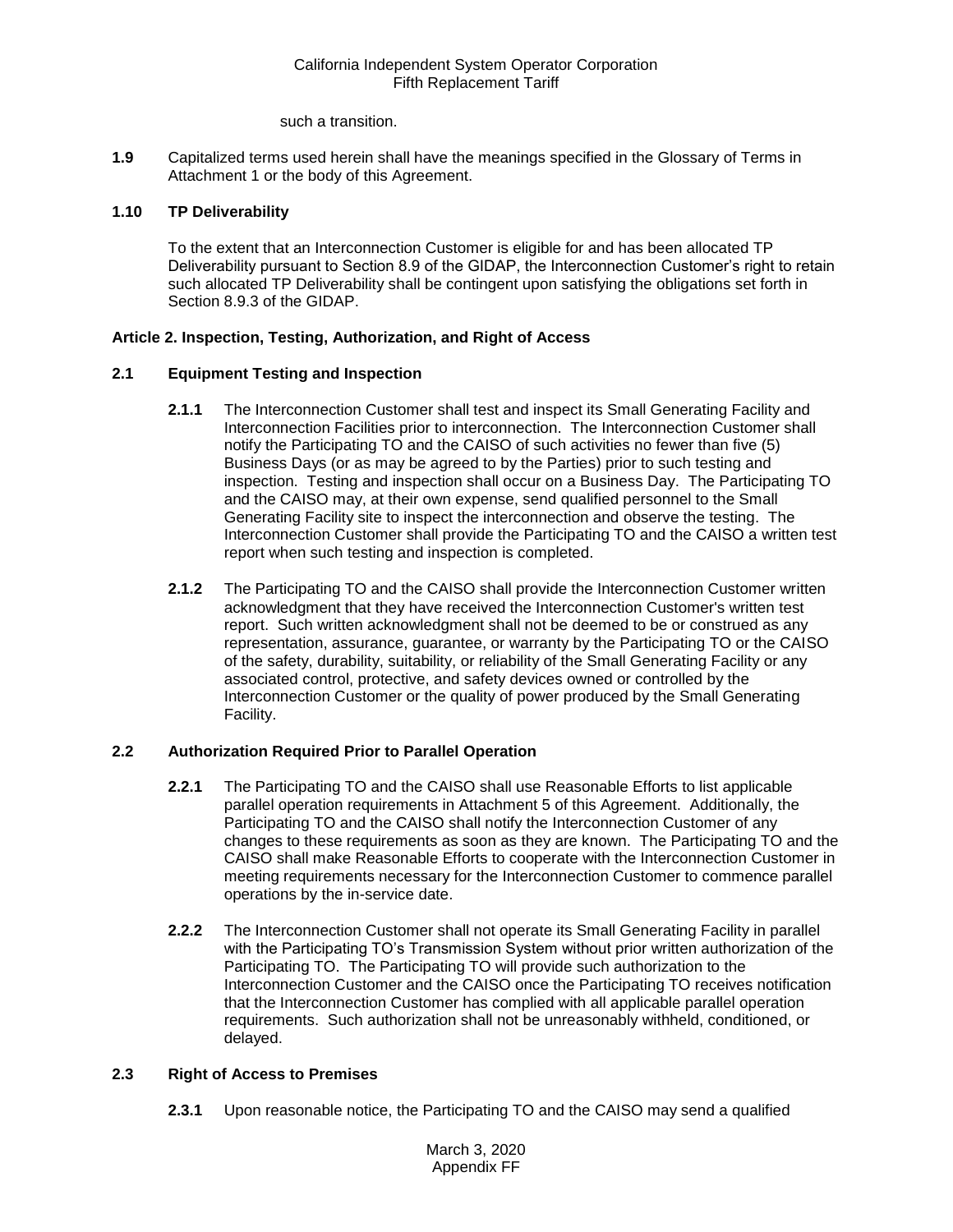person to the premises of the Interconnection Customer at or immediately before the time the Small Generating Facility first produces energy to inspect the interconnection, and observe the commissioning of the Small Generating Facility (including any required testing), startup, and operation for a period of up to three (3) Business Days after initial start-up of the unit. In addition, the Interconnection Customer shall notify the Participating TO and the CAISO at least five (5) Business Days prior to conducting any on-site verification testing of the Small Generating Facility.

- **2.3.2** Following the initial inspection process described above, at reasonable hours, and upon reasonable notice, or at any time without notice in the event of an emergency or hazardous condition, the Participating TO and the CAISO shall have access to the Interconnection Customer's premises for any reasonable purpose in connection with the performance of the obligations imposed on it by this Agreement or if necessary to meet its legal obligation to provide service to its customers.
- **2.3.3** Each Party shall be responsible for its own costs associated with following this article.

# <span id="page-9-0"></span>**Article 3. Effective Date, Term, Termination, and Disconnection**

# <span id="page-9-1"></span>**3.1 Effective Date**

This Agreement shall become effective upon execution by the Parties subject to acceptance by FERC (if applicable), or if filed unexecuted, upon the date specified by the FERC. The Participating TO and the CAISO shall promptly file this Agreement with the FERC upon execution, if required.

# <span id="page-9-2"></span>**3.2 Term of Agreement**

This Agreement shall become effective on the Effective Date and shall remain in effect for a period of \_\_\_\_ years from the Effective Date (term specified in individual agreements to be ten (10) years or such other longer period as the Interconnection Customer may request) and shall be automatically renewed for each successive one-year period thereafter, unless terminated earlier in accordance with Article 3.3 of this Agreement.

#### <span id="page-9-3"></span>**3.3 Termination**

No termination shall become effective until the Parties have complied with all Applicable Laws and Regulations applicable to such termination, including the filing with FERC of a notice of termination of this Agreement (if required), which notice has been accepted for filing by FERC.

- **3.3.1** The Interconnection Customer may terminate this Agreement at any time by giving the Participating TO and the CAISO twenty (20) Business Days written notice.
- **3.3.2** Any Party may terminate this Agreement after Default pursuant to Article 7.6.
- **3.3.3** Upon termination of this Agreement, the Small Generating Facility will be disconnected from the CAISO Controlled Grid. All costs required to effectuate such disconnection shall be borne by the terminating Party, unless such termination resulted from the nonterminating Party's Default of this Agreement or such non-terminating Party otherwise is responsible for these costs under this Agreement.
- **3.3.4** The termination of this Agreement shall not relieve any Party of its liabilities and obligations, owed or continuing at the time of termination.
- **3.3.5** The provisions of this article shall survive termination or expiration of this Agreement.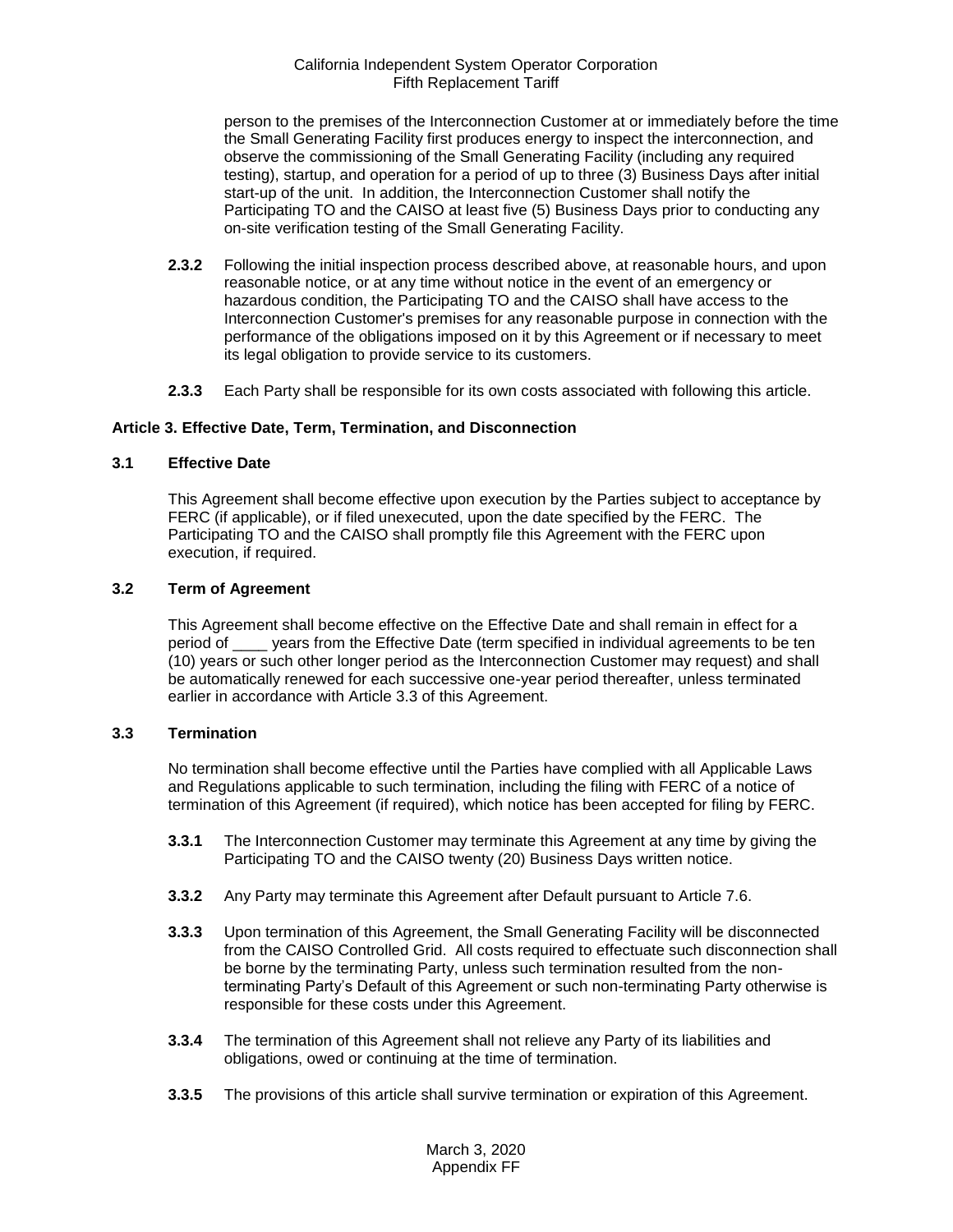# <span id="page-10-0"></span>**3.4 Temporary Disconnection**

Temporary disconnection of the Small Generating Facility or associated Interconnection Facilities shall continue only for so long as reasonably necessary under Good Utility Practice.

# **3.4.1 Emergency Conditions**

**"Emergency Condition"** shall mean a condition or situation: (1) that in the judgment of the Party making the claim is imminently likely to endanger life or property; (2) that, in the case of the CAISO, is imminently likely (as determined in a non-discriminatory manner) to cause a material adverse effect on the security of, or damage to, the CAISO Controlled Grid or the electric systems of others to which the CAISO Controlled Grid is directly connected; (3) that, in the case of the Participating TO, is imminently likely (as determined in a non-discriminatory manner) to cause a material adverse effect on the security of, or damage to, the Participating TO's Transmission System, the Participating TO's Interconnection Facilities, Distribution System, or the electric systems of others to which the Participating TO's electric system is directly connected; or (4) that, in the case of the Interconnection Customer, is imminently likely (as determined in a nondiscriminatory manner) to cause a material adverse effect on the security of, or damage to, the Small Generating Facility or the Interconnection Customer's Interconnection Facilities. Under Emergency Conditions, the CAISO or the Participating TO may immediately suspend interconnection service and temporarily disconnect the Small Generating Facility. The Participating TO or the CAISO shall notify the Interconnection Customer promptly when it becomes aware of an Emergency Condition that may reasonably be expected to affect the Interconnection Customer's operation of the Small Generating Facility or the Interconnection Customer's Interconnection Facilities. The Interconnection Customer shall notify the Participating TO and the CAISO promptly when it becomes aware of an Emergency Condition that may reasonably be expected to affect the CAISO Controlled Grid, the Participating TO's Interconnection Facilities, or any Affected Systems. To the extent information is known, the notification shall describe the Emergency Condition, the extent of the damage or deficiency, the expected effect on the operation of the Interconnection Customer's or Participating TO's facilities and operations, its anticipated duration, and the necessary corrective action.

#### **3.4.2 Routine Maintenance, Construction, and Repair**

The Participating TO or the CAISO may interrupt interconnection service or curtail the output of the Small Generating Facility and temporarily disconnect the Small Generating Facility from the CAISO Controlled Grid when necessary for routine maintenance, construction, and repairs on the CAISO Controlled Grid or the Participating TO's electric system. The Party scheduling the interruption shall provide the Interconnection Customer with (5) five Business Days notice prior to such interruption. The Party scheduling the interruption shall use Reasonable Efforts to coordinate such reduction or temporary disconnection with the Interconnection Customer.

The Interconnection Customer shall update its planned maintenance schedules in accordance with the CAISO Tariff. The CAISO may request the Interconnection Customer to reschedule its maintenance as necessary to maintain the reliability of the CAISO Controlled Grid in accordance with the CAISO Tariff. Such planned maintenance schedules and updates and changes to such schedules shall be provided by the Interconnection Customer to the Participating TO concurrently with their submittal to the CAISO.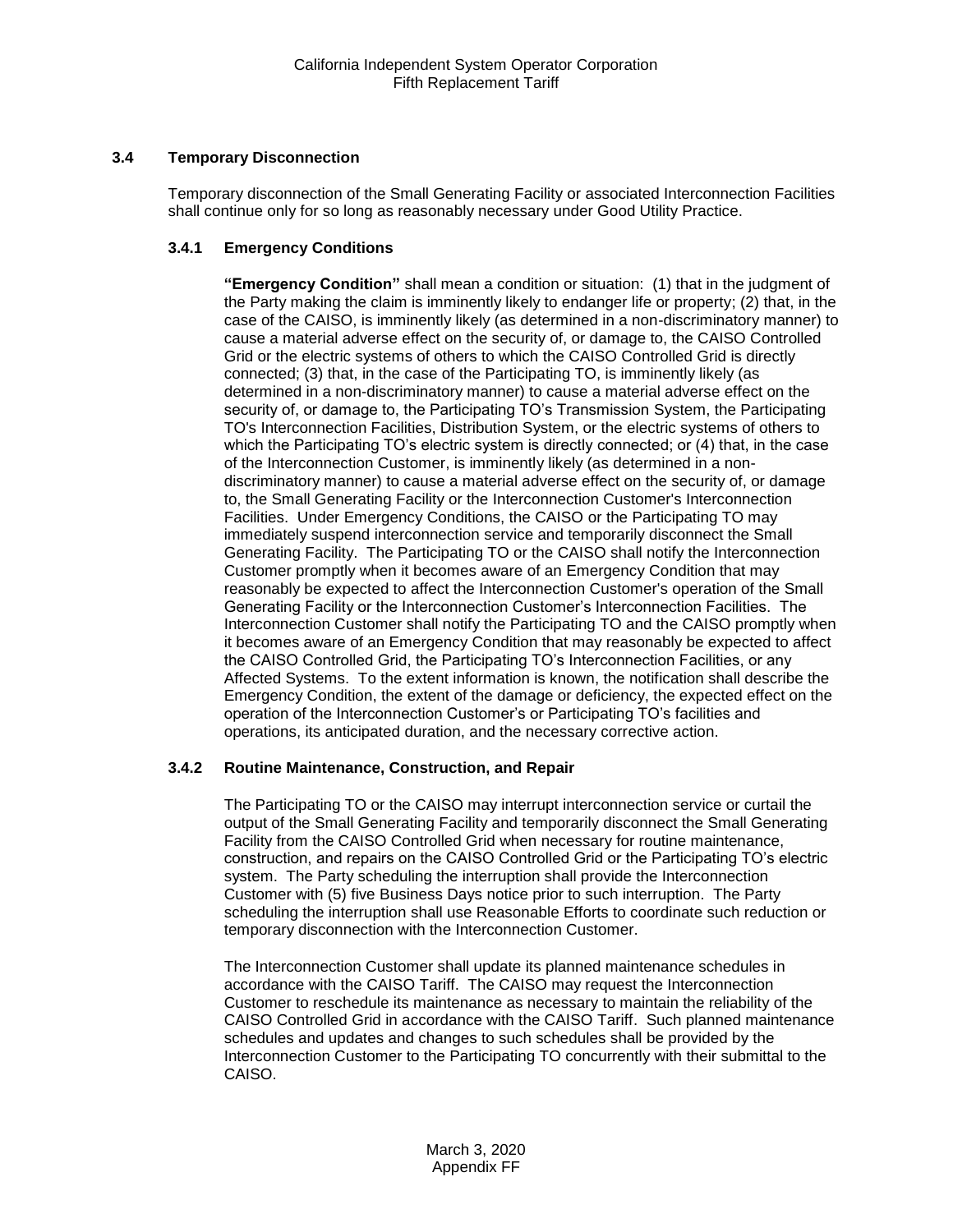# **3.4.3 Forced Outages**

During any forced outage, the Participating TO or the CAISO may suspend interconnection service to effect immediate repairs on the CAISO Controlled Grid or the Participating TO's electric system. The Participating TO or the CAISO shall use Reasonable Efforts to provide the Interconnection Customer with prior notice. If prior notice is not given, the Participating TO or the CAISO shall, upon request, provide the Interconnection Customer written documentation after the fact explaining the circumstances of the disconnection. The Interconnection Customer shall notify CAISO, as soon as practicable, of all forced outages or reductions of the Small Generating Facility in accordance with the CAISO Tariff.

# **3.4.4 Adverse Operating Effects**

The Participating TO or the CAISO shall notify the Interconnection Customer as soon as practicable if, based on Good Utility Practice, operation of the Small Generating Facility may cause disruption or deterioration of service to other customers served from the same electric system, or if operating the Small Generating Facility could cause damage to the CAISO Controlled Grid, the Participating TO's Transmission System or Affected Systems. Supporting documentation used to reach the decision to disconnect shall be provided to the Interconnection Customer upon request. If, after notice, the Interconnection Customer fails to remedy the adverse operating effect within a reasonable time, the Participating TO or the CAISO may disconnect the Small Generating Facility. The Participating TO or the CAISO shall provide the Interconnection Customer with (5) five Business Day notice of such disconnection, unless the provisions of Article 3.4.1 apply.

# **3.4.5 Modification of the Small Generating Facility**

Prior to making any modifications to the Small Generating Facility before it has achieved its Commercial Operation Date, the Interconnection Customer must first request that the CAISO evaluate whether such modification is a Material Modification and receive written authorization from the Participating TO and the CAISO. Such authorization shall not be unreasonably withheld. Modifications shall be done in accordance with Good Utility Practice. The CAISO may engage the services of the applicable Participating TO to assess the modification. Costs incurred by the Participating TO and CAISO (if any) shall be borne by the party making the request under Section 6.7.2 of Appendix DD, and such costs shall be included in any CAISO invoice for modification assessment activities. If the Interconnection Customer has achieved its Commercial Operation Date, the CAISO and Participating TO(s) will review the requested modification pursuant to Sections 25 and 25.1(c) of the CAISO Tariff. If the Interconnection Customer makes modifications without the Participating TO's and the CAISO's prior written authorization, the Participating TO or the CAISO shall have the right to temporarily disconnect the Small Generating Facility. Any change to the Point of Interconnection, except those deemed acceptable under this article of the GIDAP SGIA or so allowed elsewhere, shall constitute a Material Modification. The Interconnection Customer may then withdraw the proposed modification or proceed with a new Interconnection Request for such modification.

Notwithstanding Section 7.5 of Appendix DD, at any time after achieving its Commercial Operation Date, the Interconnection Customer may reduce the megawatt generating capacities of its Generating Facilities, subject to Section 25.1(c) of the CAISO Tariff. Section 7.5.44 of Appendix DD will still apply to such requests to reduce capacity.

# **3.4.6 Reconnection**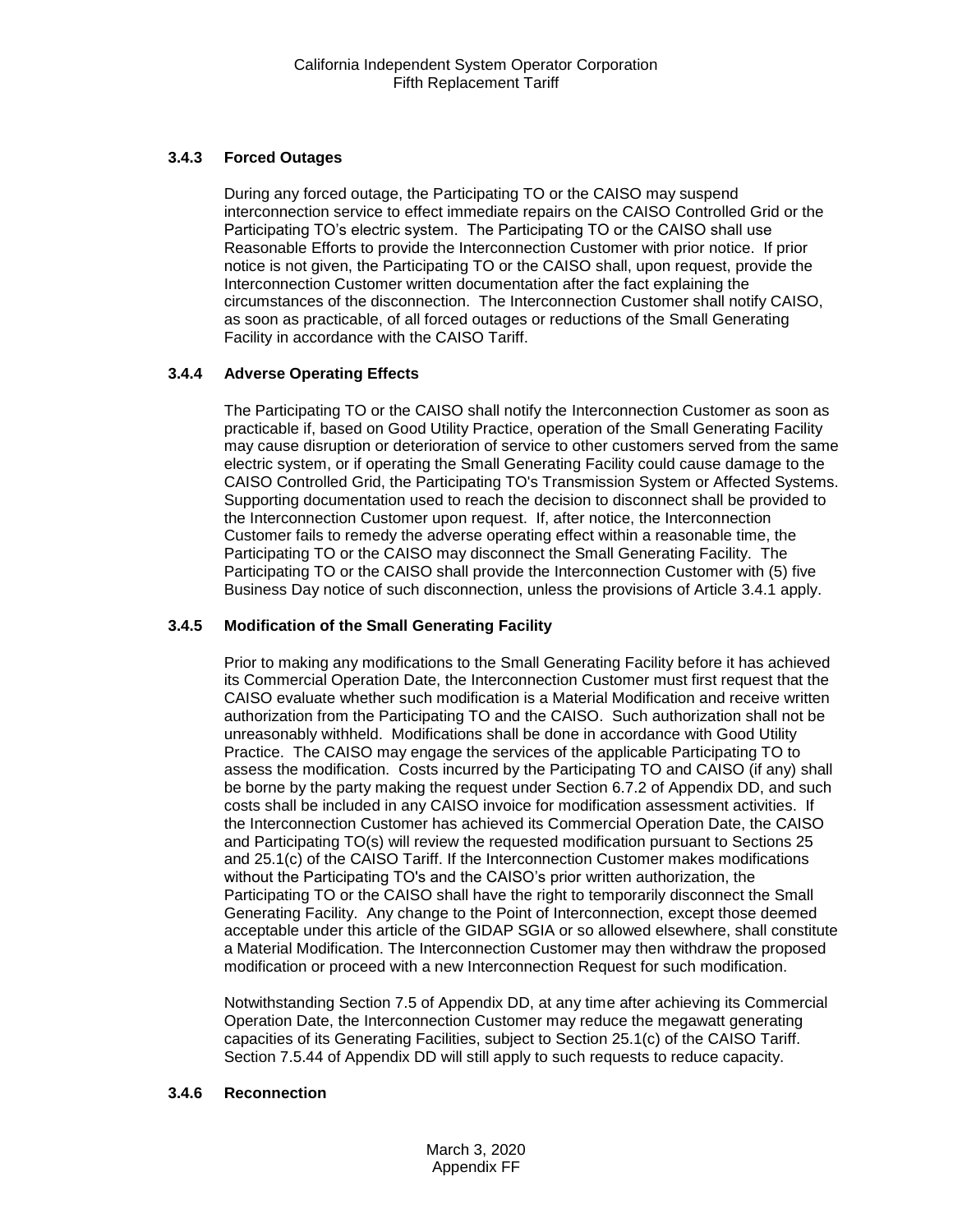The Parties shall cooperate with each other to restore the Small Generating Facility, Interconnection Facilities, the Participating TO's electric system, and the CAISO Controlled Grid to their normal operating state as soon as reasonably practicable following a temporary disconnection.

# <span id="page-12-0"></span>**Article 4. Costs for Interconnection Facilities, and Distribution Upgrades**

#### <span id="page-12-1"></span>**4.1 Interconnection Facilities**

- **4.1.1** The Interconnection Customer shall pay for the cost of the Interconnection Facilities itemized in Attachment 2 of this Agreement. The Participating TO shall provide a best estimate cost, including overheads, for the purchase and construction of its Interconnection Facilities and provide a detailed itemization of such costs. Costs associated with Interconnection Facilities may be shared with other entities that may benefit from such facilities by agreement of the Interconnection Customer, such other entities, the CAISO, and the Participating TO.
- **4.1.2** The Interconnection Customer shall be responsible for its share of all reasonable expenses, including overheads, associated with (1) owning, operating, maintaining, repairing, and replacing its own Interconnection Facilities, and (2) operating, maintaining, repairing, and replacing the Participating TO's Interconnection Facilities.

# <span id="page-12-2"></span>**4.2 Distribution Upgrades**

The Participating TO shall design, procure, construct, install, and own the Distribution Upgrades described in Attachment 6 of this Agreement. If the Participating TO and the Interconnection Customer agree, the Interconnection Customer may construct Distribution Upgrades that are located on land owned by the Interconnection Customer. The actual cost of the Distribution Upgrades, including overheads, shall be directly assigned to the Interconnection Customer.

# **Article 5. Cost Responsibility For Network Upgrades**

#### <span id="page-12-3"></span>**5.1 Applicability**

No portion of this Article 5 shall apply unless the interconnection of the Small Generating Facility requires Network Upgrades.

#### <span id="page-12-4"></span>**5.2 Network Upgrades**

The Participating TO shall design, procure, construct, install, and own the Network Upgrades described in Attachment 6 of this Agreement, except for Merchant Network Upgrades. If the Participating TO and the Interconnection Customer agree, the Interconnection Customer may construct Network Upgrades that are located on land owned by the Interconnection Customer. The actual cost of the Network Upgrades, including overheads, shall be borne initially by the Interconnection Customer. For costs associated with Area Delivery Network Upgrades and Area Off-Peak Network Upgrades, any cost estimates will be advisory in nature and will not be considered as definitive or as establishing a cap on the Maximum Cost Exposure of the Interconnection Customer.

#### **5.2.1 Merchant Network Upgrades**

If the Interconnection Customer is an Option (B) Interconnection Customer, the Interconnection Customer may elect to have a party other than the applicable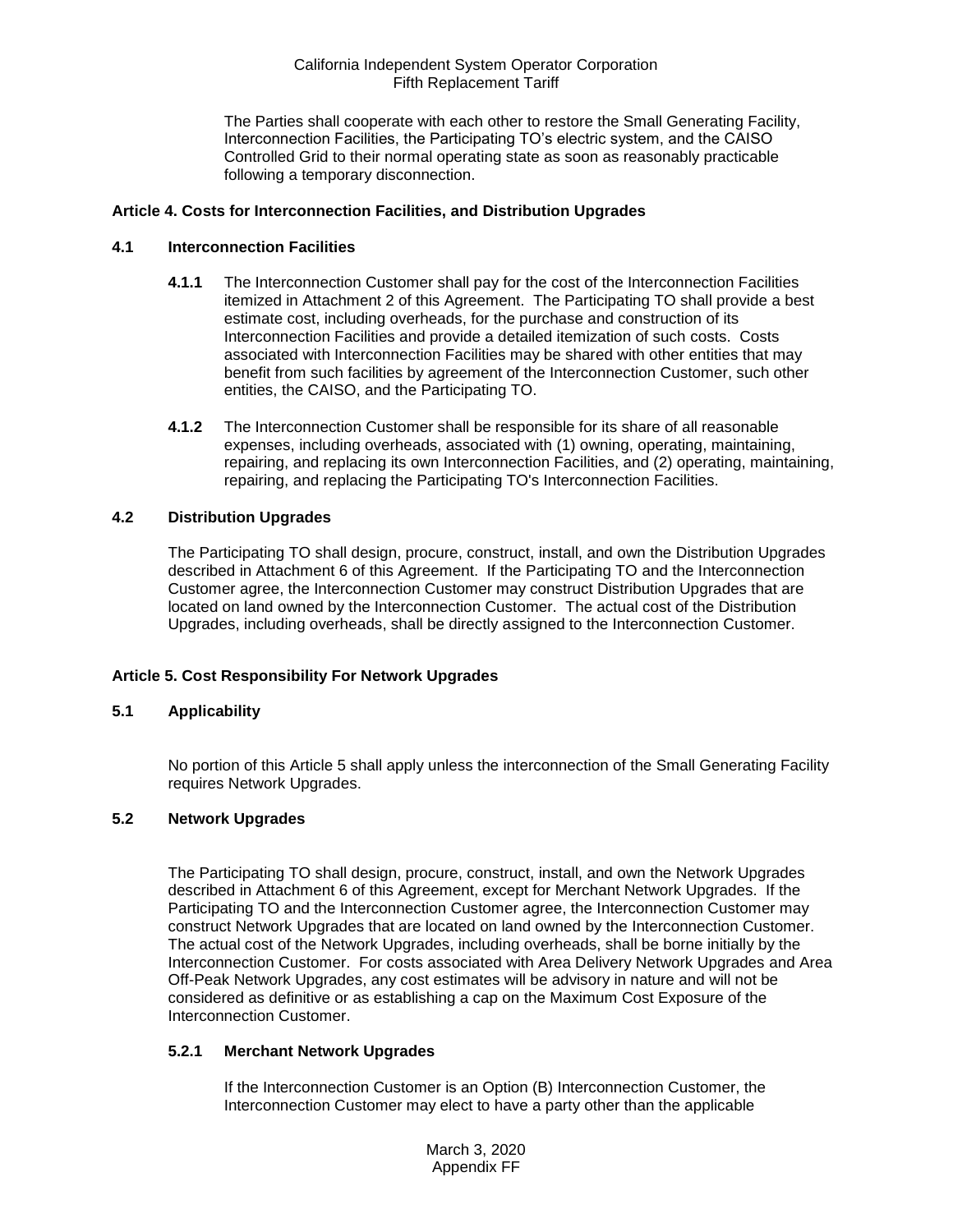Participating TO construct some or all of the LDNU and ADNU that the Interconnection Customer has the obligation to fund and that are not subject to reimbursement. Such LDNU and ADNU will be constructed and incorporated into the CAISO Controlled Grid pursuant to the provisions for Merchant Transmission Facilities in CAISO Tariff Sections 24.4.6.1 and 36.11.

# <span id="page-13-0"></span>**5.3 Transmission Credits**

No later than thirty (30) calendar days prior to the Commercial Operation Date, the Interconnection Customer may make a one-time election by written notice to the CAISO and the Participating TO to (a) receive Congestion Revenue Rights as defined in and as available under the CAISO Tariff at the time of the election in accordance with the CAISO Tariff, in lieu of a repayment of the cost of Network Upgrades in accordance with Article 5.3.1, and/or (b) decline all or a part of a refund of the cost of Network Upgrades entitled to the Interconnection Customer in accordance with Article 5.3.1.

# **5.3.1 Repayment of Amounts Advanced for Network Upgrades**

## **5.3.1.1 Repayment of Amounts Advanced Regarding Non-Phased Generating Facilities**

An Interconnection Customer with a non-Phased Generating Facility in Queue Cluster 5 or earlier, or an Interconnection Customer in the Independent Study Process or the Fast Track Process that has been tendered a Generator Interconnection Agreement before December 19, 2014, shall be entitled to a repayment for the Interconnection Customer's contribution to the cost of Network Upgrades commencing upon the Commercial Operation Date of its Generating Facility.

An Interconnection Customer with a non-Phased Generating Facility in Queue Cluster 6 or later, or an Interconnection Customer in the Independent Study Process or the Fast Track Process that has not been tendered an Interconnection Agreement before December 19, 2014, shall be entitled to repayment for the Interconnection Customer's contribution to the cost of Network Upgrades placed in service on or before the Commercial Operation Date of its Small Generating Facility, commencing upon the Commercial Operation Date of the Small Generating Facility. Repayment for the Interconnection Customer's contribution to the cost of Network Upgrades placed into service after the Commercial Operation Date of its Small Generating Facility shall, for each of these Network Upgrades, commence no later than the later of: (i) the first month of the calendar year following the year in which the Network Upgrade is placed into service or (ii) 90 days after the Network Upgrade is placed into service.

An Interconnection Customer subject to this Article 5.3.1.1 shall be entitled to repayment for its contribution to the cost of Network Upgrades as follows:

(a) For Reliability Network Upgrades, the Interconnection Customer shall be entitled to a repayment of the amount paid by the Interconnection Customer for Reliability Network Upgrades up to a maximum amount established in Section 14.3.2.1 of the GIDAP. For purposes of this determination, generating capacity will be based on the capacity of the Interconnection Customer's Generating Facility at the time it achieves Commercial Operation. To the extent that such repayment does not cover all of the costs of the Interconnection Customer's Reliability Network Upgrades, the Interconnection Customer shall receive Merchant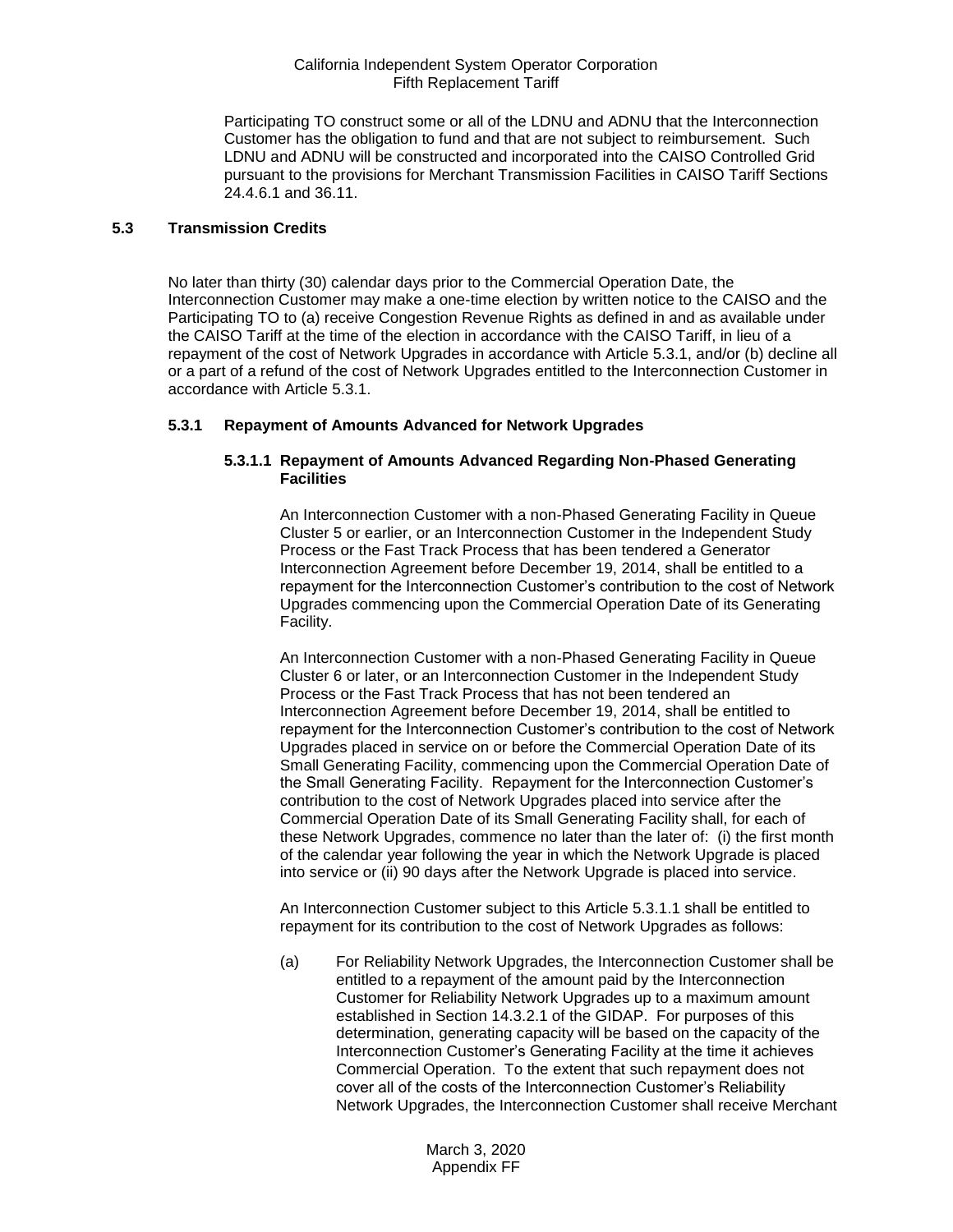Transmission CRRs for that portion of its Reliability Network Upgrades that are not covered by cash repayment.

- (b) For Local Delivery Network Upgrades:
	- i. If the Interconnection Customer is an Option (B) Interconnection Customer and has been allocated and continues to be eligible to receive TP Deliverability pursuant to the GIDAP, the Interconnection Customer shall be entitled to repayment of a portion of the total amount paid to the Participating TO for the cost of Local Delivery Network Upgrades for which it is responsible. The repayment amount shall be determined by dividing the amount of TP Deliverability received by the amount of deliverability requested by the Interconnection Customer, and multiplying that percentage by the total amount paid to the Participating TO by the Interconnection Customer for Local Delivery Network Upgrades.
	- ii. If the Interconnection Customer is an Option (B) Interconnection Customer and has not been allocated any TP Deliverability, the Interconnection Customer shall not be entitled to repayment for the cost of Local Delivery Network Upgrades.
	- iii. If the Interconnection Customer is an Option (A) Interconnection Customer, the Interconnection Customer shall be entitled to a repayment equal to the total amount paid to the Participating TO for the costs of Local Delivery Network Upgrades for which it is responsible.
- (c) For Area Delivery Network Upgrades, the Interconnection Customer shall not be entitled to repayment for the costs of Area Delivery Network Upgrades.
- (d) If an Option (B) Interconnection Customer elects and is eligible to construct and own Merchant Network Upgrades as set forth in Article 5.2.1 of this SGIA, then the Interconnection Customer shall not be entitled to any repayment pursuant to this SGIA.

Unless an Interconnection Customer has provided written notice to the CAISO that it is declining all or part of such repayment, such amounts shall include any tax gross-up or other tax-related payments associated with Network Upgrades not refunded to the Interconnection Customer, and shall be paid to the Interconnection Customer by the Participating TO on a dollar-for-dollar basis either through (1) direct payments made on a levelized basis over the five-year period commencing on the applicable date as provided for in this Article 5.3.1.1; or (2) any alternative payment schedule that is mutually agreeable to the Interconnection Customer and Participating TO, provided that such amount is paid within five (5) years of the applicable commencement date. Notwithstanding the foregoing, if this Agreement terminates within five (5) years of the applicable commencement date, the Participating TO's obligation to pay refunds to the Interconnection Customer shall cease as of the date of termination.

(e) Where the Interconnection Customer finances the construction of Network Upgrades for more than one Participating TO, the cost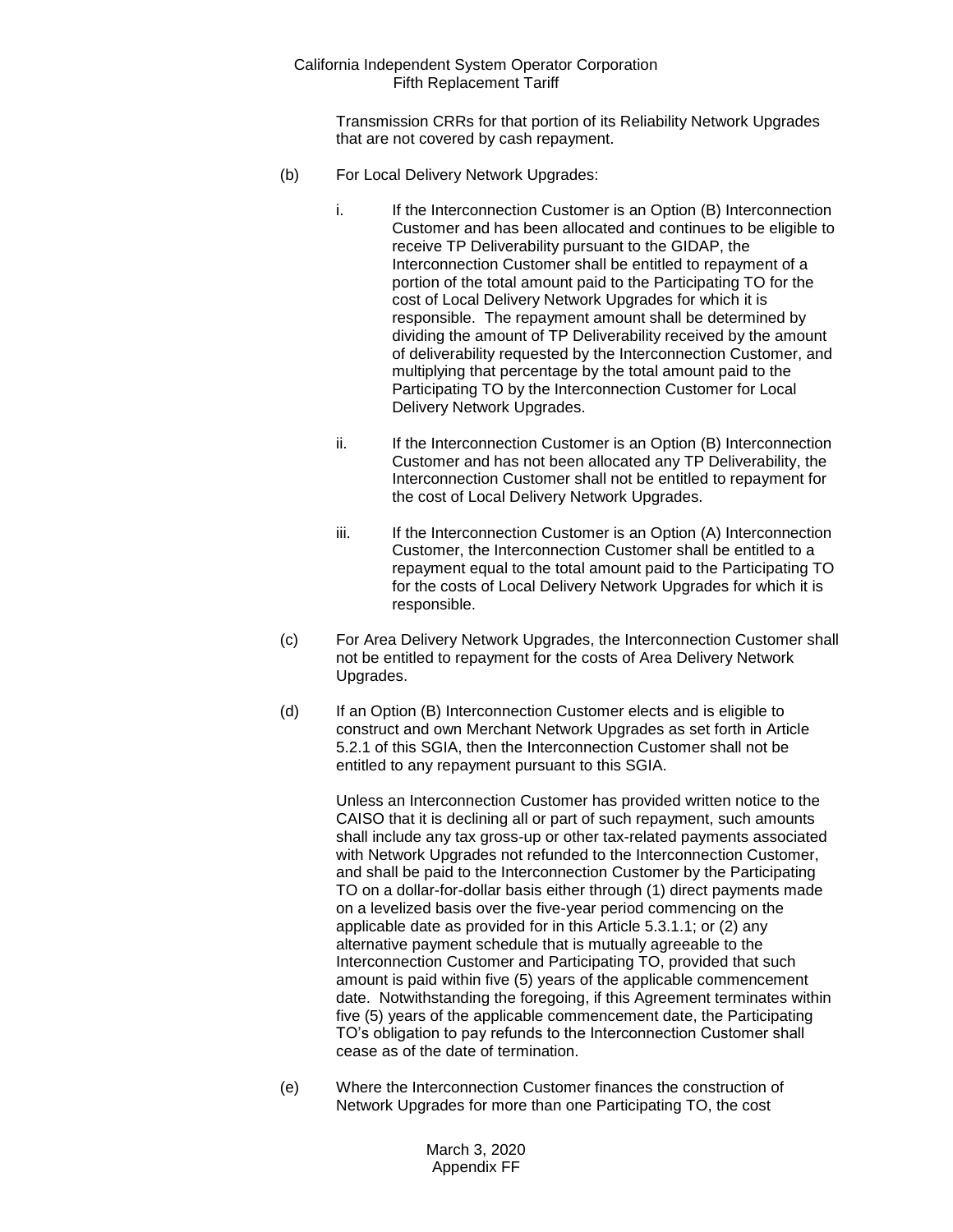allocation, Interconnection Financial Security, and repayment will be conducted pursuant to Section 14.4.1 of the GIDAP, and set forth in this SGIA,

(f) For Local Off-Peak Network Upgrades, the Interconnection Customer will be entitled to a repayment equal to the total amount paid to the Participating TO for the costs of Local Delivery Network Upgrades for which it is responsible.

#### **5.3.1.2 Repayment of Amounts Advanced Regarding Phased Generating Facilities**

Upon the Commercial Operation Date of each phase of a Phased Generating Facility, the Interconnection Customer shall be entitled to a repayment equal to the amount paid to the Participating TO for the cost of Network Upgrades for that completed phase for which the Interconnection Customer is responsible, subject to the limitations specified in Article 5.3.1.1, if the following conditions are satisfied as described below:

- (a) The Small Generating Facility is capable of being constructed in phases;
- (b) The Small Generating Facility is specified in the SGIA as being constructed in phases;
- (c) The completed phase corresponds to one of the phases specified in the SGIA;
- (d) The Interconnection Customer has tendered notice pursuant to the SGIA that the phase has achieved Commercial Operation;
- (e) All parties to the SGIA have agreed that the completed phase meets the requirements set forth in the SGIA and any other operating, metering, and interconnection requirements to permit generation output of the entire capacity of the completed phase as specified in the SGIA;
- (f) The Network Upgrades necessary for the completed phase to meet the desired level of deliverability are in service; and
- (g) The Interconnection Customer has posted one hundred (100) percent of the Interconnection Financial Security required for the Network Upgrades for all the phases of the Small Generating Facility.

Following satisfaction of these conditions (a) through (g), an Interconnection Customer in a Queue Cluster earlier than Queue Cluster 5, or an Interconnection Customer in the Independent Study Process or the Fast Track Process that has been tendered a Generator Interconnection Agreement before December 19, 2014, shall be entitled to receive a partial repayment of its financed cost responsibility, to the extent that it is otherwise eligible for such repayment pursuant to Article 5.3.1.1, in an amount equal to the percentage of the Small Generating Facility declared to be in Commercial Operation multiplied by the cost of the Network Upgrades associated with the completed phase. The Interconnection Customer shall be entitled to repayment in this manner for each completed phase until the entire Small Generating Facility is completed.

Following satisfaction of these conditions (a) through (e) and (g), an Interconnection Customer in Queue Cluster 6 or a later Queue Cluster, or an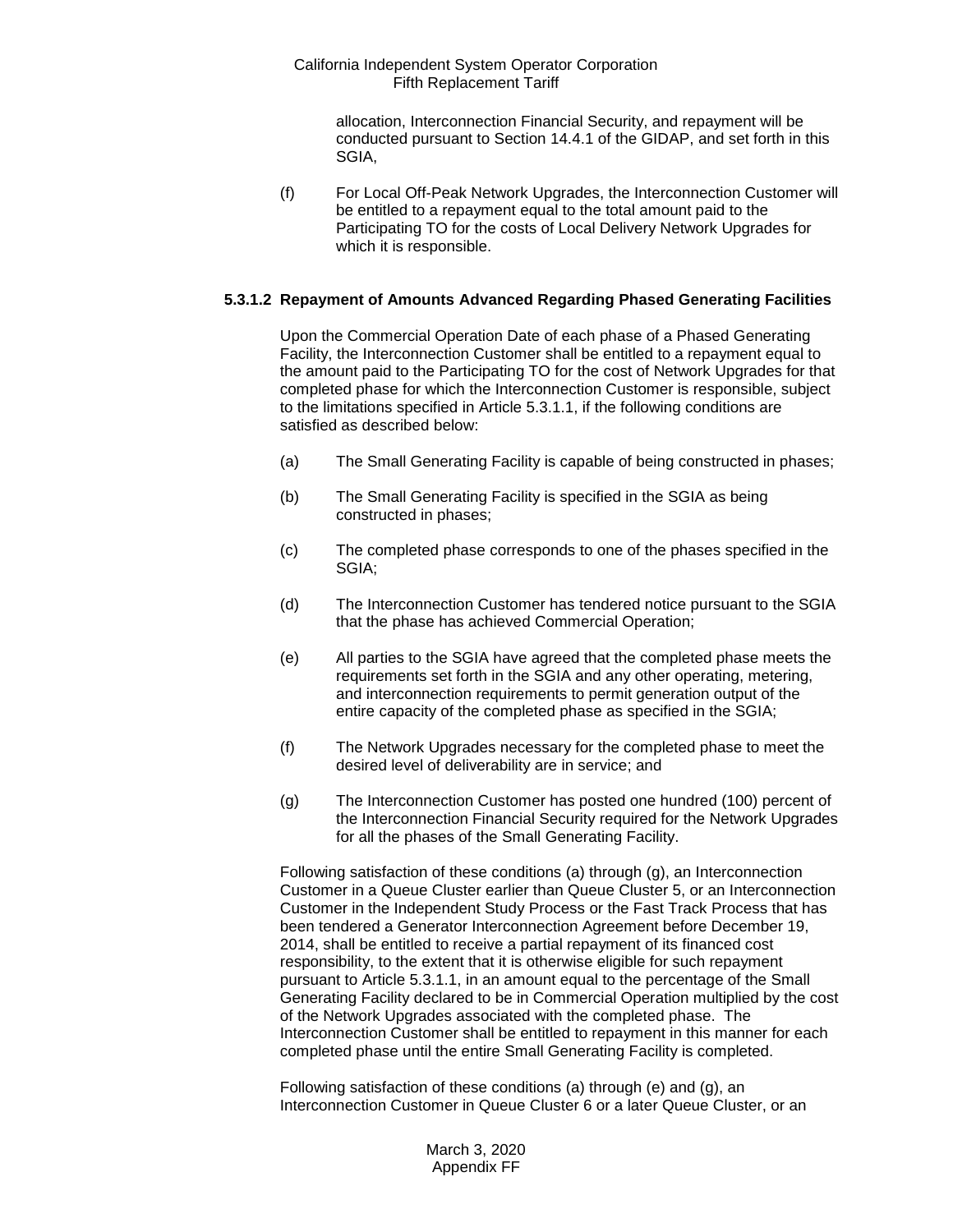Interconnection Customer in the Independent Study Process or the Fast Track Process that has not been tendered a Generator Interconnection Agreement before December 19, 2014, shall be entitled to receive a repayment of its financed cost responsibility for the Network Upgrades associated with the completed phase that have been placed in service. The Interconnection Customer shall be entitled to repayment in this manner for each completed phase until the entire Small Generating Facility is completed. With respect to any Network Upgrades necessary for a completed phase to meet its desired level of deliverability that are not in service by the time the phase achieves Commercial Operation, repayment for each such Network Upgrade will commence no later than the later of: (i) the first month of the calendar year following the year in which the Network Upgrade is placed into service or (ii) 90 days after the Network Upgrade is placed into service.

If the SGIA includes a partial termination provision and the partial termination right has been exercised with regard to a phase that has not been built, then the Interconnection Customer's eligibility for repayment under this Article 5.3.1.2 as to the remaining phases shall not be diminished. If the Interconnection Customer completes one or more phases and then defaults on the SGIA, the Participating TO and the CAISO shall be entitled to offset any losses or damages resulting from the default against any repayments made for Network Upgrades related to the completed phases, provided that the Party seeking to exercise the offset has complied with any requirements which may be required to apply the stream of payments utilized to make the repayment to the Interconnection Customer as an offset.

Any repayment amount provided pursuant to this Article 5.3.1.2 shall include any tax gross-up or other tax-related payments associated with Network Upgrades not refunded to the Interconnection Customer, and shall be paid to the Interconnection Customer by the Participating TO on a dollar-for-dollar basis either through (1) direct payments made on a levelized basis over the five-year period commencing on the applicable date as provided for in this Article 5.3.1.2; or (2) any alternative payment schedule that is mutually agreeable to the Interconnection Customer and Participating TO, provided that such amount is paid within five (5) years of the applicable commencement date. Notwithstanding the foregoing, if this Agreement terminates within five (5) years of the applicable commencement date, the Participating TO's obligation to pay refunds to the Interconnection Customer shall cease as of the date of termination.

#### **5.3.1.3 Interest Payments and Assignment Rights**

Any repayment shall include interest calculated in accordance with the methodology set forth in FERC's regulations at 18 C.F.R. §35.19a(a)(2)(iii) from the date of any payment for Network Upgrades through the date on which the Interconnection Customer receives a repayment of such payment. Interest shall continue to accrue on the repayment obligation so long as this Agreement is in effect. The Interconnection Customer may assign such repayment rights to any person.

#### **5.3.1.4 Failure to Achieve Commercial Operation**

If the Small Generating Facility fails to achieve commercial operation, but it or another generating facility is later constructed and makes use of the Network Upgrades, the Participating TO shall at that time reimburse Interconnection Customer for the amounts advanced for the Network Upgrades. Before any such reimbursement can occur, the Interconnection Customer, or the entity that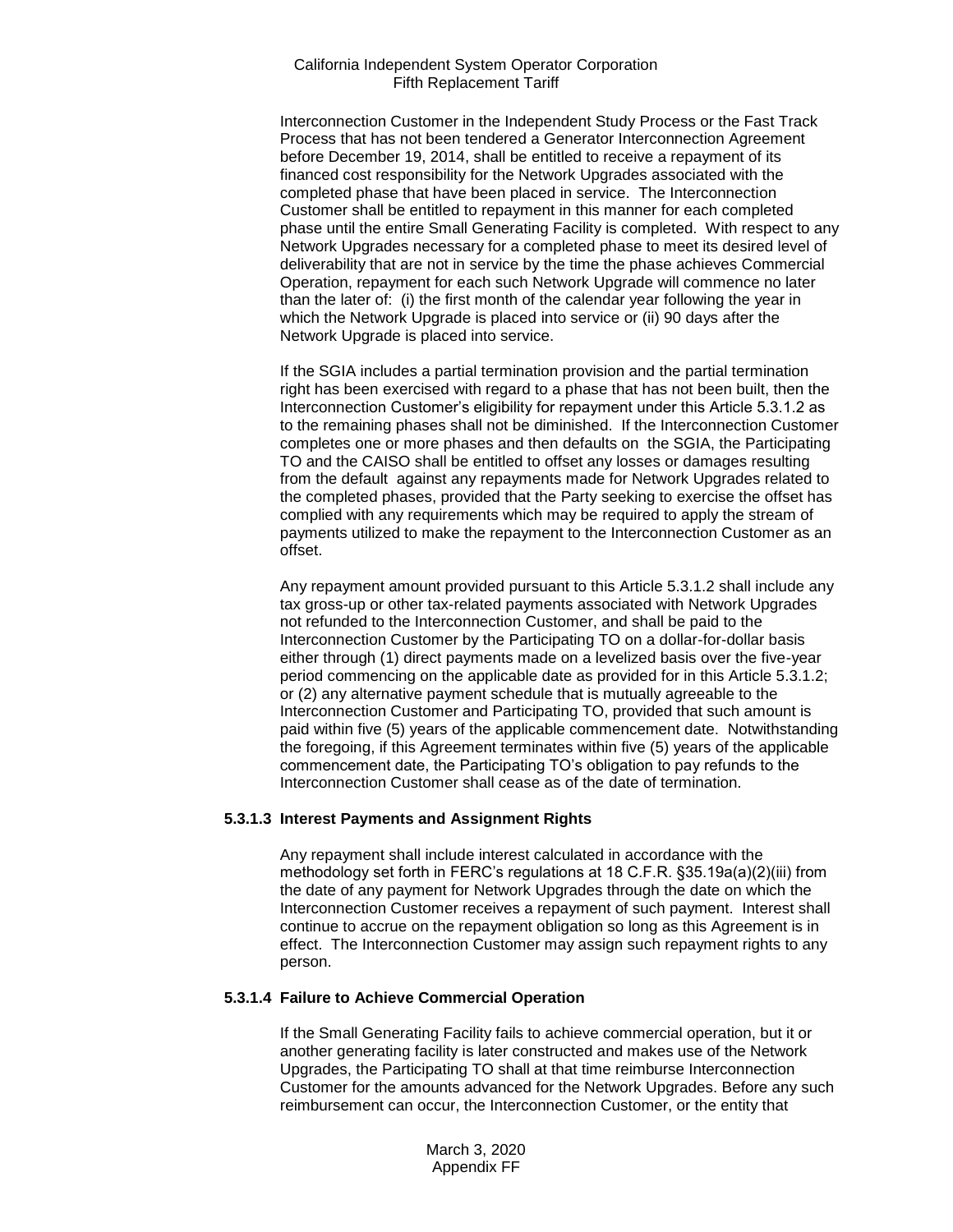ultimately constructs the generating facility, if different, is responsible for identifying the entity to which reimbursement must be made.

# **5.3.2 Special Provisions for Affected Systems**

The Interconnection Customer shall enter into an agreement with the owner of the Affected System and/or other affected owners of portions of the CAISO Controlled Grid, as applicable, in accordance with the GIDAP. Such agreement shall specify the terms governing payments to be made by the Interconnection Customer to the owner of the Affected System and/or other affected owners of portions of the CAISO Controlled Grid. In no event shall the Participating TO be responsible for the repayment for any facilities that are not part of the Participating TO's Transmission System.

# **5.3.3 Rights Under Other Agreements**

Notwithstanding any other provision of this Agreement, nothing herein shall be construed as relinquishing or foreclosing any rights, including but not limited to firm transmission rights, capacity rights, transmission congestion rights, or transmission credits, that the Interconnection Customer shall be entitled to, now or in the future, under any other agreement or tariff as a result of, or otherwise associated with, the transmission capacity, if any, created by the Network Upgrades, including the right to obtain cash reimbursements or transmission credits for transmission service that is not associated with the Small Generating Facility.

#### **5.3.4 Compensation for Customer-Funded Upgrades Utilized by Subsequent Interconnection Customers.**

If the Interconnection Customer funds Network Upgrades for which it is not eligible for repayment, the Interconnection Customer will be entitled to direct compensation by any Interconnection Customers in later Queue Clusters that utilize such Network Upgrades. Such compensation will be determined based on the distribution flow factors of the Generating Facilities that will be using the Network Upgrades.

#### <span id="page-17-0"></span>**Article 6. Billing, Payment, Milestones, and Financial Security**

#### <span id="page-17-1"></span>**6.1 Billing and Payment Procedures and Final Accounting**

- **6.1.1** The Participating TO shall bill the Interconnection Customer for the design, engineering, construction, and procurement costs of Interconnection Facilities and Upgrades contemplated by this Agreement on a monthly basis, or as otherwise agreed by the Parties. The Interconnection Customer shall pay each bill within thirty (30) calendar days of receipt, or as otherwise agreed to by the Parties. Notwithstanding the foregoing, any invoices between the CAISO and another Party shall be submitted and paid in accordance with the CAISO Tariff.
- **6.1.2** Within six (6) months of completing the construction and installation of the Participating TO's Interconnection Facilities and/or Upgrades described in the Attachments to this Agreement, the Participating TO shall provide the Interconnection Customer with a final accounting report of any difference between (1) the Interconnection Customer's cost responsibility for the actual cost of such facilities or Upgrades, and (2) the Interconnection Customer's previous aggregate payments to the Participating TO for such facilities or Upgrades. If the Interconnection Customer's cost responsibility exceeds its previous aggregate payments, the Participating TO shall invoice the Interconnection Customer for the amount due and the Interconnection Customer shall make payment to the Participating TO within thirty (30) calendar days. If the Interconnection Customer's previous aggregate payments exceed its cost responsibility under this Agreement, the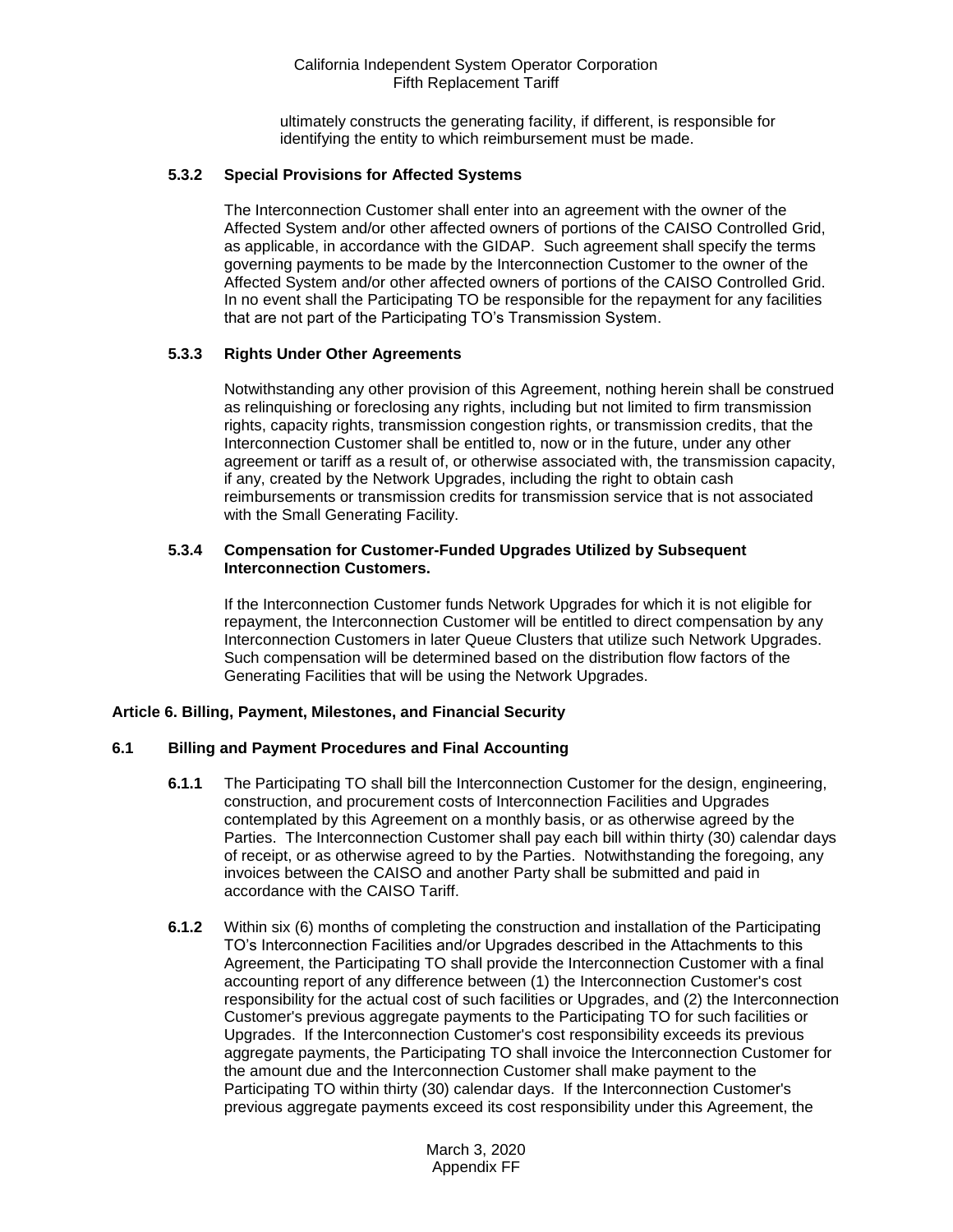Participating TO shall refund to the Interconnection Customer an amount equal to the difference within thirty (30) calendar days of the final accounting report.

# <span id="page-18-0"></span>**6.2 Milestones**

The Parties shall agree on milestones for which each Party is responsible and list them in Attachment 4 of this Agreement. A Party's obligations under this provision may be extended by agreement. If a Party anticipates that it will be unable to meet a milestone for any reason other than a Force Majeure Event, as defined in Article 7.5.1, it shall immediately notify the other Parties of the reason(s) for not meeting the milestone and (1) propose the earliest reasonable alternate date by which it can attain this and future milestones, and (2) request appropriate amendments to Attachment 4. The Parties affected by the failure to meet a milestone shall not unreasonably withhold agreement to such an amendment unless (1) they will suffer significant uncompensated economic or operational harm from the delay, (2) attainment of the same milestone has previously been delayed, or (3) they have reason to believe that the delay in meeting the milestone is intentional or unwarranted notwithstanding the circumstances explained by the Party proposing the amendment.

#### <span id="page-18-1"></span>**6.3 Interconnection Financial Security Arrangements for Small Generating Facilities Processed Under the Fast Track Process or Small Generating Facilities Processed under SGIP**

The terms and conditions of this Article 6.3 shall apply only to Small Generating Facilities that are no larger than 5 MW that are processed under the Fast Track Process under the GIDAP, CAISO Tariff Appendix DD.

*In such case, the terms of Article 6.4 below do not apply to this Agreement.*

*For easy reference, the Parties shall check the Box below when this Article 6.3 applies:* 

# **[ ] THIS ARTICLE 6.3 APPLIES**

- **6.3.1** At least twenty (20) Business Days prior to the commencement of the design, procurement, installation, or construction of a discrete portion of the Participating TO's Interconnection Facilities and Upgrades, the Interconnection Customer shall provide the Participating TO, at the Interconnection Customer's option, a guarantee, a surety bond, letter of credit or other form of security that is reasonably acceptable to the Participating TO and is consistent with the Uniform Commercial Code of the jurisdiction where the Point of Interconnection is located. Such security for payment shall be in an amount sufficient to cover the costs for constructing, designing, procuring, and installing the applicable portion of the Participating TO's Interconnection Facilities and Upgrades and shall be reduced on a dollar-for-dollar basis for payments made to the Participating TO under this Agreement during its term.
- **6.3.2** If a guarantee is provided, the guarantee must be made by an entity that meets the creditworthiness requirements of the Participating TO, and contain terms and conditions that guarantee payment of any amount that may be due from the Interconnection Customer, up to an agreed-to maximum amount.
- **6.3.3** If a letter of credit or surety bond is provided, the letter of credit or surety bond must be issued by a financial institution or insurer reasonably acceptable to the Participating TO and must specify a reasonable expiration date.

# <span id="page-18-2"></span>**6.4 Interconnection Financial Security Arrangements for All Other Small Generating Facilities**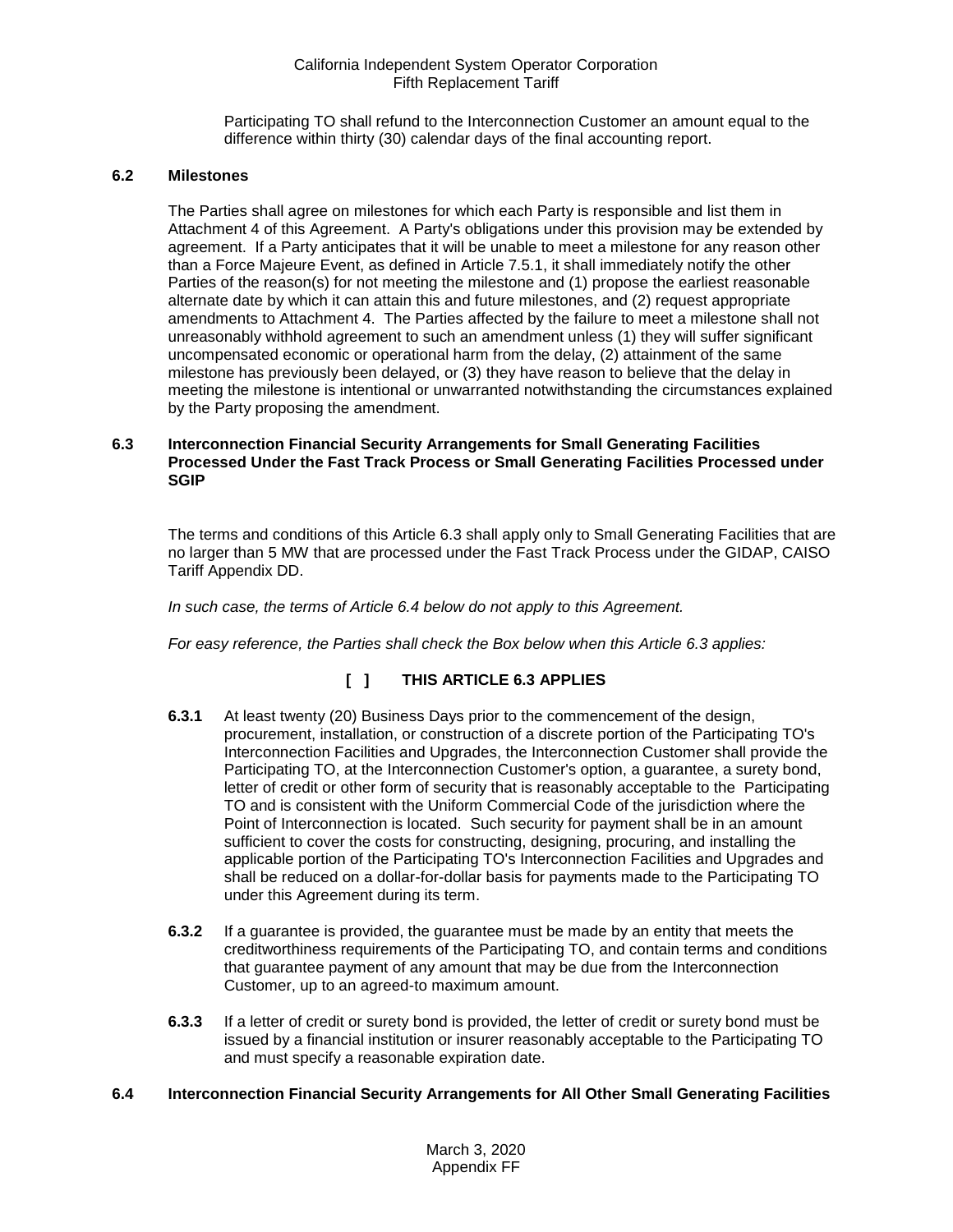The terms of this Article 6.4 apply to Small Generating Facilities that have been processed under either the Cluster Study Process or the Independent Study Track Process of the GIDAP set forth in CAISO Tariff Appendix DD. In such case, the provisions of Article 6.3 do not apply to this Agreement.

*In such case, the terms of Article 6.3 above do not apply to this Agreement.* 

For easy reference, the Parties shall check the Box below when this Article 6.4 applies:

# **[ ] THIS ARTICLE 6.4 APPLIES**

- **6.4.1** The Interconnection Customer is obligated to provide all necessary Interconnection Financial Security required under Section 9 of the GIDAP in a manner acceptable under Section 9 of the GIDAP. Failure by the Interconnection Customer to timely satisfy the GIDAP's requirements for the provision of Interconnection Financial Security shall be deemed a breach of this Agreement and a condition of Default of this Agreement.
- **6.4.2** Notwithstanding any other provision in this Agreement for notice of Default and opportunity to cure such Default, the CAISO or the Participating TO shall provide Interconnection Customer with written notice of any Default due to timely failure to post Interconnection Financial Security, and the Interconnection Customer shall have five (5) Business Days from the date of such notice to cure such Default by posting the required Interconnection Financial Security. If the Interconnection Customer fails to cure the Default, then this Agreement shall be deemed terminated.

# <span id="page-19-0"></span>**Article 7. Assignment, Liability, Indemnity, Force Majeure, and Default**

#### <span id="page-19-1"></span>**7.1 Assignment**

This Agreement may be assigned by any Party upon fifteen (15) Business Days prior written notice and opportunity to object by the other Parties; provided that:

- **7.1.1** Any Party may assign this Agreement without the consent of the other Parties to any affiliate of the assigning Party with an equal or greater credit rating and with the legal authority and operational ability to satisfy the obligations of the assigning Party under this Agreement, provided that the Interconnection Customer promptly notifies the Participating TO and the CAISO of any such assignment;
- **7.1.2** The Interconnection Customer shall have the right to assign this Agreement, without the consent of the Participating TO or the CAISO, for collateral security purposes to aid in providing financing for the Small Generating Facility, provided that the Interconnection Customer will promptly notify the Participating TO and the CAISO of any such assignment.
- **7.1.3** Any attempted assignment that violates this article is void and ineffective. Assignment shall not relieve a Party of its obligations, nor shall a Party's obligations be enlarged, in whole or in part, by reason thereof. An assignee is responsible for meeting the same financial, credit, and insurance obligations as the Interconnection Customer. Where required, consent to assignment will not be unreasonably withheld, conditioned or delayed.

#### <span id="page-19-2"></span>**7.2 Limitation of Liability**

Each Party's liability to the other Parties for any loss, cost, claim, injury, liability, or expense, including reasonable attorney's fees, relating to or arising from any act or omission in its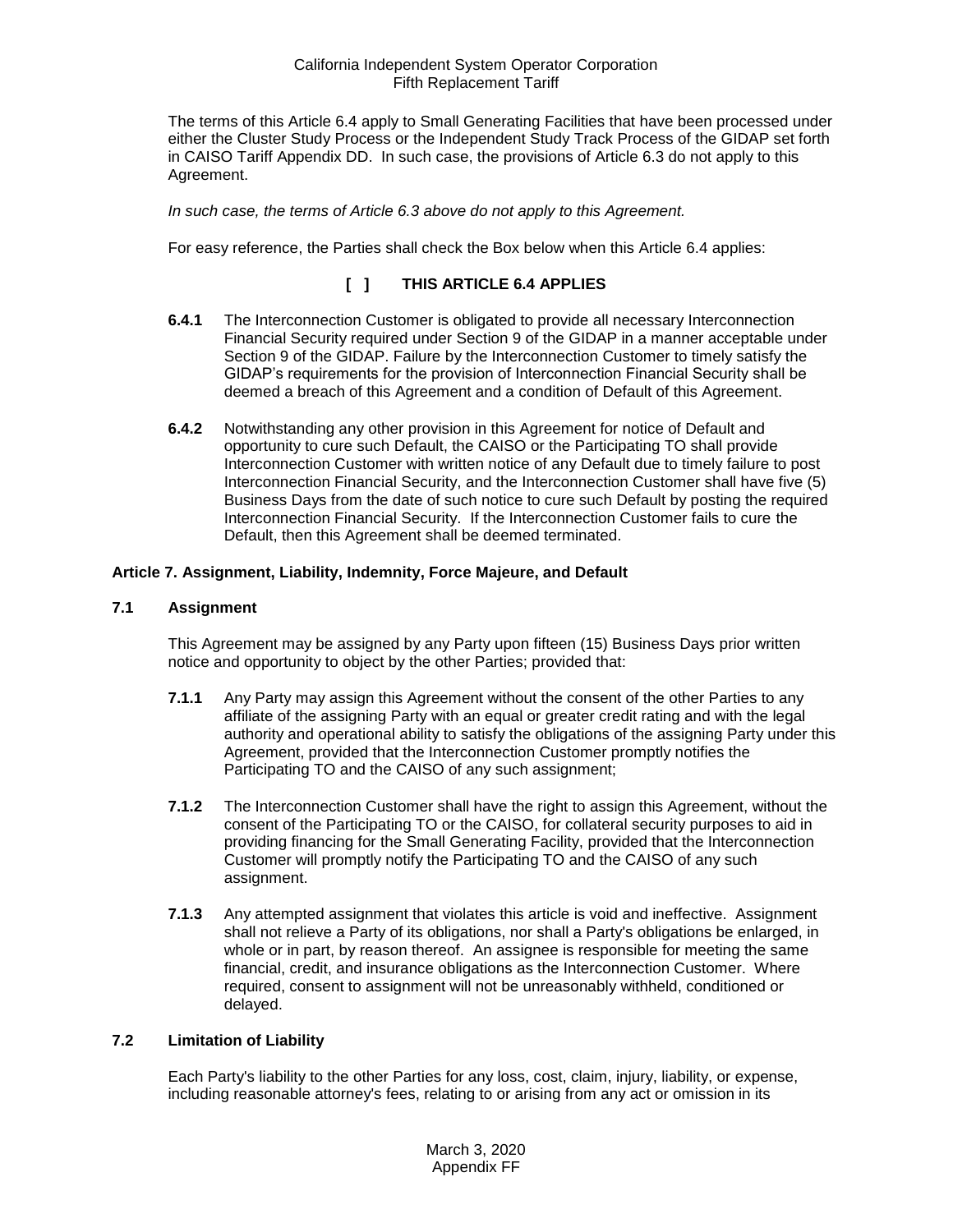performance of this Agreement, shall be limited to the amount of direct damage actually incurred. In no event shall any Party be liable to the other Parties for any indirect, special, consequential, or punitive damages, except as authorized by this Agreement.

# <span id="page-20-0"></span>**7.3 Indemnity**

- **7.3.1** This provision protects each Party from liability incurred to third parties as a result of carrying out the provisions of this Agreement. Liability under this provision is exempt from the general limitations on liability found in Article 7.2.
- **7.3.2** The Parties shall at all times indemnify, defend, and hold the other Parties harmless from, any and all damages, losses, claims, including claims and actions relating to injury to or death of any person or damage to property, demand, suits, recoveries, costs and expenses, court costs, attorney fees, and all other obligations by or to third parties, arising out of or resulting from another Party's action or failure to meet its obligations under this Agreement on behalf of the indemnifying Party, except in cases of gross negligence or intentional wrongdoing by the indemnified Party.
- **7.3.3** If an indemnified Party is entitled to indemnification under this article as a result of a claim by a third party, and the indemnifying Party fails, after notice and reasonable opportunity to proceed under this article, to assume the defense of such claim, such indemnified Party may at the expense of the indemnifying Party contest, settle or consent to the entry of any judgment with respect to, or pay in full, such claim.
- **7.3.4** If an indemnifying Party is obligated to indemnify and hold any indemnified Party harmless under this article, the amount owing to the indemnified Party shall be the amount of such indemnified Party's actual loss, net of any insurance or other recovery.
- **7.3.5** Promptly after receipt by an indemnified Party of any claim or notice of the commencement of any action or administrative or legal proceeding or investigation as to which the indemnity provided for in this article may apply, the indemnified Party shall notify the indemnifying Party of such fact. Any failure of or delay in such notification shall not affect a Party's indemnification obligation unless such failure or delay is materially prejudicial to the indemnifying Party.

#### <span id="page-20-1"></span>**7.4 Consequential Damages**

Other than as expressly provided for in this Agreement, no Party shall be liable under any provision of this Agreement for any losses, damages, costs or expenses for any special, indirect, incidental, consequential, or punitive damages, including but not limited to loss of profit or revenue, loss of the use of equipment, cost of capital, cost of temporary equipment or services, whether based in whole or in part in contract, in tort, including negligence, strict liability, or any other theory of liability; provided, however, that damages for which a Party may be liable to another Party under another agreement will not be considered to be special, indirect, incidental, or consequential damages hereunder.

# <span id="page-20-2"></span>**7.5 Force Majeure**

- **7.5.1** As used in this article, a Force Majeure Event shall mean "any act of God, labor disturbance, act of the public enemy, war, insurrection, riot, fire, storm or flood, explosion, breakage or accident to machinery or equipment, any order, regulation or restriction imposed by governmental, military or lawfully established civilian authorities, or any other cause beyond a Party's control. A Force Majeure Event does not include an act of negligence or intentional wrongdoing by the Party claiming Force Majeure."
- **7.5.2** If a Force Majeure Event prevents a Party from fulfilling any obligations under this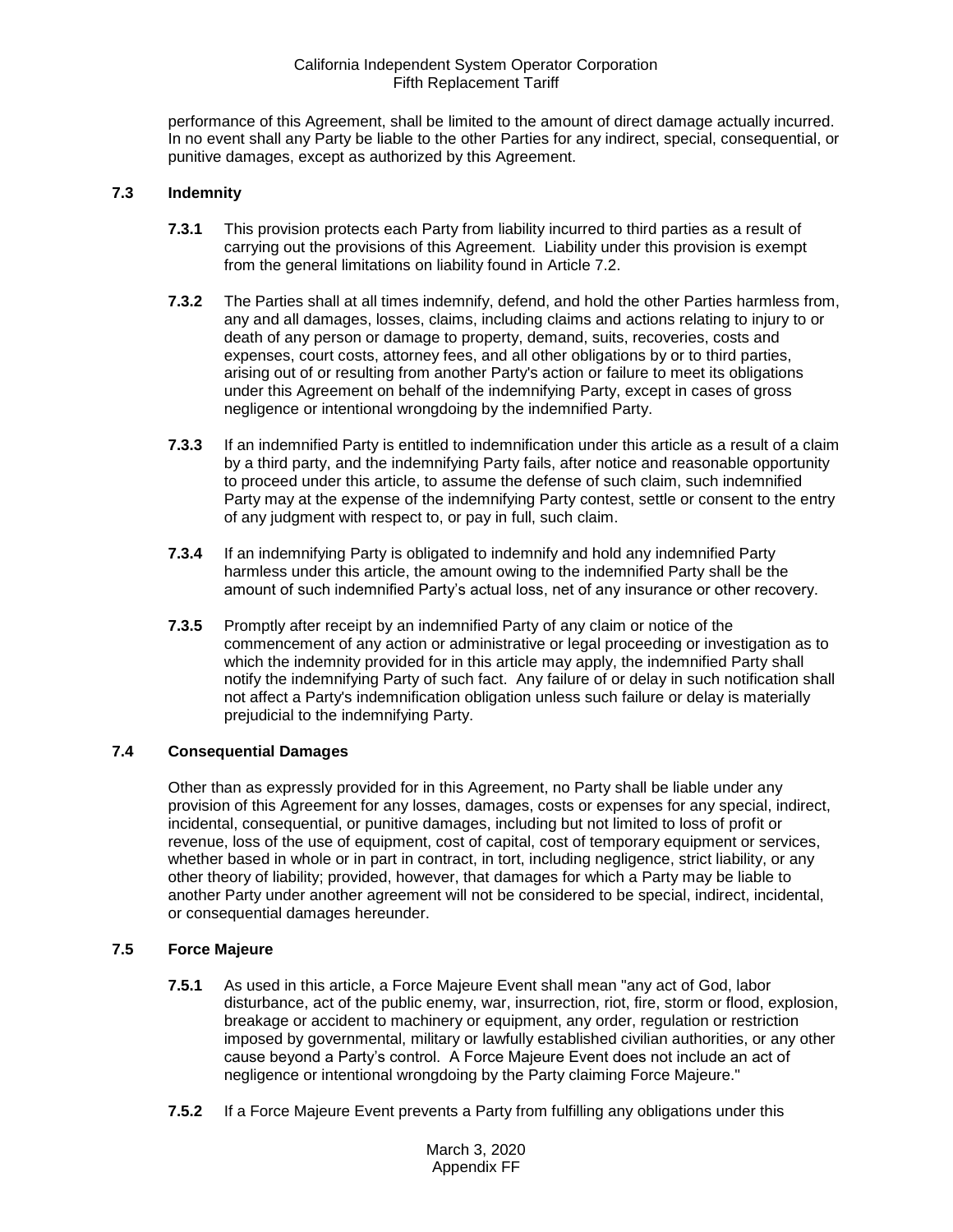Agreement, the Party affected by the Force Majeure Event (Affected Party) shall promptly notify the other Parties, either in writing or via the telephone, of the existence of the Force Majeure Event. The notification must specify in reasonable detail the circumstances of the Force Majeure Event, its expected duration, and the steps that the Affected Party is taking to mitigate the effects of the event on its performance. The Affected Party shall keep the other Parties informed on a continuing basis of developments relating to the Force Majeure Event until the event ends. The Affected Party will be entitled to suspend or modify its performance of obligations under this Agreement (other than the obligation to make payments) only to the extent that the effect of the Force Majeure Event cannot be mitigated by the use of Reasonable Efforts. The Affected Party will use Reasonable Efforts to resume its performance as soon as possible.

# <span id="page-21-0"></span>**7.6 Default**

- **7.6.1** No Default shall exist where such failure to discharge an obligation (other than the payment of money) is the result of a Force Majeure Event as defined in this Agreement or the result of an act or omission of another Party. Upon a Default, the affected nondefaulting Party(ies) shall give written notice of such Default to the defaulting Party. Except as provided in Article 7.6.2 and in Article 6.4.2, the defaulting Party shall have sixty (60) calendar days from receipt of the Default notice within which to cure such Default; provided however, if such Default is not capable of cure within 60 calendar days, the defaulting Party shall commence such cure within 20 calendar days after notice and continuously and diligently complete such cure within six months from receipt of the Default notice; and, if cured within such time, the Default specified in such notice shall cease to exist.
- **7.6.2** If a Default is not cured as provided in this article, or if a Default is not capable of being cured within the period provided for herein, the affected non-defaulting Party(ies) shall have the right to terminate this Agreement by written notice at any time until cure occurs, and be relieved of any further obligation hereunder and, whether or not such Party(ies) terminates this Agreement, to recover from the defaulting Party all amounts due hereunder, plus all other damages and remedies to which it is entitled at law or in equity. The provisions of this article will survive termination of this Agreement.

#### <span id="page-21-1"></span>**Article 8. Insurance**

- <span id="page-21-2"></span>**8.1** The Interconnection Customer shall, at its own expense, maintain in force general liability insurance without any exclusion for liabilities related to the interconnection undertaken pursuant to this Agreement. The amount of such insurance shall be sufficient to insure against all reasonably foreseeable direct liabilities given the size and nature of the generating equipment being interconnected, the interconnection itself, and the characteristics of the system to which the interconnection is made. The Interconnection Customer shall obtain additional insurance only if necessary as a function of owning and operating a generating facility. Such insurance shall be obtained from an insurance provider authorized to do business in the State where the interconnection is located. Certification that such insurance is in effect shall be provided upon request of the Participating TO or CAISO, except that the Interconnection Customer shall show proof of insurance to the Participating TO and CAISO no later than ten Business Days prior to the anticipated Commercial Operation Date. If the Interconnection Customer is of sufficient creditworthiness, it may propose to self-insure for such liabilities, and such a proposal shall not be unreasonably rejected.
- <span id="page-21-3"></span>**8.2** The Participating TO agrees to maintain general liability insurance or self-insurance consistent with the Participating TO's commercial practice. Such insurance or self-insurance shall not exclude coverage for the Participating TO's liabilities undertaken pursuant to this Agreement.
- <span id="page-21-4"></span>**8.3** The CAISO agrees to maintain general liability insurance or self-insurance consistent with the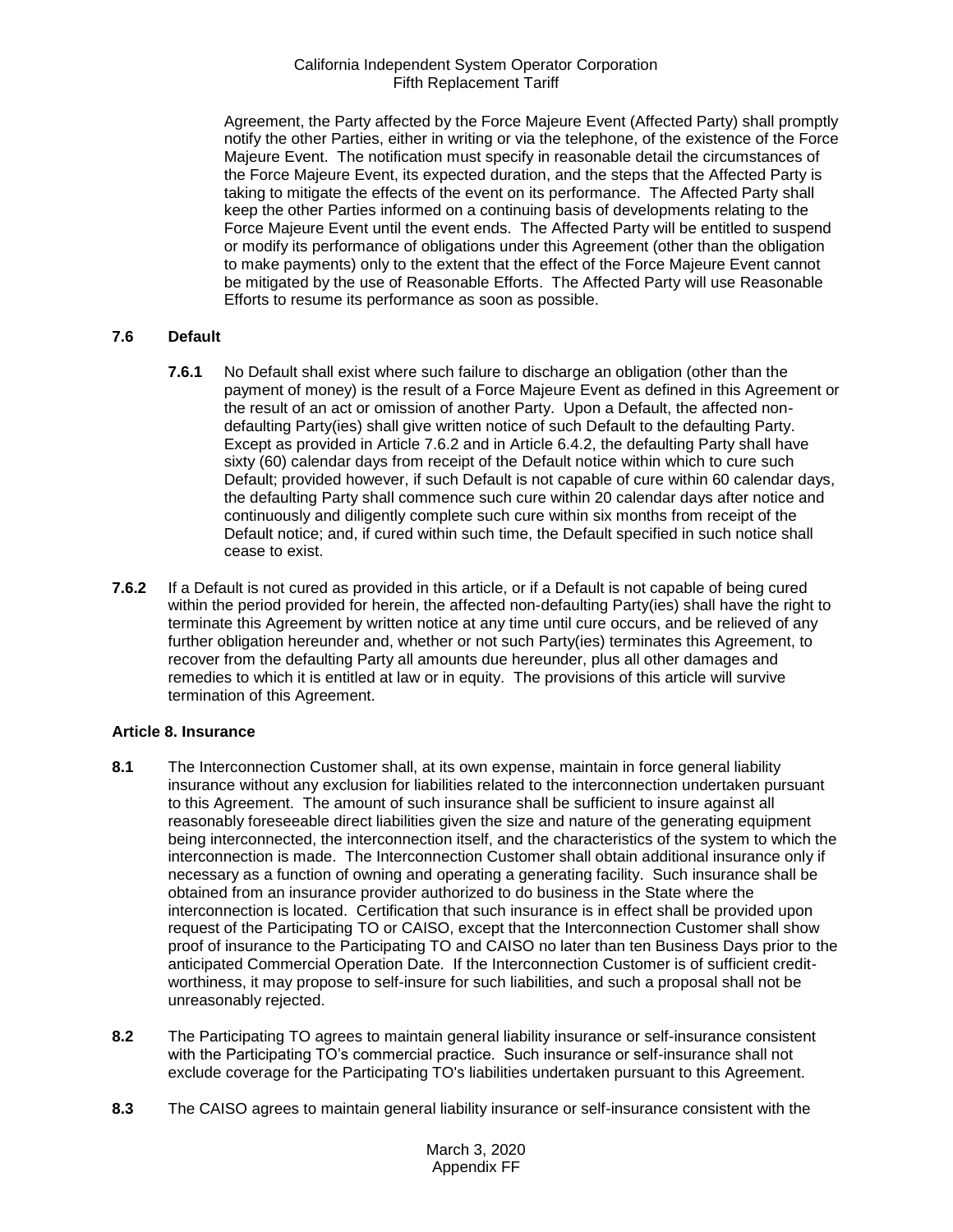CAISO's commercial practice. Such insurance shall not exclude coverage for the CAISO's liabilities undertaken pursuant to this Agreement.

<span id="page-22-0"></span>**8.4** The Parties further agree to notify each other whenever an accident or incident occurs resulting in any injuries or damages that are included within the scope of coverage of such insurance, whether or not such coverage is sought.

# <span id="page-22-1"></span>**Article 9. Confidentiality**

- <span id="page-22-2"></span>**9.1** Confidential Information shall mean any confidential and/or proprietary information provided by one Party to another Party that is clearly marked or otherwise designated "Confidential." For purposes of this Agreement all design, operating specifications, and metering data provided by the Interconnection Customer shall be deemed Confidential Information regardless of whether it is clearly marked or otherwise designated as such.
- <span id="page-22-3"></span>**9.2** Confidential Information does not include information previously in the public domain, required to be publicly submitted or divulged by Governmental Authorities (after notice to the other Parties and after exhausting any opportunity to oppose such publication or release), or necessary to be divulged in an action to enforce this Agreement. Each Party receiving Confidential Information shall hold such information in confidence and shall not disclose it to any third party nor to the public without the prior written authorization from the Party providing that information, except to fulfill obligations under this Agreement, or to fulfill legal or regulatory requirements.
	- **9.2.1** Each Party shall employ at least the same standard of care to protect Confidential Information obtained from the other Parties as it employs to protect its own Confidential Information.
	- **9.2.2** Each Party is entitled to equitable relief, by injunction or otherwise, to enforce its rights under this provision to prevent the release of Confidential Information without bond or proof of damages, and may seek other remedies available at law or in equity for breach of this provision.
- <span id="page-22-4"></span>**9.3** Notwithstanding anything in this article to the contrary, and pursuant to 18 CFR § 1b.20, if FERC, during the course of an investigation or otherwise, requests information from one of the Parties that is otherwise required to be maintained in confidence pursuant to this Agreement, the Party shall provide the requested information to FERC, within the time provided for in the request for information. In providing the information to FERC, the Party may, consistent with 18 CFR § 388.112, request that the information be treated as confidential and non-public by FERC and that the information be withheld from public disclosure. Parties are prohibited from notifying the other Parties to this Agreement prior to the release of the Confidential Information to FERC. The Party shall notify the other Parties to this Agreement when it is notified by FERC that a request to release Confidential Information has been received by FERC, at which time any of the Parties may respond before such information would be made public, pursuant to 18 CFR § 388.112. Requests from a state regulatory body conducting a confidential investigation shall be treated in a similar manner if consistent with the applicable state rules and regulations.

# <span id="page-22-5"></span>**Article 10. Disputes**

All disputes arising out of or in connection with this Agreement whereby relief is sought by or from CAISO shall be settled in accordance with the provisions of Article 13 of the CAISO Tariff, except that references to the CAISO Tariff in such Article 13 of the CAISO Tariff shall be read as reference to this Agreement. Disputes arising out of or in connection with this Agreement not subject to provisions of Article 13 of the CAISO Tariff shall be resolved as follows:

<span id="page-22-6"></span>**10.1** The Parties agree to attempt to resolve all disputes arising out of the interconnection process according to the provisions of this article.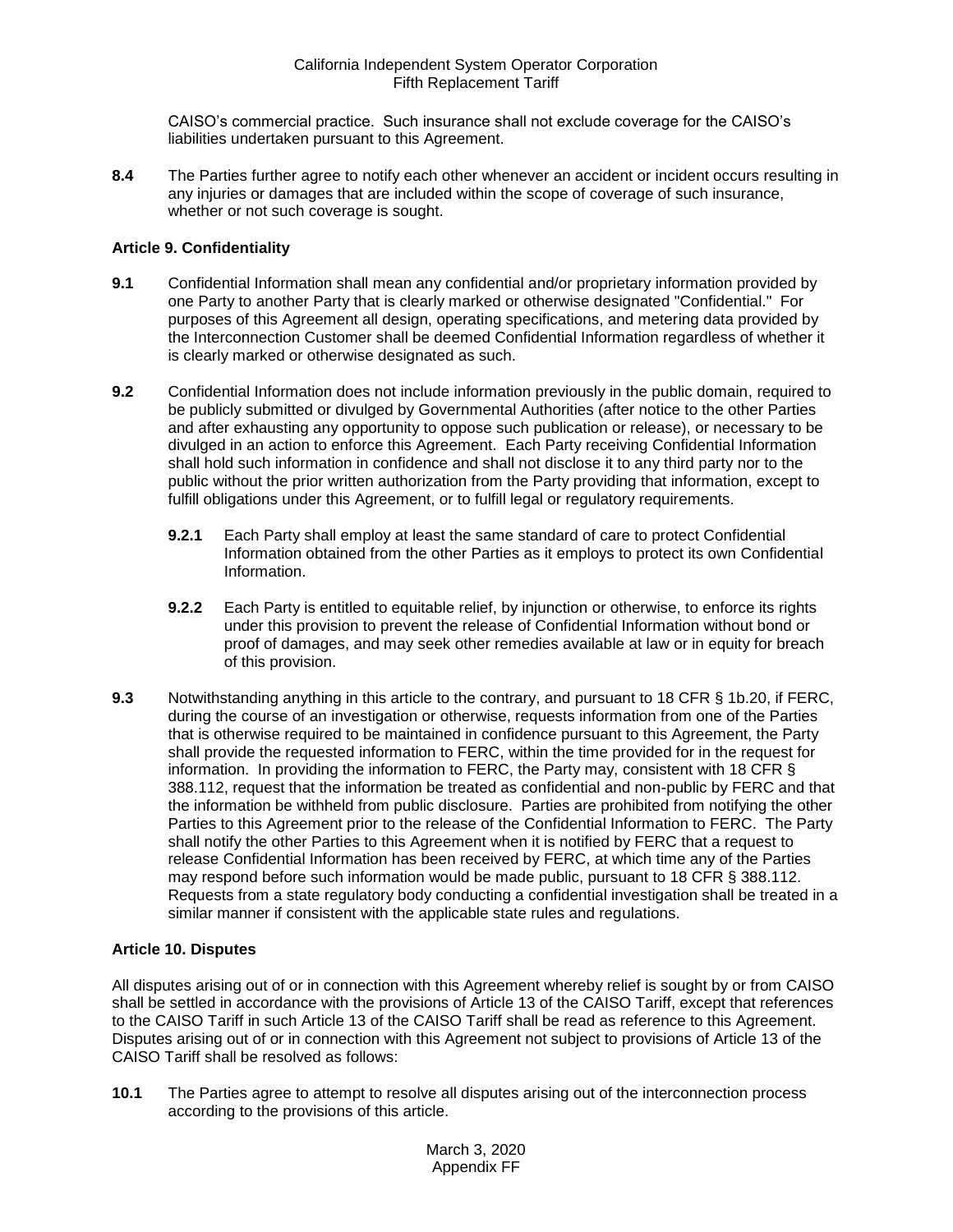- <span id="page-23-0"></span>**10.2** In the event of a dispute, either Party shall provide the other Party with a written Notice of Dispute. Such Notice shall describe in detail the nature of the dispute.
- <span id="page-23-1"></span>**10.3** If the dispute has not been resolved within two Business Days after receipt of the Notice, either Party may contact FERC's Dispute Resolution Service (DRS) for assistance in resolving the dispute.
- <span id="page-23-2"></span>**10.4** The DRS will assist the Parties in either resolving their dispute or in selecting an appropriate dispute resolution venue (e.g., mediation, settlement judge, early neutral evaluation, or technical expert) to assist the Parties in resolving their dispute. DRS can be reached at 1-877-337-2237 or via the internet at [http://www.ferc.gov/legal/adr.asp.](http://www.ferc.gov/legal/adr.asp)
- <span id="page-23-3"></span>**10.5** Each Party agrees to conduct all negotiations in good faith and will be responsible for one-half of any costs paid to neutral third-parties.
- <span id="page-23-4"></span>**10.6** If neither Party elects to seek assistance from the DRS, or if the attempted dispute resolution fails, then either Party may exercise whatever rights and remedies it may have in equity or law consistent with the terms of this Agreement.

#### <span id="page-23-5"></span>**Article 11. Taxes**

- <span id="page-23-6"></span>**11.1** The Parties agree to follow all applicable tax laws and regulations, consistent with FERC policy and Internal Revenue Service requirements.
- <span id="page-23-7"></span>**11.2** Each Party shall cooperate with the other Parties to maintain the other Parties' tax status. Nothing in this Agreement is intended to adversely affect the Participating TO's tax exempt status with respect to the issuance of bonds including, but not limited to, local furnishing bonds.

#### <span id="page-23-8"></span>**Article 12. Miscellaneous**

#### <span id="page-23-9"></span>**12.1 Governing Law, Regulatory Authority, and Rules**

The validity, interpretation and enforcement of this Agreement and each of its provisions shall be governed by the laws of the state of \_\_\_\_\_\_\_\_\_\_\_\_\_\_\_\_\_\_\_\_(where the Point of Interconnection is located), without regard to its conflicts of law principles. This Agreement is subject to all Applicable Laws and Regulations. Each Party expressly reserves the right to seek changes in, appeal, or otherwise contest any laws, orders, or regulations of a Governmental Authority.

#### <span id="page-23-10"></span>**12.2 Amendment**

The Parties may amend this Agreement by a written instrument duly executed by all of the Parties, or under Article 12.12 of this Agreement.

#### <span id="page-23-11"></span>**12.3 No Third-Party Beneficiaries**

This Agreement is not intended to and does not create rights, remedies, or benefits of any character whatsoever in favor of any persons, corporations, associations, or entities other than the Parties, and the obligations herein assumed are solely for the use and benefit of the Parties, their successors in interest and where permitted, their assigns.

#### <span id="page-23-12"></span>**12.4 Waiver**

**12.4.1** The failure of a Party to this Agreement to insist, on any occasion, upon strict performance of any provision of this Agreement will not be considered a waiver of any obligation, right, or duty of, or imposed upon, such Party.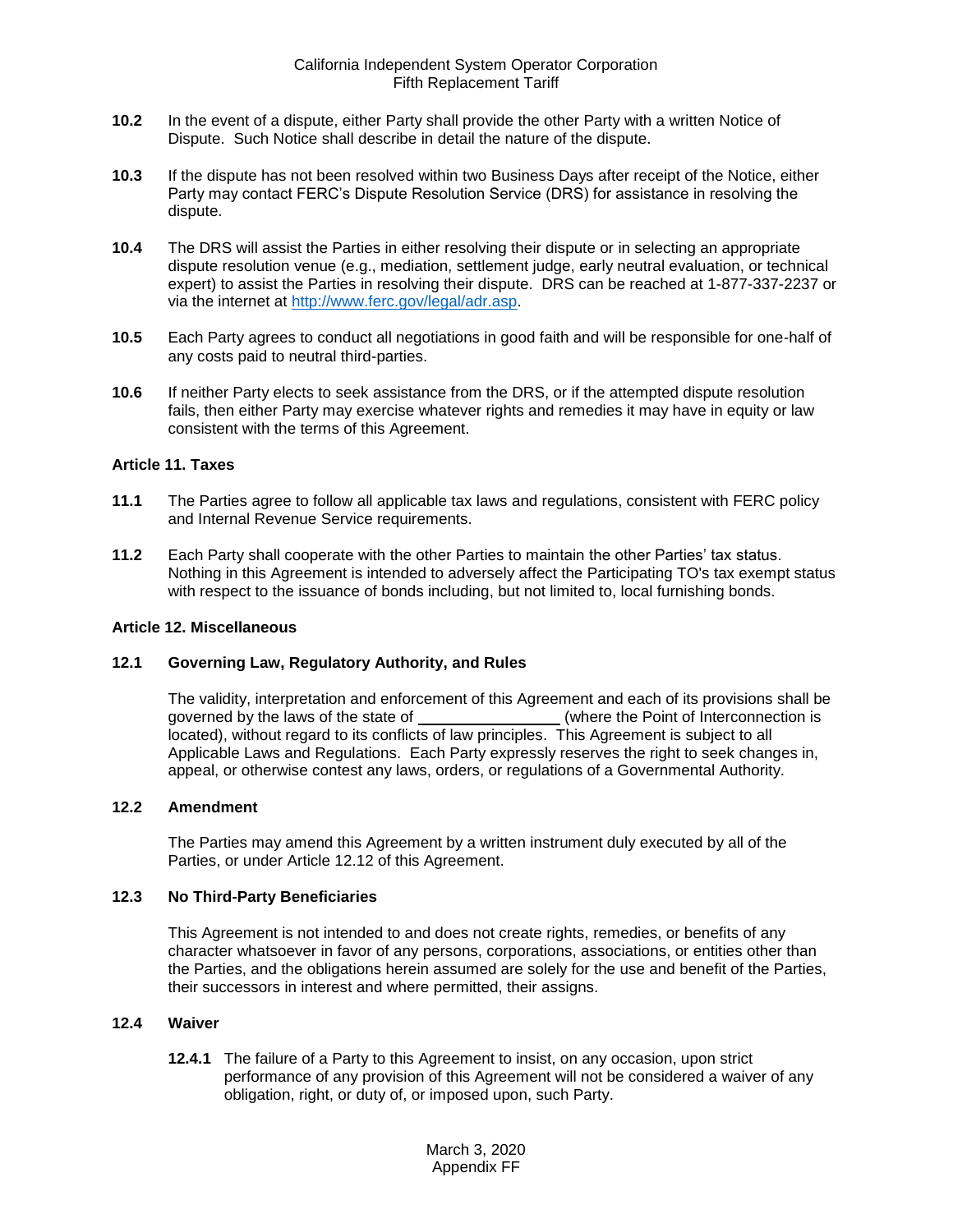**12.4.2** Any waiver at any time by any Party of its rights with respect to this Agreement shall not be deemed a continuing waiver or a waiver with respect to any other failure to comply with any other obligation, right, duty of this Agreement. Termination or Default of this Agreement for any reason by Interconnection Customer shall not constitute a waiver of the Interconnection Customer's legal rights to obtain an interconnection from the Participating TO. Any waiver of this Agreement shall, if requested, be provided in writing.

#### <span id="page-24-0"></span>**12.5 Entire Agreement**

This Agreement, including all Attachments, constitutes the entire agreement among the Parties with reference to the subject matter hereof, and supersedes all prior and contemporaneous understandings or agreements, oral or written, between or among the Parties with respect to the subject matter of this Agreement. There are no other agreements, representations, warranties, or covenants which constitute any part of the consideration for, or any condition to, any Party's compliance with its obligations under this Agreement.

#### <span id="page-24-1"></span>**12.6 Multiple Counterparts**

This Agreement may be executed in two or more counterparts, each of which is deemed an original but all constitute one and the same instrument.

#### <span id="page-24-2"></span>**12.7 No Partnership**

This Agreement shall not be interpreted or construed to create an association, joint venture, agency relationship, or partnership among the Parties or to impose any partnership obligation or partnership liability upon any Party. No Party shall have any right, power or authority to enter into any agreement or undertaking for, or act on behalf of, or to act as or be an agent or representative of, or to otherwise bind, another Party.

#### <span id="page-24-3"></span>**12.8 Severability**

If any provision or portion of this Agreement shall for any reason be held or adjudged to be invalid or illegal or unenforceable by any court of competent jurisdiction or other Governmental Authority, (1) such portion or provision shall be deemed separate and independent, (2) the Parties shall negotiate in good faith to restore insofar as practicable the benefits to each Party that were affected by such ruling, and (3) the remainder of this Agreement shall remain in full force and effect.

# <span id="page-24-4"></span>**12.9 Security Arrangements**

Infrastructure security of electric system equipment and operations and control hardware and software is essential to ensure day-to-day reliability and operational security. FERC expects all transmission providers, market participants, and interconnection customers interconnected to electric systems to comply with the recommendations offered by the President's Critical Infrastructure Protection Board and, eventually, best practice recommendations from the electric reliability authority. All public utilities are expected to meet basic standards for system infrastructure and operational security, including physical, operational, and cyber-security practices.

#### <span id="page-24-5"></span>**12.10 Environmental Releases**

Each Party shall notify the other Parties, first orally and then in writing, of the release of any hazardous substances, any asbestos or lead abatement activities, or any type of remediation activities related to the Small Generating Facility or the Interconnection Facilities, each of which may reasonably be expected to affect the other Parties. The notifying Party shall (1) provide the notice as soon as practicable, provided such Party makes a good faith effort to provide the notice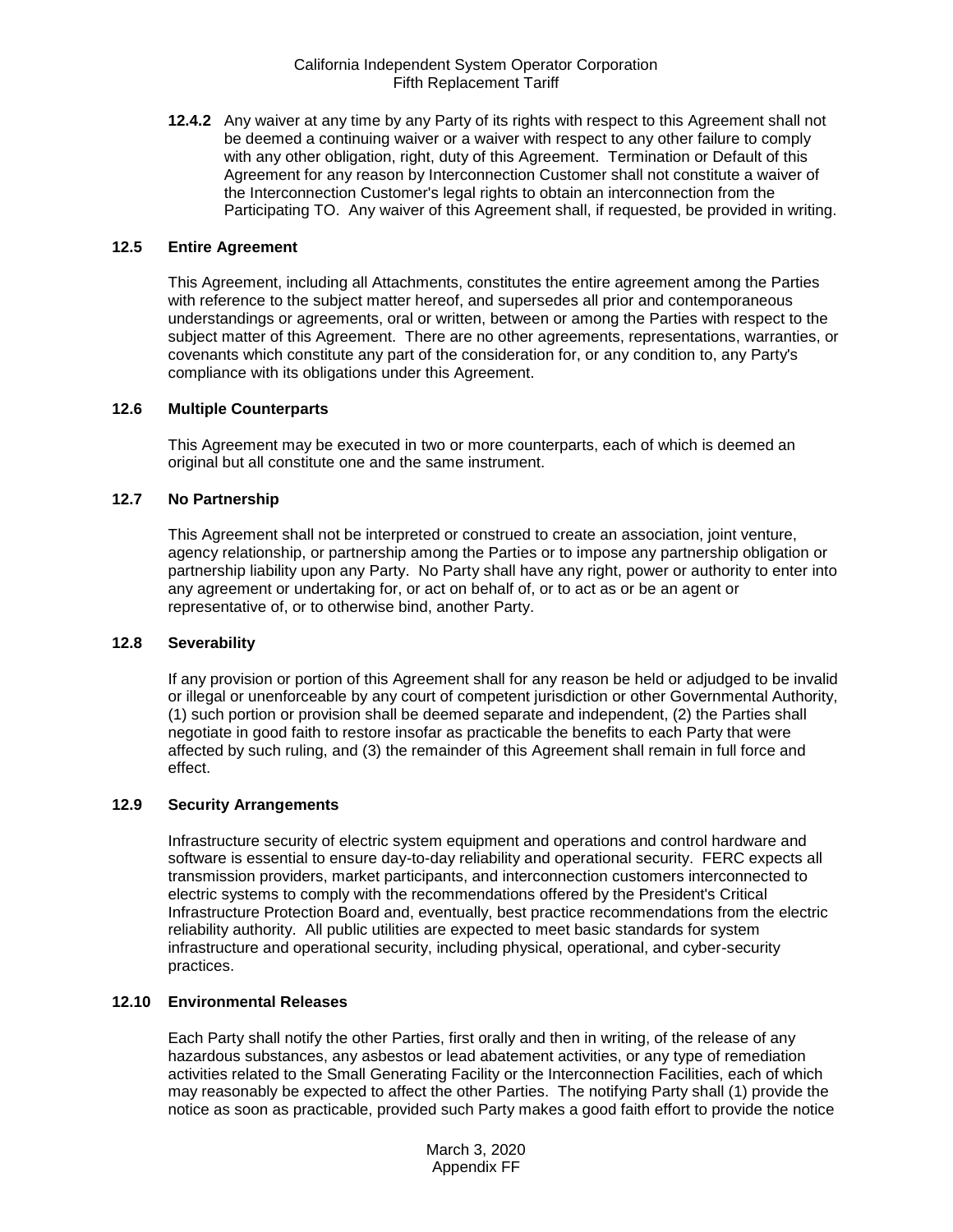no later than 24 hours after such Party becomes aware of the occurrence, and (2) promptly furnish to the other Parties copies of any publicly available reports filed with any governmental authorities addressing such events.

#### <span id="page-25-0"></span>**12.11 Subcontractors**

Nothing in this Agreement shall prevent a Party from utilizing the services of any subcontractor as it deems appropriate to perform its obligations under this Agreement; provided, however, that each Party shall require its subcontractors to comply with all applicable terms and conditions of this Agreement in providing such services and each Party shall remain primarily liable to the other Parties for the performance of such subcontractor.

- **12.11.1** The creation of any subcontract relationship shall not relieve the hiring Party of any of its obligations under this Agreement. The hiring Party shall be fully responsible to the other Parties for the acts or omissions of any subcontractor the hiring Party hires as if no subcontract had been made; provided, however, that in no event shall the Participating TO or the CAISO be liable for the actions or inactions of the Interconnection Customer or its subcontractors with respect to obligations of the Interconnection Customer under this Agreement. Any applicable obligation imposed by this Agreement upon the hiring Party shall be equally binding upon, and shall be construed as having application to, any subcontractor of such Party.
- **12.11.2** The obligations under this article will not be limited in any way by any limitation of subcontractor's insurance.

#### <span id="page-25-1"></span>**12.12 Reservation of Rights**

The CAISO and Participating TO shall each have the right to make a unilateral filing with FERC to modify this Agreement pursuant to section 205 or any other applicable provision of the Federal Power Act and FERC's rules and regulations thereunder with respect to the following articles of this Agreement and with respect to any rates, terms and conditions, charges, classifications of service, rule or regulation covered by these articles:

Introductory Paragraph, 1.1, 1.2, 1.3, 1.4, 1.5.1, 1.5.2, 1.5.3, 1.5.4, 1.5.5, 1.5.6, 1.5.7, 1.6, 1.7, 1.8.1, 1.9, 2.1, 2.2.1, 2.3, 3, 4.1.1 (last sentence only), 5.1, 5.3, 6.2, 7, 8, 9, 11, 12, 13, Attachment 1, Attachment 4, Attachment 5, and Attachment 7.

The Participating TO shall have the exclusive right to make a unilateral filing with FERC to modify this Agreement pursuant to section 205 or any other applicable provision of the Federal Power Act and FERC's rules and regulations thereunder with respect to the following articles of this Agreement and with respect to any rates, terms and conditions, charges, classifications of service, rule or regulation covered by these articles:

2.2.2, 4.1.1 (all but the last sentence), 4.1.2, 4.2, 5.2, 6.1.1 (all but the last sentence), 6.1.2, 10 (all but preamble), Attachment 2, Attachment 3 and Attachment 6.

The CAISO shall have the exclusive right to make a unilateral filing with FERC to modify this Agreement pursuant to section 205 or any other applicable provision of the Federal Power Act and FERC's rules and regulations thereunder with respect to the following articles of this Agreement and with respect to any rates, terms and conditions, charges, classifications of service, rule or regulation covered by these articles:

1.8.2, 6.1.1 (last sentence only) and 10 (preamble only).

The Interconnection Customer, the CAISO, and the Participating TO shall have the right to make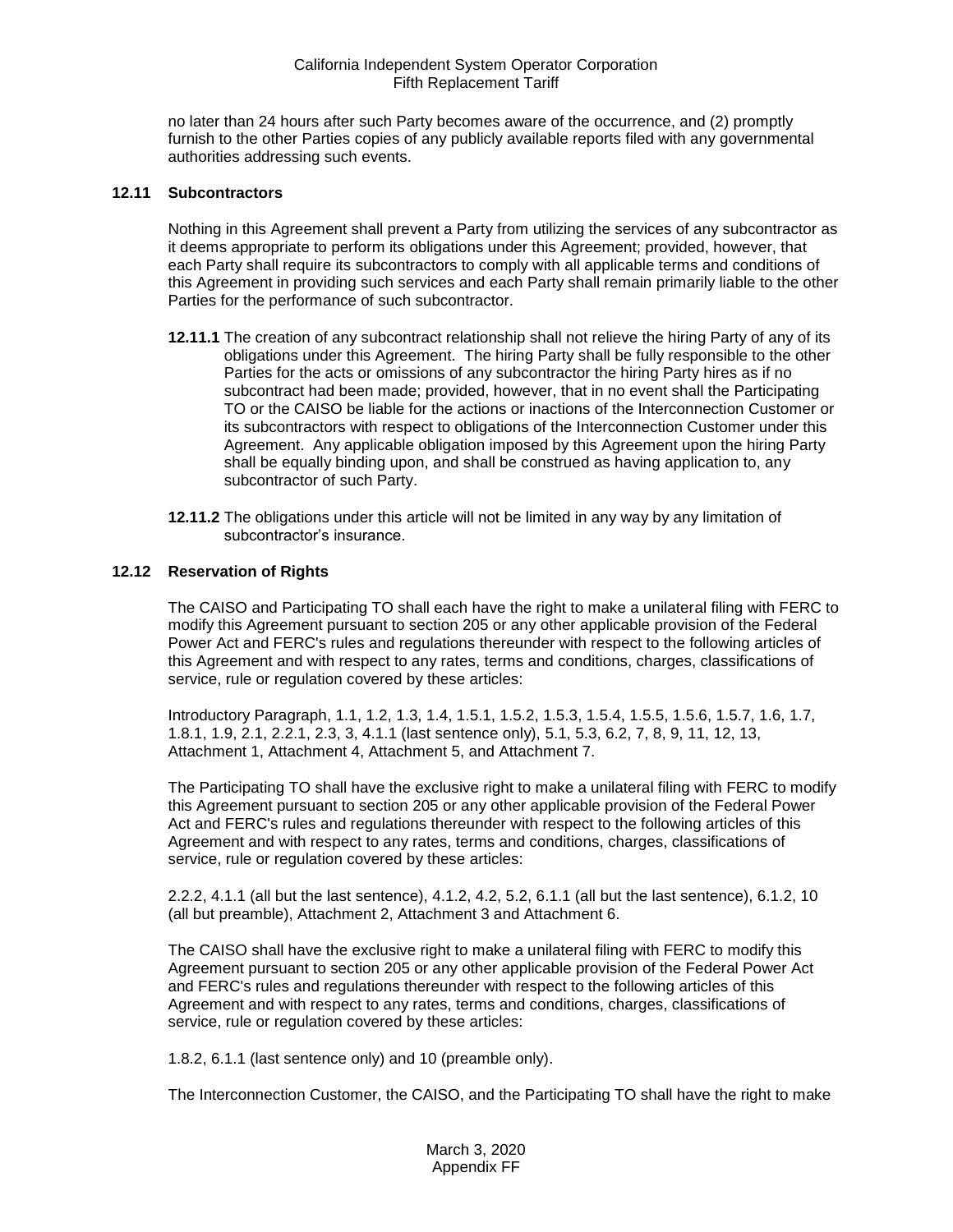a unilateral filing with FERC to modify this Agreement under any applicable provision of the Federal Power Act and FERC's rules and regulations; provided that each Party shall have the right to protest any such filing by another Party and to participate fully in any proceeding before FERC in which such modifications may be considered. Nothing in this Agreement shall limit the rights of the Parties or of FERC under sections 205 or 206 of the Federal Power Act and FERC's rules and regulations, except to the extent that the Parties otherwise mutually agree as provided herein.

#### <span id="page-26-0"></span>**12.13 Annual Reassessment Process**

In accordance with Section 7.4 of the GIDAP, the CAISO will perform an annual reassessment in which it will update certain base case data prior to beginning the GIDAP Phase II Interconnection Studies. As set forth in Section 7.4 of the GIDAP, the CAISO may determine through this assessment that Delivery Network Upgrades and Off-Peak Network Upgrades already identified and included in executed Generator Interconnection Agreements should be modified in order to reflect the current circumstances of Interconnection Customers in the queue, including any withdrawals therefrom, and any additions and upgrades approved in the CAISO's most recent Transmission Planning Process cycle. To the extent that this determination modifies the scope or characteristics of, or the financial responsibility for, any Delivery Network Upgrades and Off-Peak Network Upgrades determined pursuant to this SGIA, such modification(s) will be reflected through an amendment to this SGIA.

#### <span id="page-26-1"></span>**Article 13. Notices**

#### <span id="page-26-2"></span>**13.1 General**

Unless otherwise provided in this Agreement, any written notice, demand, or request required or authorized in connection with this Agreement ("Notice") shall be deemed properly given if delivered in person, delivered by recognized national courier service, or sent by first class mail, postage prepaid, to the person specified below:

If to the Interconnection Customer:

|                                             | Interconnection Customer: <u>contained and contained</u> and contained a late of the late of the late of the late of the |                                                                   |  |
|---------------------------------------------|--------------------------------------------------------------------------------------------------------------------------|-------------------------------------------------------------------|--|
|                                             |                                                                                                                          |                                                                   |  |
|                                             |                                                                                                                          |                                                                   |  |
|                                             |                                                                                                                          | Zip:                                                              |  |
|                                             |                                                                                                                          | Fax: __________________________                                   |  |
| If to the Participating TO:                 |                                                                                                                          |                                                                   |  |
|                                             |                                                                                                                          |                                                                   |  |
|                                             |                                                                                                                          |                                                                   |  |
|                                             |                                                                                                                          |                                                                   |  |
|                                             |                                                                                                                          | $Zip: \_\_\_\_\_\_\_\_\_\_\_\_\_\_\_\_\_\_\_\_\_\_\_\_\_\_\_\_\_$ |  |
| Phone: <u>_____________________________</u> |                                                                                                                          |                                                                   |  |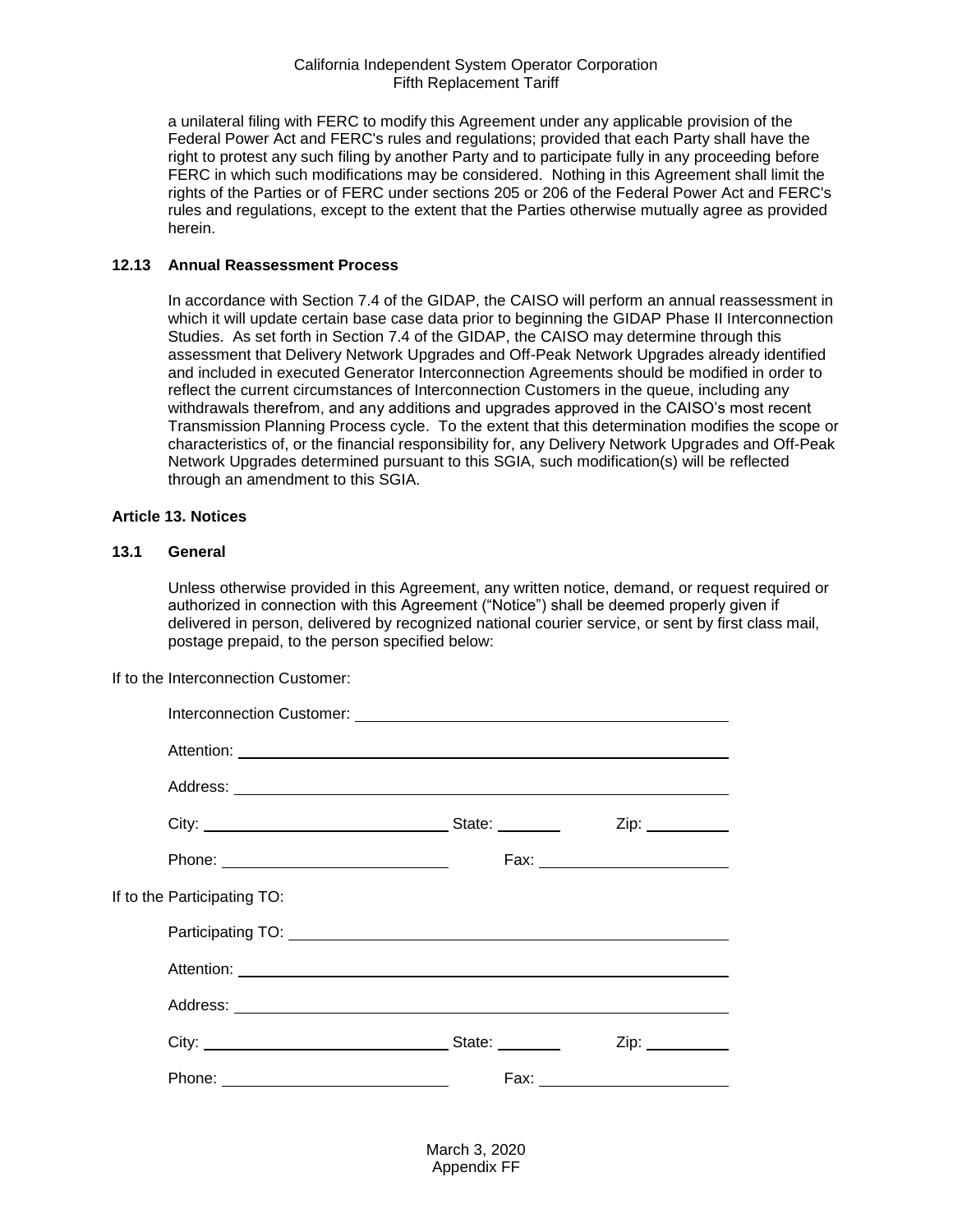If to the CAISO:

California Independent System Operator Corporation

Attention:

250 Outcropping Way

Folsom, CA 95630

Phone: 916-351-4400 Fax: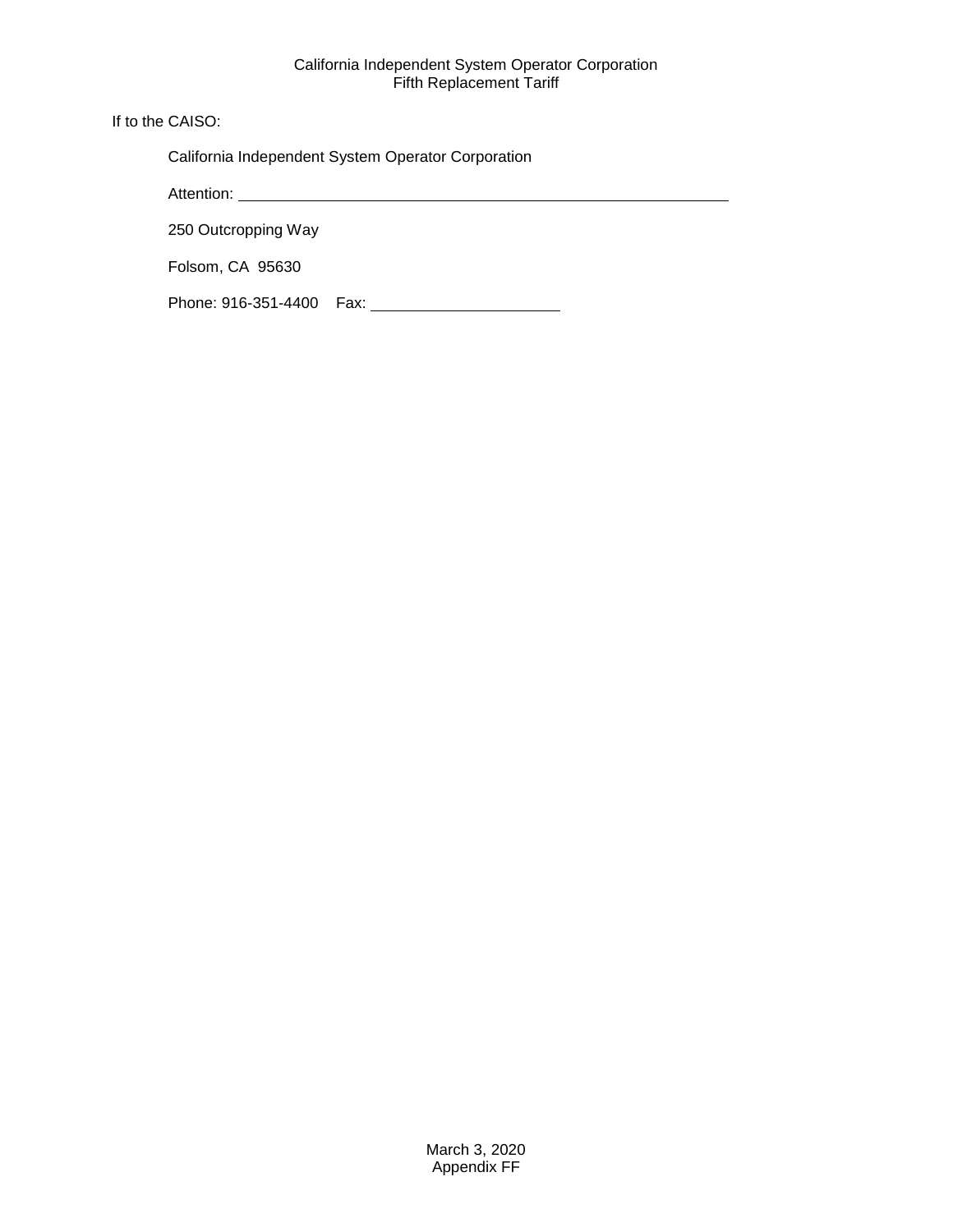# <span id="page-28-0"></span>**13.2 Billing and Payment**

Billings and payments shall be sent to the addresses set out below:

|  | State: ________ |  |  |  |
|--|-----------------|--|--|--|
|  |                 |  |  |  |
|  |                 |  |  |  |
|  |                 |  |  |  |
|  |                 |  |  |  |
|  | State: State:   |  |  |  |

# <span id="page-28-1"></span>**13.3 Alternative Forms of Notice**

Any notice or request required or permitted to be given by any Party to the other Parties and not required by this Agreement to be given in writing may be so given by telephone, facsimile or email to the telephone numbers and e-mail addresses set out below:

If to the Interconnection Customer:

| Interconnection Customer: <u>contract and contract and contract and contract and contract and contract and contract and contract and contract and contract and contract and contract and contract and contract and contract and </u> |                                |
|--------------------------------------------------------------------------------------------------------------------------------------------------------------------------------------------------------------------------------------|--------------------------------|
|                                                                                                                                                                                                                                      |                                |
|                                                                                                                                                                                                                                      |                                |
|                                                                                                                                                                                                                                      |                                |
|                                                                                                                                                                                                                                      | Fax: _________________________ |
|                                                                                                                                                                                                                                      |                                |
|                                                                                                                                                                                                                                      |                                |
|                                                                                                                                                                                                                                      |                                |
|                                                                                                                                                                                                                                      |                                |
|                                                                                                                                                                                                                                      |                                |
|                                                                                                                                                                                                                                      | Zip:                           |
| Phone: <u>with the state of the state of the state of the state of the state of the state of the state of the state of the state of the state of the state of the state of the state of the state of the state of the state of t</u> |                                |
|                                                                                                                                                                                                                                      |                                |
|                                                                                                                                                                                                                                      |                                |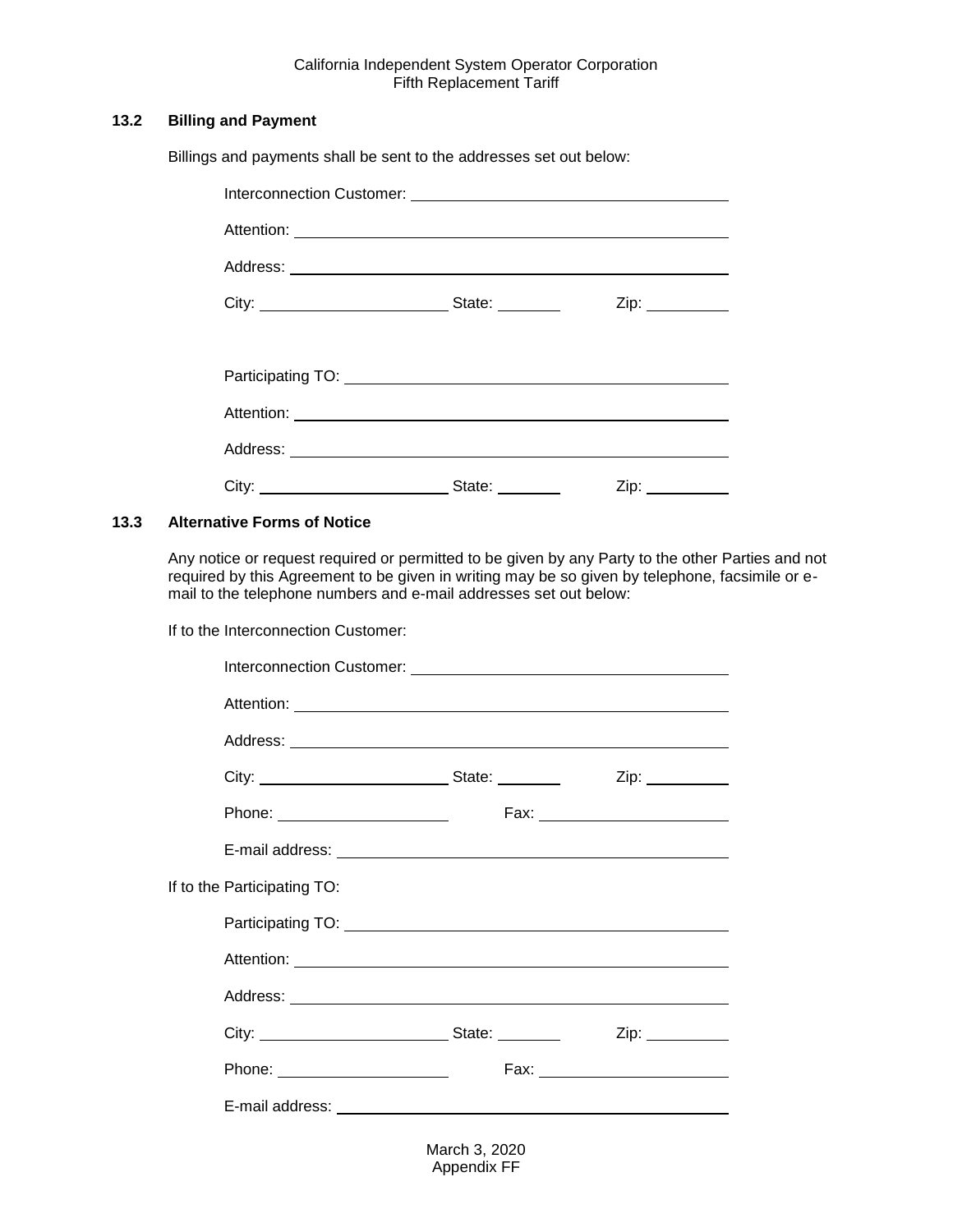If to the CAISO:

| California Independent System Operator Corporation |  |
|----------------------------------------------------|--|
| Attention:                                         |  |
| 250 Outcropping Way                                |  |
| Folsom, CA 95630                                   |  |
| Phone: 916-351-4400 Fax:                           |  |
| E-mail address:                                    |  |

# <span id="page-29-0"></span>**13.4 Designated Operating Representative**

The Parties may also designate operating representatives to conduct the communications which may be necessary or convenient for the administration of this Agreement. This person will also serve as the point of contact with respect to operations and maintenance of the Party's facilities.

Interconnection Customer's Operating Representative:

|                                                    |  |  | Zip: _________ |
|----------------------------------------------------|--|--|----------------|
| Phone: ________________________                    |  |  |                |
| Participating TO's Operating Representative:       |  |  |                |
|                                                    |  |  |                |
|                                                    |  |  |                |
|                                                    |  |  |                |
|                                                    |  |  |                |
| Phone: _________________________                   |  |  |                |
| <b>CAISO's Operating Representative</b>            |  |  |                |
| California Independent System Operator Corporation |  |  |                |
|                                                    |  |  |                |
| 250 Outcropping Way                                |  |  |                |
| Folsom, CA 95630                                   |  |  |                |
|                                                    |  |  |                |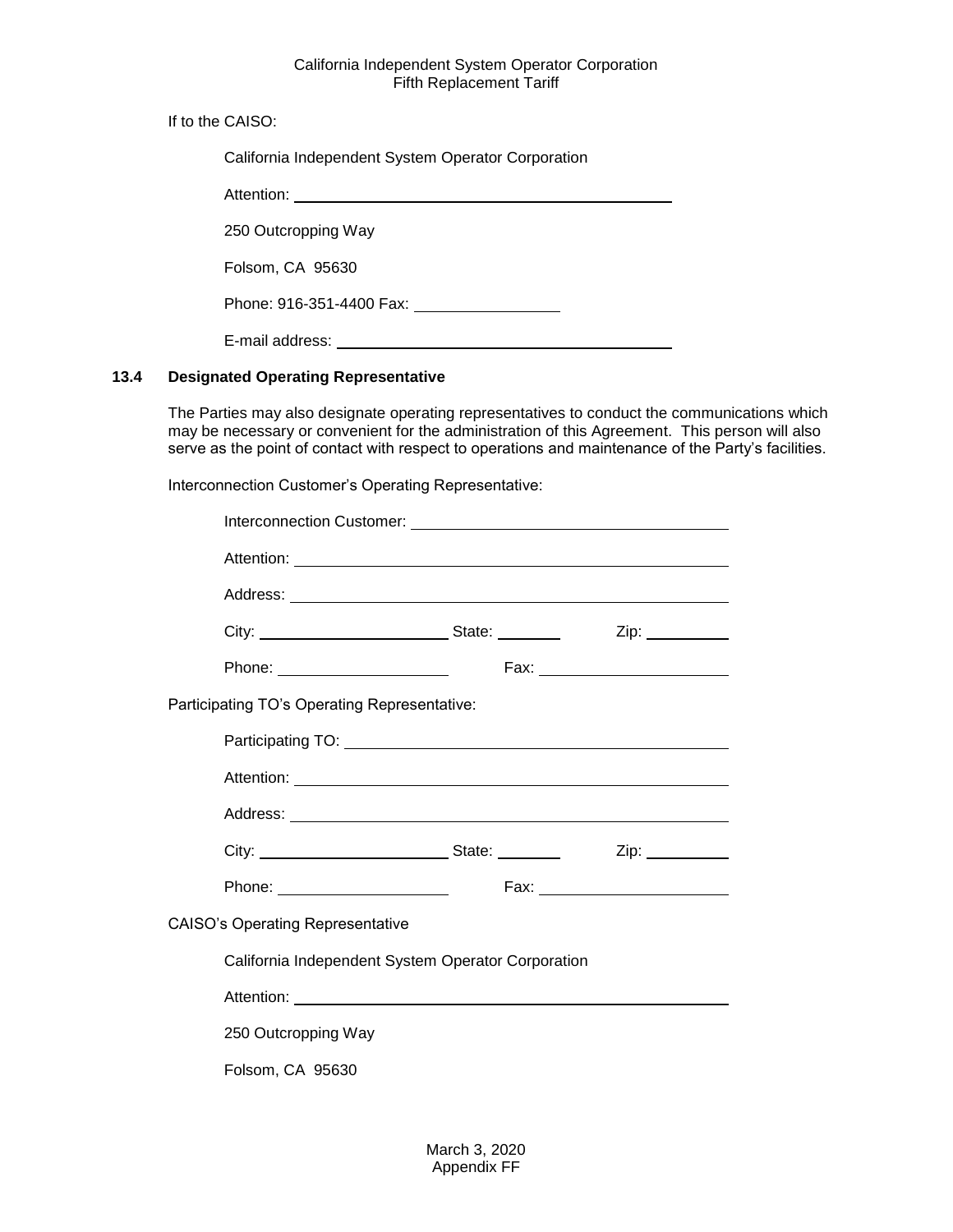# <span id="page-30-0"></span>**13.5 Changes to the Notice Information**

Any Party may change this information by giving five Business Days written notice to the other Parties prior to the effective date of the change.

# <span id="page-30-1"></span>**Article 14. Signatures**

**IN WITNESS WHEREOF,** the Parties have caused this Agreement to be executed by their respective duly authorized representatives.

| For the California Independent System Operator Corporation |
|------------------------------------------------------------|
|                                                            |
|                                                            |
|                                                            |
| Date: _________________________                            |
|                                                            |
| For the Participating TO                                   |
|                                                            |
|                                                            |
|                                                            |
| Date: __________________________                           |
|                                                            |
| For the Interconnection Customer                           |
|                                                            |
|                                                            |
| Title: <u>Communication</u>                                |
|                                                            |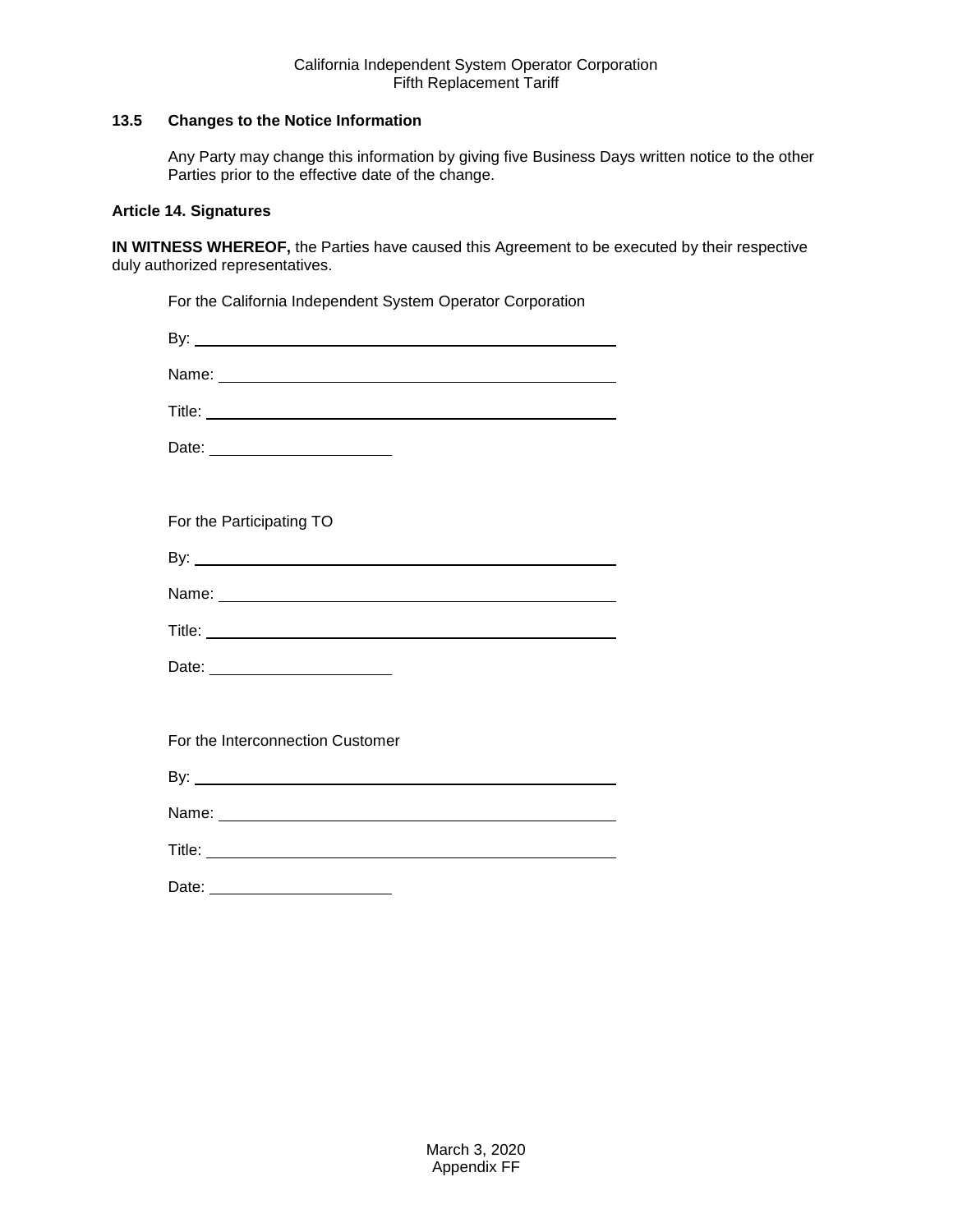# **Attachment 1**

#### **Glossary of Terms**

**Affected System** - An electric system other than the CAISO Controlled Grid that may be affected by the proposed interconnection, including the Participating TO's electric system that is not part of the CAISO Controlled Grid.

**Applicable Laws and Regulations** - All duly promulgated applicable federal, state and local laws, regulations, rules, ordinances, codes, decrees, judgments, directives, or judicial or administrative orders, permits and other duly authorized actions of any Governmental Authority.

**Area Deliverability Constraint** - A previously identified transmission system operating limit, based on a CAISO interconnection study or transmission planning study and listed on the CAISO website, that would constrain the deliverability of a substantial number of generators if the CAISO were to assign full capacity or partial capacity deliverability status to additional generating facilities in one or more specified geographic or electrical areas of the CAISO Controlled Grid in a total amount that is greater than the TP Deliverability for those areas. May also be a transmission system operating limit that constrains all or most of the same generation already constrained by a previously identified Area Deliverability Constraint.

**Area Delivery Network Upgrade (ADNU)** - A transmission upgrade or addition identified by the CAISO to relieve an Area Deliverability Constraint.

**Area Off-Peak Constraints** - A transmission system operating limit that would cause excessive curtailment to a substantial number of Generating Facilities during Off-Peak Load conditions, as described in Section 6.3.2.2 of Appendix DD and the CAISO Off-Peak Deliverability Assessment posted on the CAISO Website.

**Area Off-Peak Network Upgrades (AOPNUs)** - A transmission upgrade or addition the CAISO identifies in the Transmission Planning Process to relieve an Area Off-Peak Constraint.

**Assigned Network Upgrade (ANU)** - Reliability Network Upgrades, Local Off-Peak Network Upgrades, and Local Delivery Network Upgrades currently assigned to the Interconnection Customer. Assigned Network Upgrades exclude Conditionally Assigned Network Upgrades unless they become Assigned Network Upgrades.

**Balancing Authority Area** - The collection of generation, transmission, and loads within the metered boundaries of the Balancing Authority. The Balancing Authority maintains load-resource balance within this area.

**Business Day** - Monday through Friday, excluding federal holidays and the day after Thanksgiving Day.

**CAISO Controlled Grid** - The system of transmission lines and associated facilities of the parties to a Transmission Control Agreement that have been placed under the CAISO's Operational Control.

**CAISO Tariff** - The CAISO's tariff, as filed with FERC, and as amended or supplemented from time to time, or any successor tariff.

**Commercial Operation Date** - The date on which a Small Generating Facility commenced generating electricity for sale as agreed upon by the Participating TO and the Interconnection Customer and in accordance with any implementation plan agreed to by the Participating TO and the CAISO for multiple individual generating units or project phases at a Small Generating Facility where an Interconnection Customer intends to establish separate Commercial Operation Dates for those generating units or project phases.

**Conditionally Assigned Network Upgrade (CANU)** - Reliability Network Upgrades and Local Delivery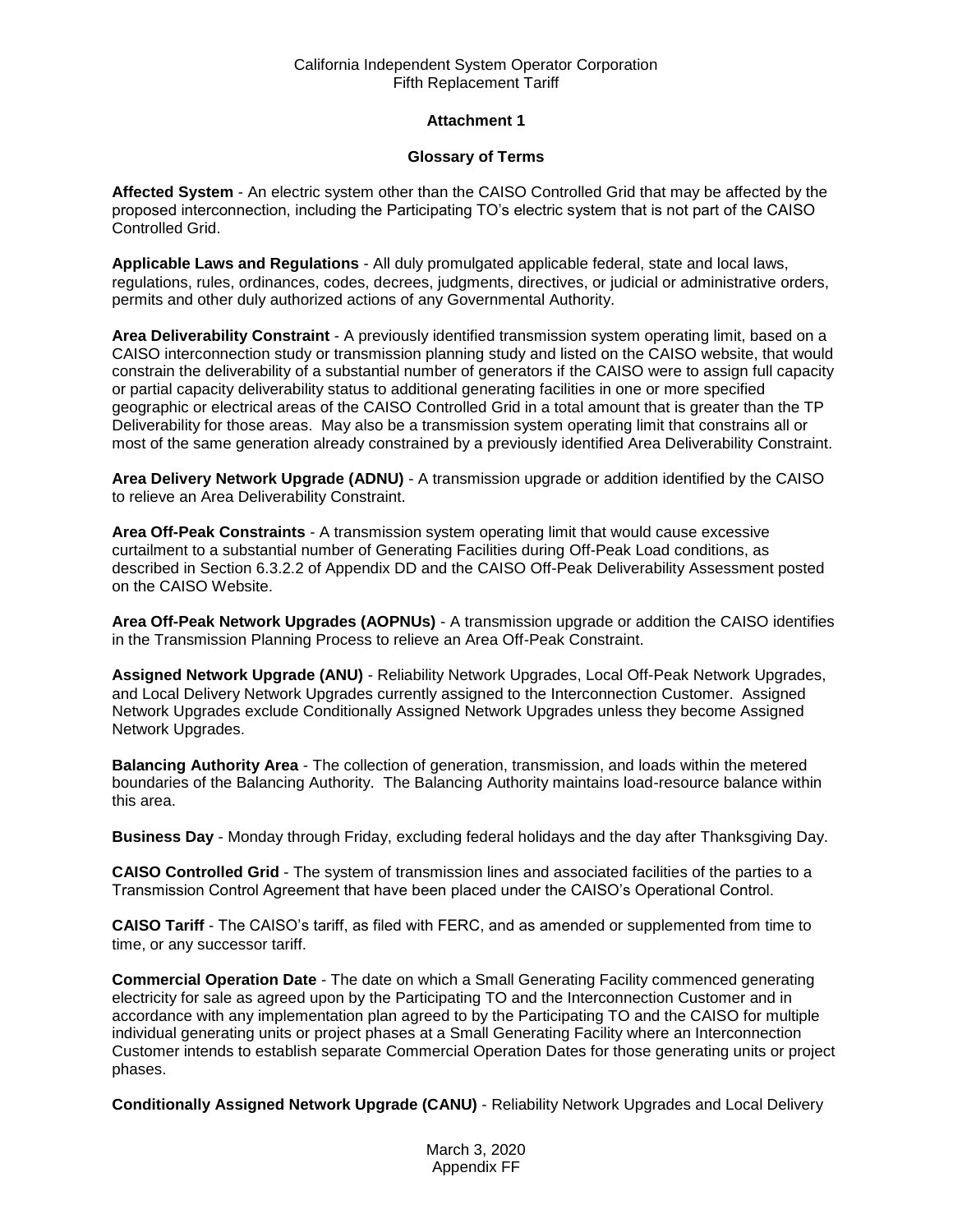Network Upgrades currently assigned to an earlier Interconnection Customer, but which may be assigned to the Interconnection Customer.

**Current Cost Responsibility (CCR)** - The Interconnection Customer's current allocated costs for Assigned Network Upgrades, not to exceed the Maximum Cost Responsibility. This cost is used to calculate the Interconnection Customer's Interconnection Financial Security requirement.

**Default** - The failure of a breaching Party to cure its breach under this Agreement.

**Distribution System** - Those non-CAISO-controlled transmission and distribution facilities owned by the Participating TO.

**Distribution Upgrades** - The additions, modifications, and upgrades to the Participating TO's Distribution System. Distribution Upgrades do not include Interconnection Facilities.

**General Reliability Network Upgrade (GRNU)** - Reliability Network Upgrades that are not Interconnection Reliability Network Upgrades.

**Generator Interconnection and Deliverability Allocation Procedures (GIDAP)** - The CAISO protocol that sets forth the interconnection and allocation procedures applicable to an Interconnection Request pertaining to a Small Generating Facility that is included in CAISO Tariff Appendix DD.

**Good Utility Practice** - Any of the practices, methods and acts engaged in or approved by a significant portion of the electric utility industry during the relevant time period, or any of the practices, methods and acts which, in the exercise of reasonable judgment in light of the facts known at the time the decision was made, could have been expected to accomplish the desired result at a reasonable cost consistent with good business practices, reliability, safety and expedition. Good Utility Practice is not intended to be any one of a number of the optimum practices, methods, or acts to the exclusion of all others, but rather to be acceptable practices, methods, or acts generally accepted in the region.

**Governmental Authority** - Any federal, state, local or other governmental regulatory or administrative agency, court, commission, department, board, or other governmental subdivision, legislature, rulemaking board, tribunal, or other governmental authority having jurisdiction over the Parties, their respective facilities, or the respective services they provide, and exercising or entitled to exercise any administrative, executive, police, or taxing authority or power; provided, however, that such term does not include the Interconnection Customer, CAISO, Participating TO, or any affiliate thereof.

**Interconnection Facilities** - The Participating TO's Interconnection Facilities and the Interconnection Customer's Interconnection Facilities. Collectively, Interconnection Facilities include all facilities and equipment between the Small Generating Facility and the Point of Interconnection, including any modification, additions or upgrades that are necessary to physically and electrically interconnect the Small Generating Facility to the Participating TO's Transmission System. Interconnection Facilities are sole use facilities and shall not include Distribution Upgrades or Network Upgrades.

**Interconnection Financial Security (IFS)** - Any of the financial instruments listed in Section 11.1 of the GIDAP that are posted by an Interconnection Customer to finance the construction of facilities or Network Upgrades.

**Interconnection Handbook** - A handbook, developed by the Participating TO and posted on the Participating TO's website or otherwise made available by the Participating TO, describing technical and operational requirements for wholesale generators and loads connected to the Participating TO's Transmission System, as such handbook may be modified or superseded from time to time. The Participating TO's standards contained in the Interconnection Handbook shall be deemed consistent with Good Utility Practice and applicable reliability standards.

**Interconnection Reliability Network Upgrade (IRNU)** - Reliability Network Upgrades at the Point of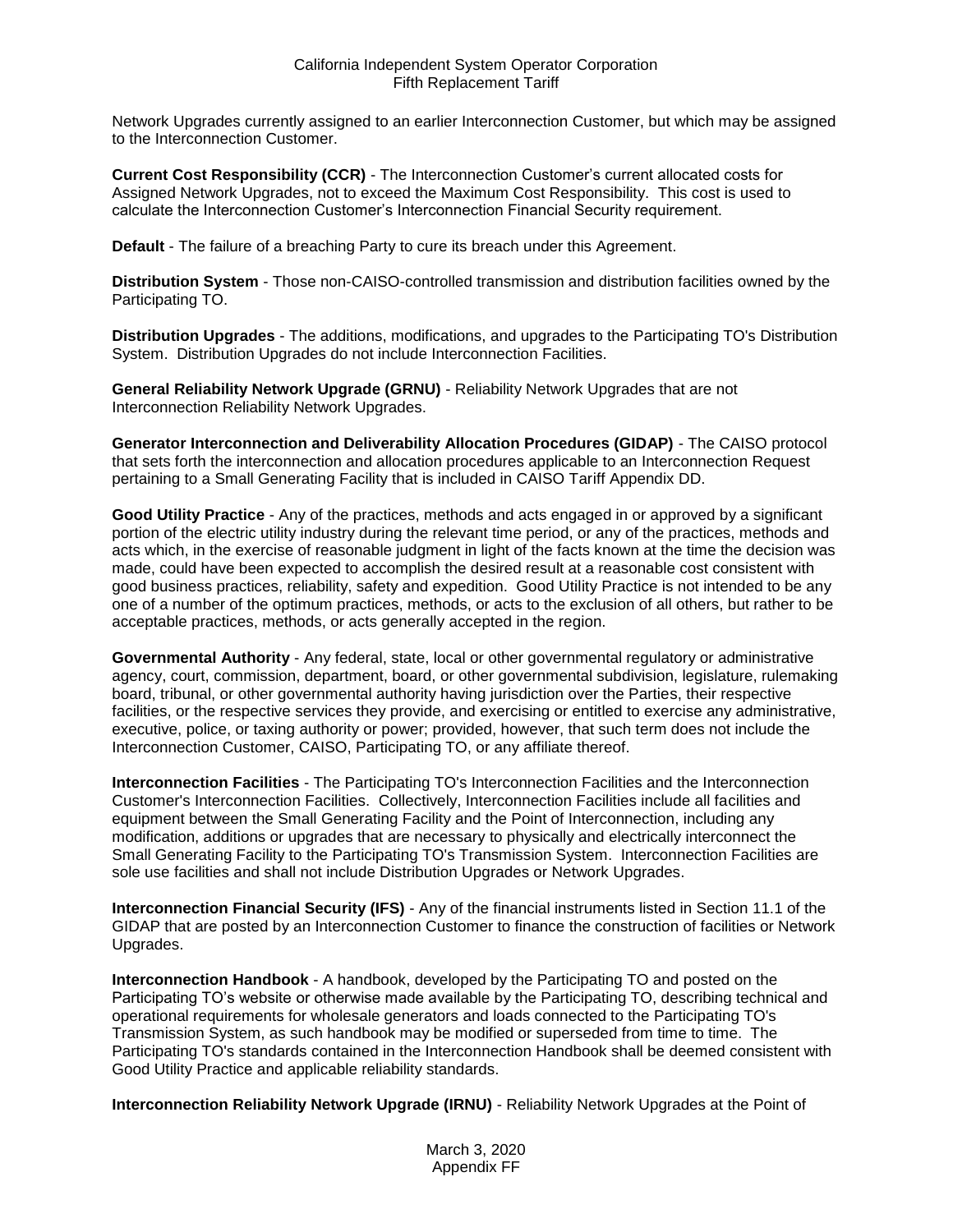Interconnection to accomplish the physical interconnection of the Generating Facility to the CAISO Controlled Grid. IRNUs are treated as Reliability Network Upgrades unless otherwise noted.

**Interconnection Request** - A request, in accordance with the CAISO Tariff, to interconnect a new Small Generating Facility, or to increase the capacity of, or make a Material Modification to the operating characteristics of, an existing Small Generating Facility that is interconnected with the CAISO Controlled Grid.

# **Interconnection Study** -

- (i) For Interconnection Requests processed under the Cluster Study Process described in the GIDAP, any of the following: the Phase I Interconnection Study conducted or caused to be performed by the CAISO, the reassessment of the Phase I Interconnection Study Base Case conducted or caused to be performed by the CAISO prior to the commencement of the Phase II Interconnection Study, or the Phase II Interconnection Study conducted or caused to be performed by the CAISO, pursuant to the GIDAP.
- (ii) For Interconnection Requests processed under the Independent Study Process described in the GIDAP, the governing study(ies) conducted or caused to be performed by the CAISO pursuant to the GIDAP, which shall consist primarily of a system impact and facilities study as described in Section 4.4 of the GIDAP, and, as applicable to Full Capacity Deliverability Status or Partial Deliverability Status, Phase I and Phase Interconnection Studies as described in Section 2.4.3 of the GIDAP.

**Local Deliverability Constraint** - A transmission system operating limit modeled in the GIDAP study process that would be exceeded if the CAISO were to assign full capacity or partial capacity deliverability status to one or more additional generating facilities interconnecting to the CAISO Controlled Grid in a specific local area, and that is not an Area Deliverability Constraint.

**Local Delivery Network Upgrade (LDNU)** - A transmission upgrade or addition identified by the CAISO in the GIDAP study process to relieve a Local Deliverability Constraint.

**Local Off-Peak Constraints** - A transmission system operating limit modeled in the generator interconnection study process that would be exceeded or lead to excessive curtailment, as described in the Off-Peak Deliverability Assessment methodology, if the CAISO were to assign Off-Peak Deliverability Status to one or more Generating Facilities interconnecting to the CAISO Controlled Grid in a specific local area, and that is not an Area Off-Peak Constraint.

**Local Off-Peak Network Upgrades (LOPNUs)** - A transmission upgrade or addition the CAISO identifies in the generator interconnection study process to relieve a Local Off-Peak Constraint.

**Material Modification** - A modification that has a material impact on the cost or timing of any Interconnection Request or any other valid interconnection request with a later queue priority date.

**Maximum Cost Exposure (MCE)** - Pursuant to Appendix DD, the sum of (1) the Interconnection Customer's Maximum Cost Responsibility and (2) the Conditionally Assigned Network Upgrades from its Phase I or Phase II Interconnection Study.

**Maximum Cost Responsibility (MCR)** - Pursuant to Appendix DD, the lower sum of the Interconnection Customer's (1) full cost of assigned Interconnection Reliability Network Upgrades and (2) allocated costs for all other Assigned Network Upgrades, from its Phase I or Phase II Interconnection Studies, not to exceed the Maximum Cost Exposure.

**Merchant Network Upgrades** - Network Upgrades constructed and owned by an Interconnection Customer pursuant to Article 5.2.1 of this SGIA, Section 13.3 of the GIDAP, and Sections 24.4.6.1 and 36.11 of the CAISO Tariff.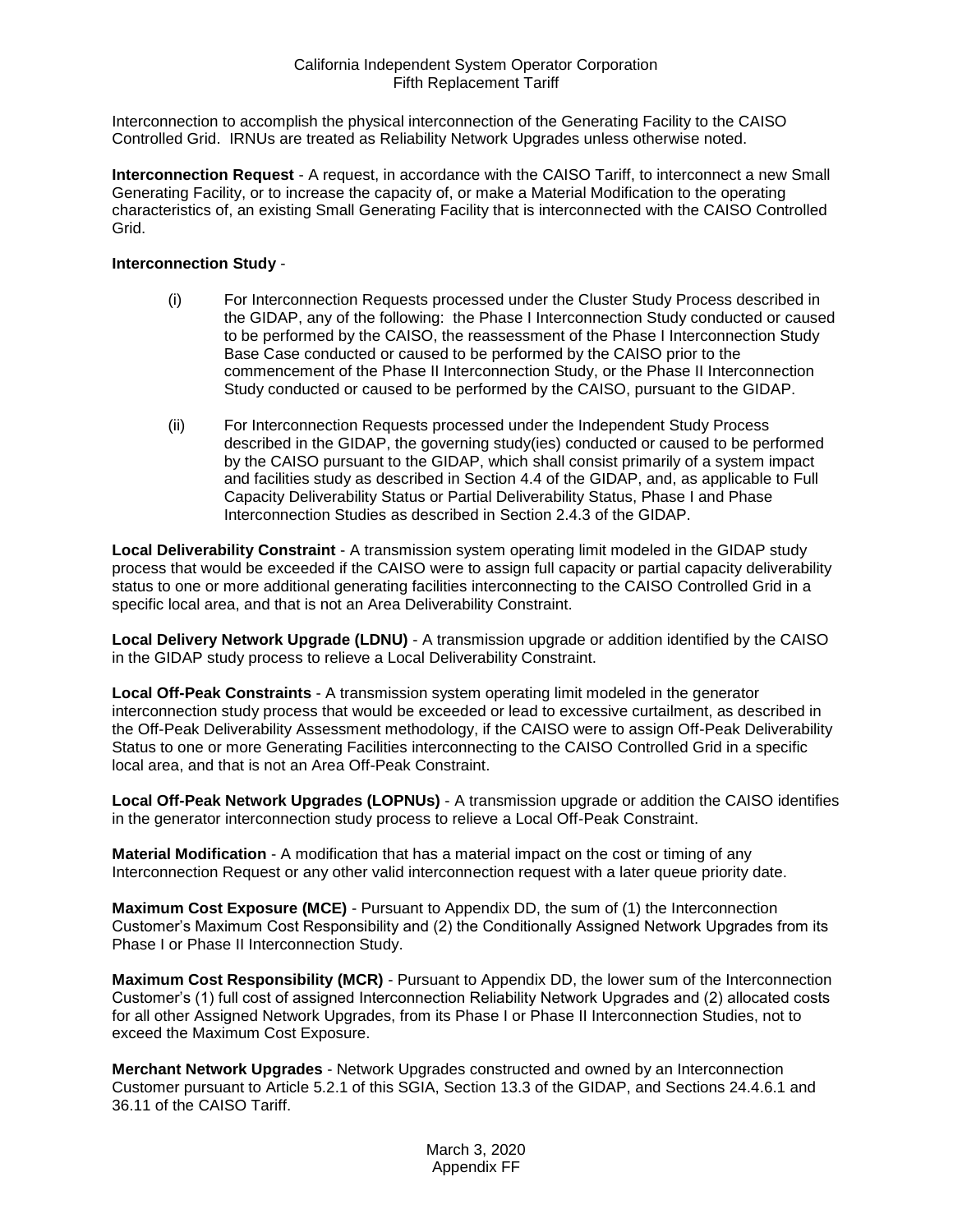**Network Upgrades** - Additions, modifications, and upgrades to the Participating TO's Transmission System required at or beyond the point at which the Small Generating Facility interconnects with the CAISO Controlled Grid to accommodate the interconnection of the Small Generating Facility with the CAISO Controlled Grid. Network Upgrades do not include Distribution Upgrades.

Operational Control - The rights of the CAISO under a Transmission Control Agreement and the CAISO Tariff to direct the parties to the Transmission Control Agreement how to operate their transmission lines and facilities and other electric plant affecting the reliability of those lines and facilities for the purpose of affording comparable non-discriminatory transmission access and meeting applicable reliability criteria.

**Off-Peak Deliverability Constraints** - A transmission system operating limit that constrains Generating Facilities in an area, leading to the excessive curtailment of expected Energy.

**Off-Peak Network Upgrades** - Network Upgrades needed to relieve Off-Peak Deliverability Constraints. Area Off-Peak Network Upgrades address Area Off-Peak Constraints. Local Off-Peak Network Upgrades address Local Off-Peak Constraints.

**Operating Requirements** - Any operating and technical requirements that may be applicable due to the CAISO, Western Electricity Coordinating Council, Balancing Authority Area, or the Participating TO's requirements, including those set forth in this Agreement.

**Option (A) Interconnection Customer** - An Interconnection Customer that elects to interconnect pursuant to Option (A) as set forth in Section 7.2 of the GIDAP.

**Option (B) Interconnection Customer** - An Interconnection Customer that elects to interconnect pursuant to Option (B) as set forth in Section 7.2 of the GIDAP.

**Party or Parties** - The Participating TO, CAISO, Interconnection Customer or the applicable combination of the above.

**Phased Generating Facility** - A Small Generating Facility that is structured to be completed and to achieve Commercial Operation in two or more successive sequences that are specified in this SGIA, such that each sequence comprises a portion of the total megawatt generation capacity of the entire Small Generating Facility.

**Point of Interconnection** - The point where the Interconnection Facilities connect with the Participating TO's Transmission System.

**Precursor Network Upgrades (PNU)** - Network Upgrades required for the Interconnection Customer consisting of (1) Network Upgrades assigned to an earlier Interconnection Customer in an earlier Queue Cluster, Independent Study Process, or Fast Track Process, that has executed its GIA pursuant to Section 14.2.2 of the GIDAP; and (2) Network Upgrades in the approved CAISO Transmission Plan.

**Reasonable Efforts** - With respect to an action required to be attempted or taken by a Party under this Agreement, efforts that are timely and consistent with Good Utility Practice and are otherwise substantially equivalent to those a Party would use to protect its own interests.

**Reliability Network Upgrades (RNU)** - The transmission facilities at or beyond the Point of Interconnection identified in the Interconnection Studies as necessary to interconnect one or more Generating Facility(ies) safely and reliably to the CAISO Controlled Grid, which would not have been necessary but for the interconnection of one or more Generating Facility(ies), including Network Upgrades necessary to remedy short circuit or stability problems, or system operating limits. Reliability Network Upgrades shall only be deemed necessary for system operating limits, occurring under any system condition, which cannot be adequately mitigated through Congestion Management, Operating Procedures, or Special Protection Systems based on the characteristics of the Generating Facilities included in the Interconnection Studies, limitations on market models, systems, or information, or other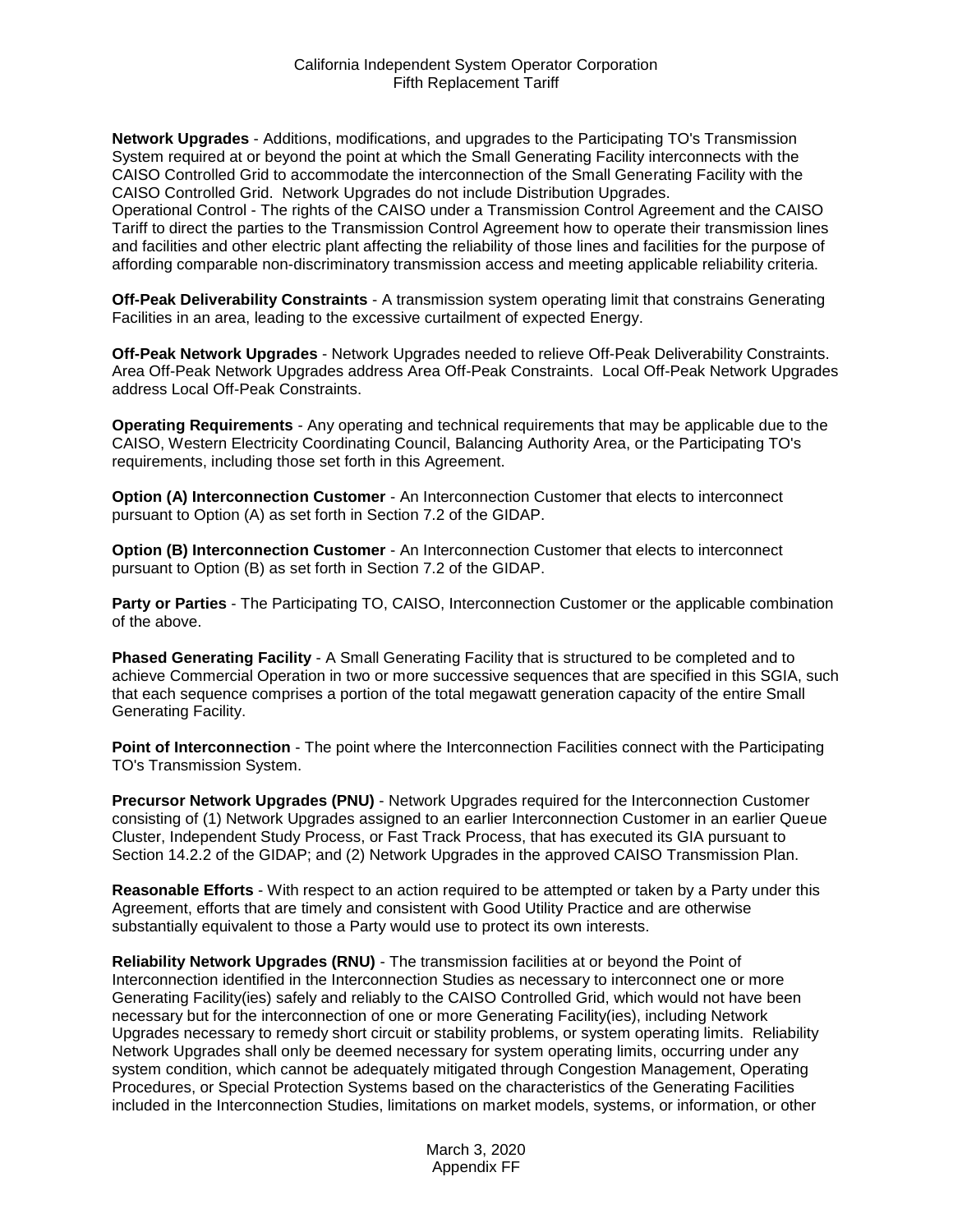factors specifically identified in the Interconnection Studies. Reliability Network Upgrades also include, consistent with WECC practice, the facilities necessary to mitigate any adverse impact the Generating Facility's interconnection may have on a path's WECC rating. Reliability Network Upgrades include Interconnection Reliability Network Upgrades and General Reliability Network Upgrades.

**Small Generating Facility** - The Interconnection Customer's device for the production and/or storage for later injection of electricity identified in the Interconnection Request, but shall not include the Interconnection Customer's Interconnection Facilities.

**TP Deliverability** - The capability, measured in MW, of the CAISO Controlled Grid as modified by transmission upgrades and additions identified in the annual Transmission Plan to support the interconnection with Full Capacity Deliverability Status or Partial Capacity Deliverability Status of additional Generating Facilities in a specified geographic or electrical area of the CAISO Controlled Grid.

**Transmission Control Agreement** - CAISO FERC Electric Tariff No. 7.

**Transmission System** - The facilities owned and operated by the Participating TO and that have been placed under the CAISO's Operational Control, which facilities form part of the CAISO Controlled Grid.

**Upgrades** - The required additions and modifications to the Participating TO's Transmission System and Distribution System at or beyond the Point of Interconnection. Upgrades may be Network Upgrades or Distribution Upgrades. Upgrades do not include Interconnection Facilities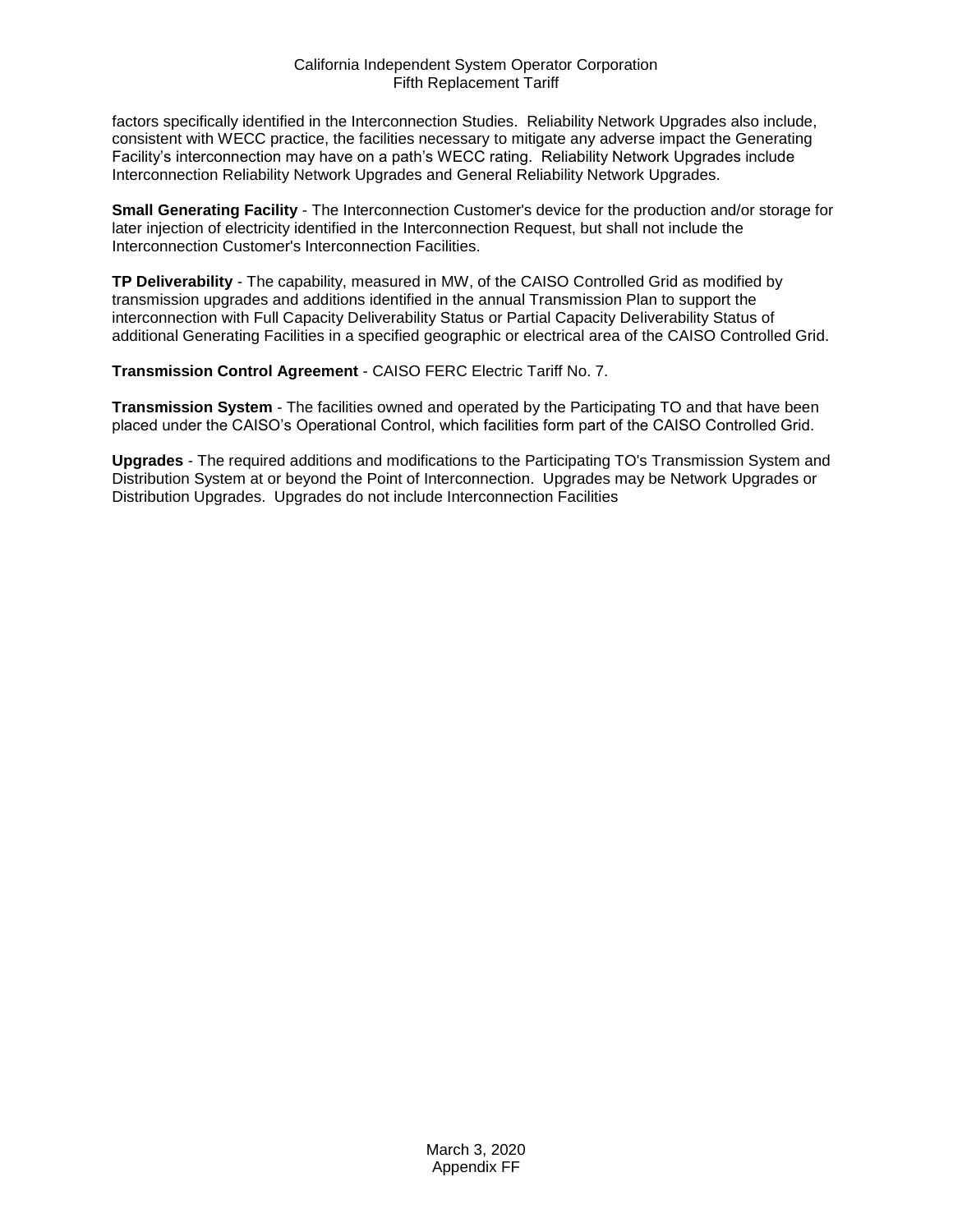# **Attachment 2**

# **Description and Costs of the Small Generating Facility,**

# **Interconnection Facilities, and Metering Equipment**

<span id="page-36-0"></span>Equipment, including the Small Generating Facility, Interconnection Facilities, and metering equipment shall be itemized and identified as being owned by the Interconnection Customer or the Participating TO. The Participating TO will provide a best estimate itemized cost, including overheads, of its Interconnection Facilities and metering equipment, and a best estimate itemized cost of the annual operation and maintenance expenses associated with its Interconnection Facilities and metering equipment.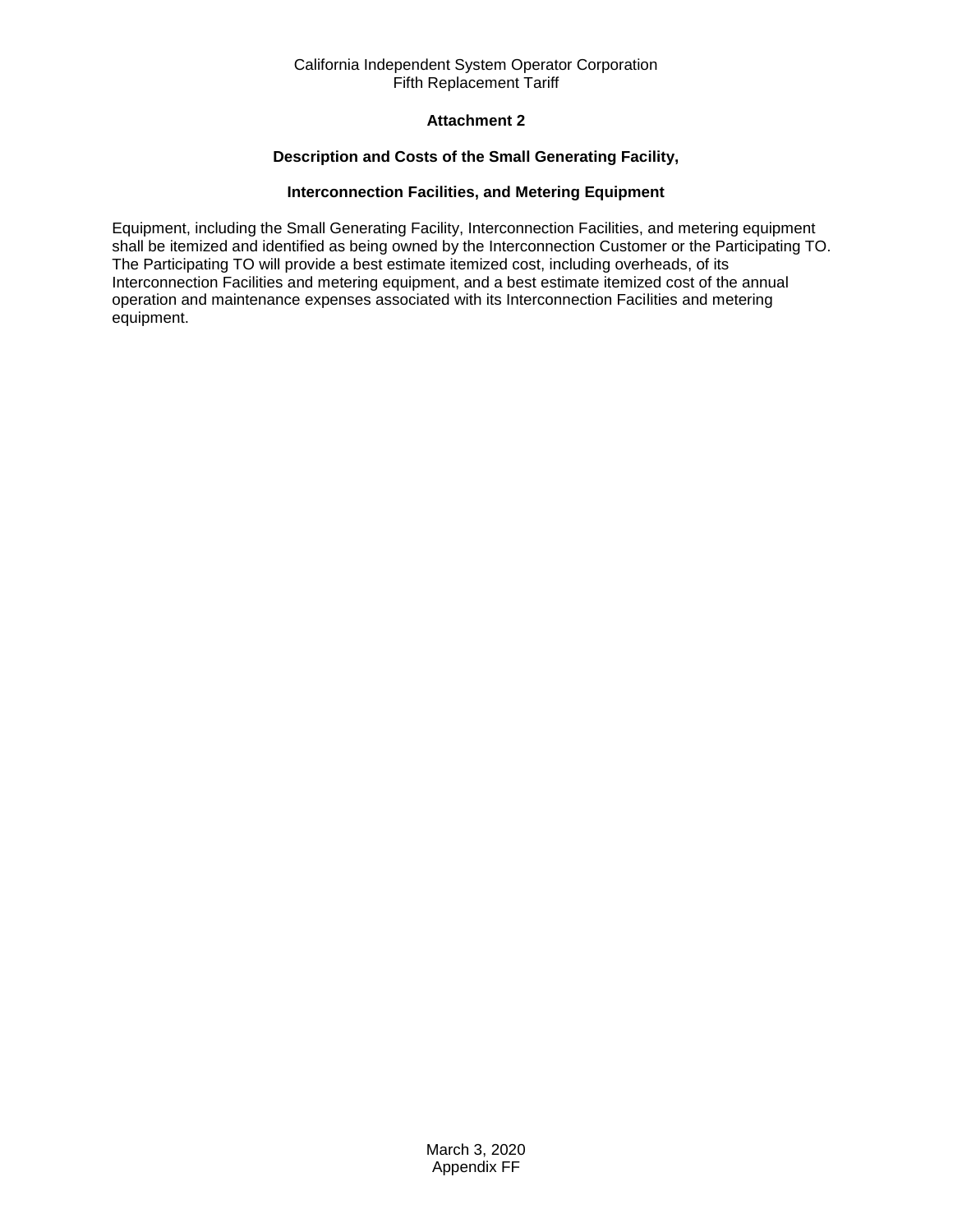# **Attachment 3**

# <span id="page-37-0"></span>**One-line Diagram Depicting the Small Generating Facility, Interconnection**

**Facilities, Metering Equipment, and Upgrades**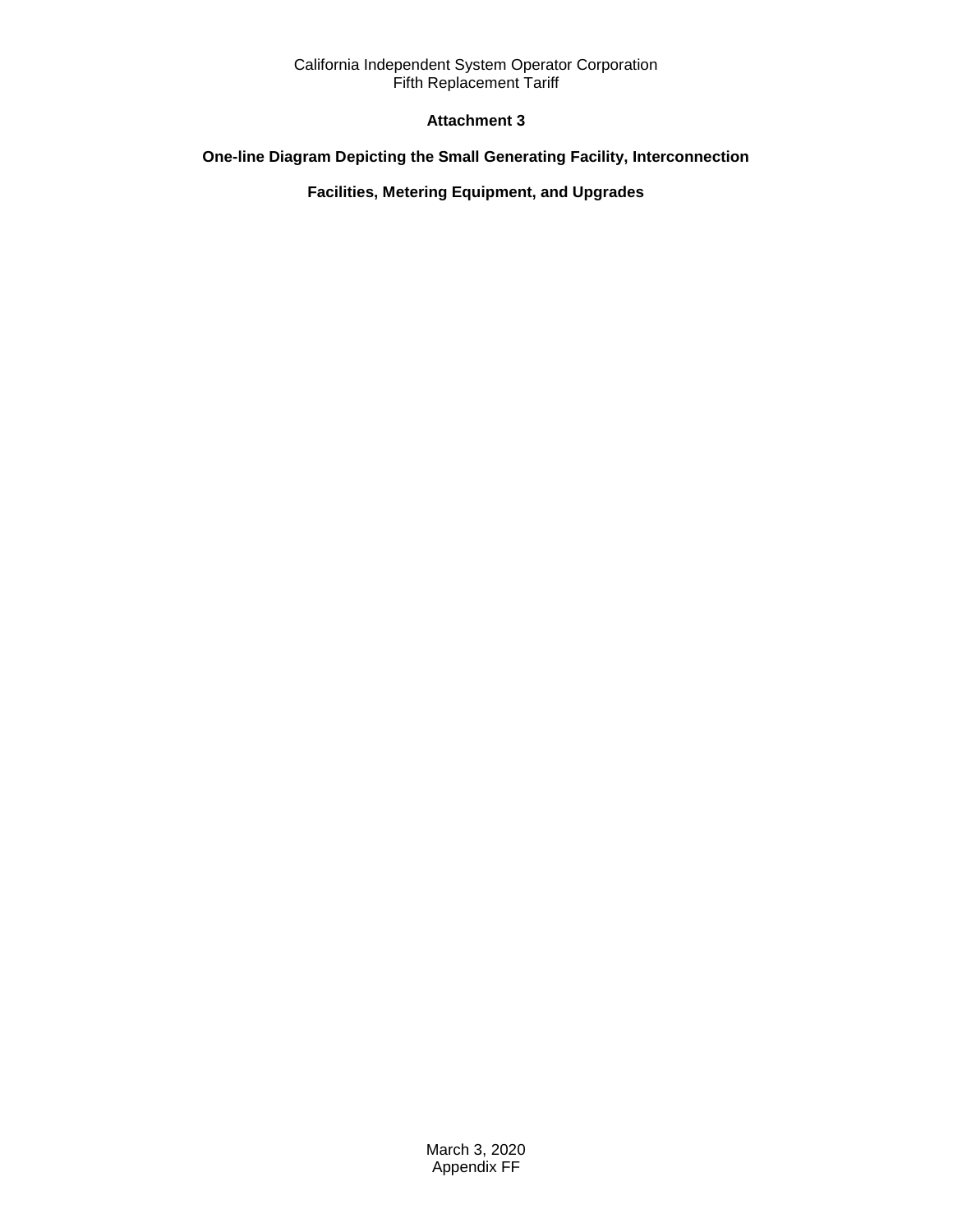# **Attachment 4**

### **Milestones**

<span id="page-38-0"></span>In-Service Date: \_\_\_\_\_\_\_\_\_\_\_\_\_\_\_\_\_\_\_\_\_\_\_\_

Critical milestones and responsibility as agreed to by the Parties:

|            | Milestone/Date                                                                                                                                                                                                                       | Responsible Party |
|------------|--------------------------------------------------------------------------------------------------------------------------------------------------------------------------------------------------------------------------------------|-------------------|
| (1)        | <u> 1989 - Johann Stoff, deutscher Stoff, der Stoff, der Stoff, der Stoff, der Stoff, der Stoff, der Stoff, der S</u>                                                                                                                |                   |
| (2)        | <u> 1989 - Johann Harry Harry Harry Harry Harry Harry Harry Harry Harry Harry Harry Harry Harry Harry Harry Harry</u>                                                                                                                |                   |
| (3)        | <u> 1989 - Andrea State Barbara, politik a postal de la provincia de la provincia de la provincia de la provincia de la provincia de la provincia de la provincia de la provincia de la provincia de la provincia de la provinci</u> |                   |
| (4)        | <u> 1980 - Jan Stein Stein, Amerikaansk politiker (</u>                                                                                                                                                                              |                   |
| (5)        |                                                                                                                                                                                                                                      |                   |
| (6)        | <u> 1980 - Jan Alexandro Alexandro Alexandro Alexandro Alexandro Alexandro Alexandro Alexandro Alexandro Alexandro </u>                                                                                                              |                   |
| (7)<br>(8) | <u> 1989 - Johann Barn, mars ann an t-Amhainn an t-Amhainn an t-Amhainn an t-Amhainn an t-Amhainn an t-Amhainn an</u>                                                                                                                |                   |
| (9)        |                                                                                                                                                                                                                                      |                   |
| (10)       |                                                                                                                                                                                                                                      |                   |
|            |                                                                                                                                                                                                                                      |                   |
|            |                                                                                                                                                                                                                                      |                   |

Agreed to by:

| For the CAISO                    | Date |
|----------------------------------|------|
| For the Participating TO         | Date |
| For the Interconnection Customer | Date |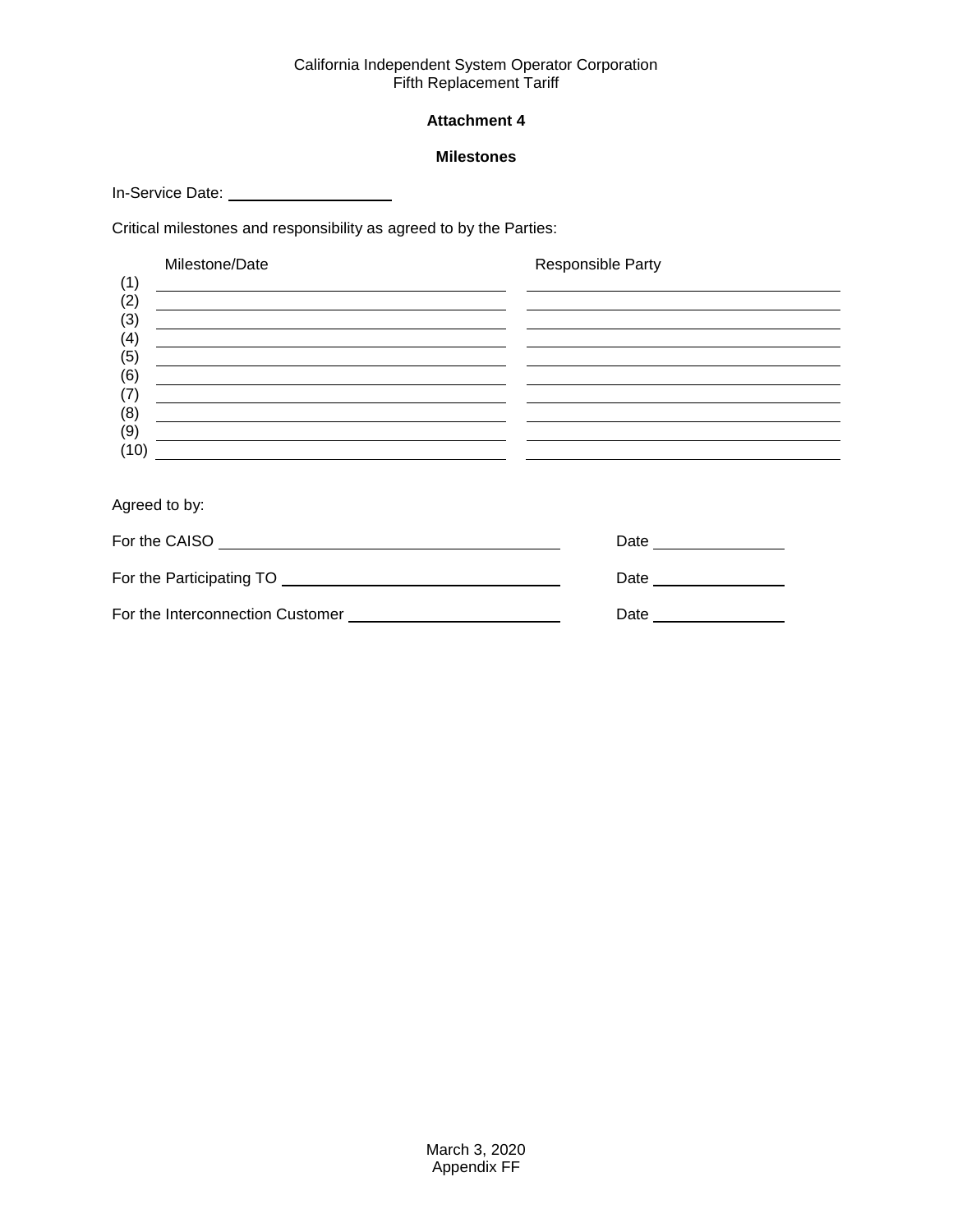# **Attachment 5**

# <span id="page-39-0"></span>**Additional Operating Requirements for the CAISO Controlled Grid and Affected Systems Needed**

# **to Support the Interconnection Customer's Needs**

The Participating TO and the CAISO shall also provide requirements that must be met by the Interconnection Customer prior to initiating parallel operation with the CAISO Controlled Grid.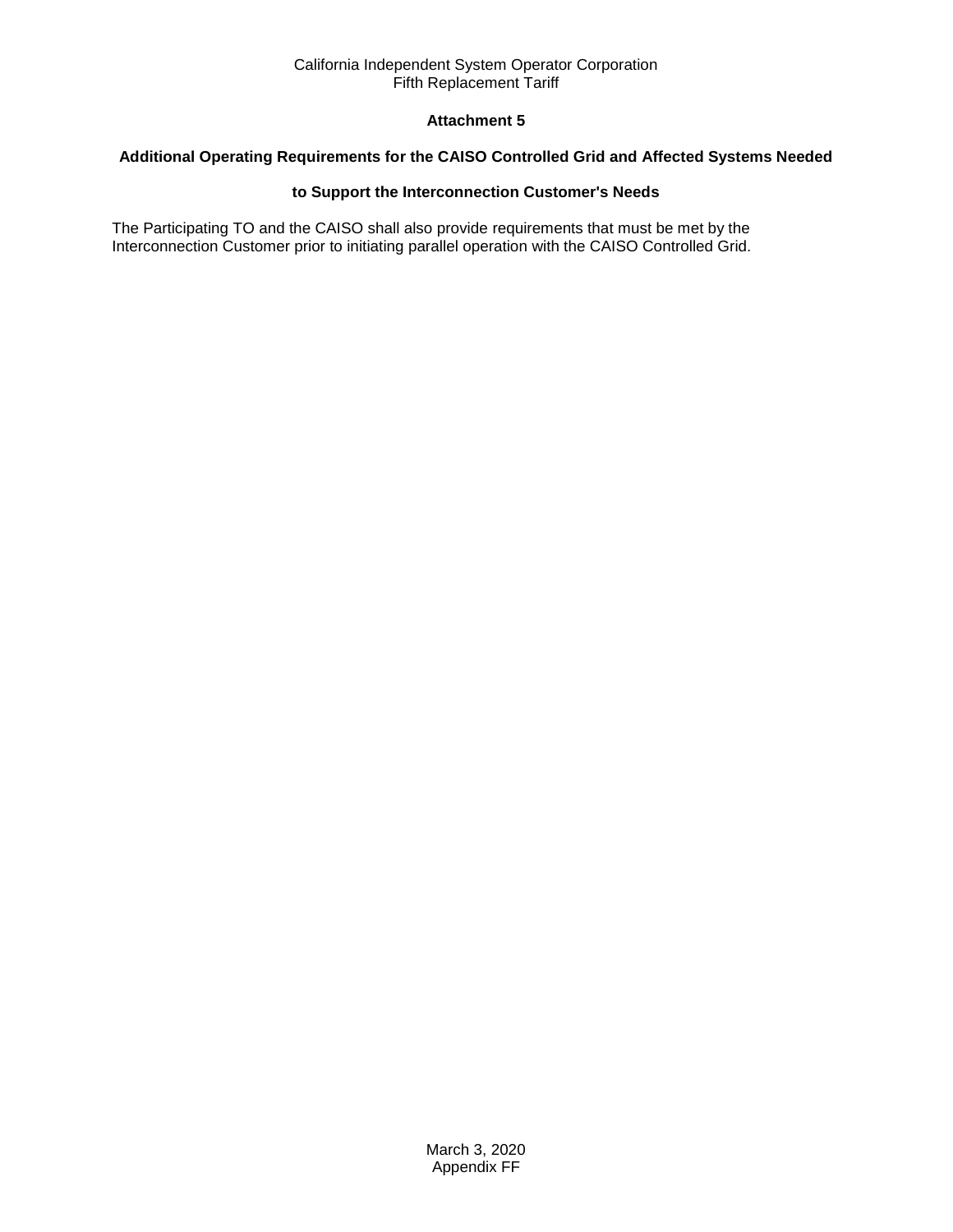# **Attachment 6**

# <span id="page-40-0"></span>**Participating TO's Description of its Upgrades and Best Estimate of Upgrade Costs**

The Participating TO shall describe Upgrades and provide an itemized best estimate of the cost, including overheads, of the Upgrades and annual operation and maintenance expenses associated with such Upgrades. The Participating TO shall functionalize Upgrade costs and annual expenses as either transmission or distribution related.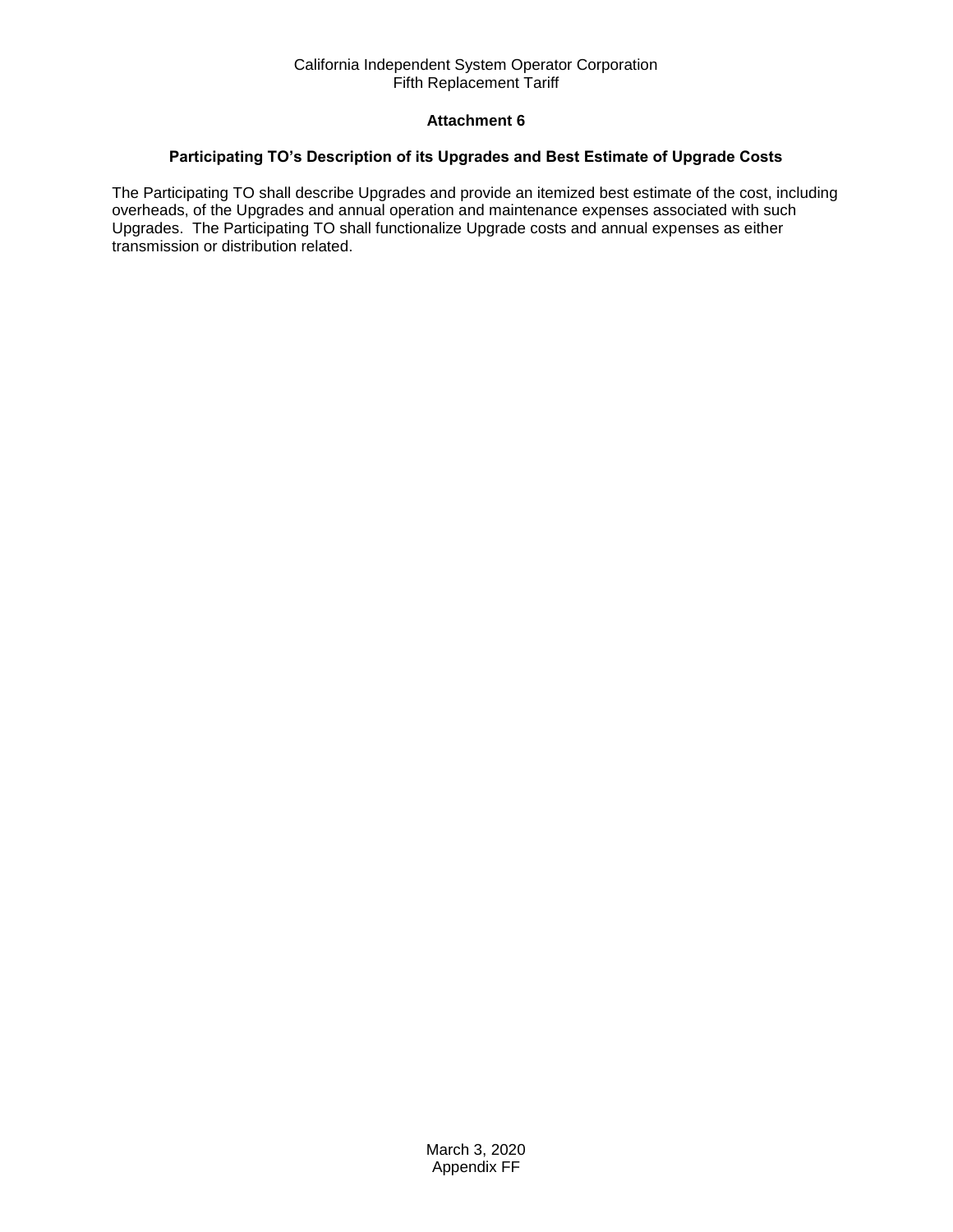# **Attachment 7**

# **Interconnection Requirements for an Asynchronous Small Generating Facility**

<span id="page-41-0"></span>Attachment 7 sets forth requirements and provisions specific to all Asynchronous Generating Facilities. All other requirements of this Agreement continue to apply to all Asynchronous Generating Facility interconnections consistent with Section 25.4.2 of the CAISO tariff.

# **A. Technical Standards Applicable to Asynchronous Generating Facilities**

# **i. Low Voltage Ride-Through (LVRT) Capability**

An Asynchronous Generating Facility shall be able to remain online during voltage disturbances up to the time periods and associated voltage levels set forth in the requirements below.

- 1. An Asynchronous Generating Facility shall remain online for the voltage disturbance caused by any fault on the transmission grid, or within the Asynchronous Generating Facility between the Point of Interconnection and the high voltage terminals of the Asynchronous Generating Facility's step up transformer, having a duration equal to the lesser of the normal three-phase fault clearing time (4-9 cycles) or one-hundred fifty (150) milliseconds, plus any subsequent post-fault voltage recovery to the final steady-state post-fault voltage. Clearing time shall be based on the maximum normal clearing time associated with any three-phase fault location that reduces the voltage at the Asynchronous Generating Facility's Point of Interconnection to 0.2 per-unit of nominal voltage or less, independent of any fault current contribution from the Asynchronous Generating Facility.
- 2. An Asynchronous Generating Facility shall remain online for any voltage disturbance caused by a single-phase fault on the transmission grid, or within the Asynchronous Generating Facility between the Point of Interconnection and the high voltage terminals of the Asynchronous Generating Facility's step up transformer, with delayed clearing, plus any subsequent post-fault voltage recovery to the final steady-state post-fault voltage. Clearing time shall be based on the maximum backup clearing time associated with a single point of failure (protection or breaker failure) for any single-phase fault location that reduces any phase-to-ground or phase-to-phase voltage at the Asynchronous Generating Facility's Point of Interconnection to 0.2 per-unit of nominal voltage or less, independent of any fault current contribution from the Asynchronous Generating Facility.
- 3. Remaining on-line shall be defined as continuous connection between the Point of Interconnection and the Asynchronous Generating Facility's units, without any mechanical isolation. Momentary cessation (namely, ceasing to inject current during a fault without mechanical isolation) is prohibited unless transient high voltage conditions rise to 1.20 per unit or more. For transient low voltage conditions, the Asynchronous Generating Facility's inverters will inject reactive current. The level of this reactive current must be directionally proportional to the decrease in per unit voltage at the inverter AC terminals. The inverter must produce full reactive current capability when the AC voltage at the inverter terminals drops to a level of 0.50 per unit or below. The Asynchronous Generating Facility must continue to operate and absorb reactive current for transient voltage conditions between 1.10 and 1.20 per unit.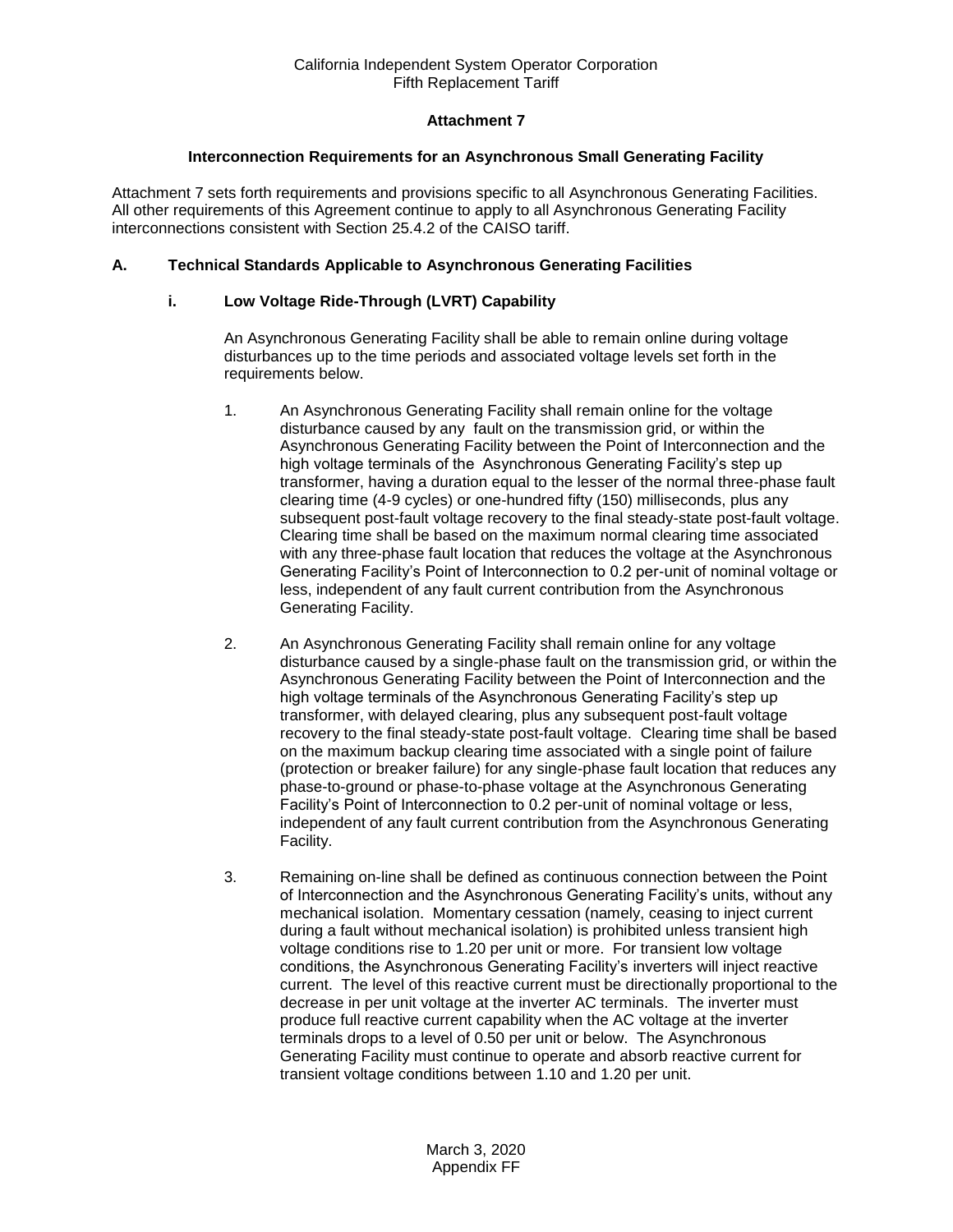Upon the cessation of transient voltage conditions and the return of the grid to normal operating voltage (0.90  $<$  V  $<$  1.10 per unit), the Asynchronous Generating Facility's inverters automatically must transition to normal active (real power) current injection. The Asynchronous Generating Facility's inverters must ramp up to inject active (real power) current with a minimum ramping rate of at least 100% per second (from no output to full available output). The total time to complete the transition from reactive current injection or absorption to normal active (real power) current injection must be one second or less. The total time to return from momentary cessation, if used, during transient high voltage conditions over 1.20 per unit or more must be one second or less.

The Asynchronous Generating Facility's inverter will be considered to have tripped where its AC circuit breaker is open or otherwise has electrically isolated the inverter from the grid. Following an inverter trip, the inverter must make at least one attempt to resynchronize and connect back to the grid unless the trip resulted from a fatal fault code, as defined by the inverter manufacturer. This attempt must take place within 2.5 minutes from the inverter trip. An attempt to resynchronize and connect back to the grid is not required if the trip was initiated due to a fatal fault code, as determined by the original equipment manufacturer.

- 4. The Asynchronous Generating Facility is not required to remain on line during multi-phased faults exceeding the duration described in Section A.i.1 of this Attachment 7 or single-phase faults exceeding the duration described in Section A.i.2 of this Attachment 7.
- 5. The requirements of this Section A.i of this Attachment 7 do not apply to faults that occur between the Asynchronous Generating Facility's terminals and the high side of the step-up transformer to the high-voltage transmission system.
- 6. Asynchronous Generating Facilities may be tripped after the fault period if this action is intended as part of a special protection system.
- 7. Asynchronous Generating Facilities may meet the requirements of this Section A of this Attachment 7 through the performance of the generating units or by installing additional equipment within the Asynchronous Generating Facility or by a combination of generating unit performance and additional equipment.
- 8. The provisions of this Section A.i of this Attachment 7 apply only if the voltage at the Point of Interconnection has remained within the range of 0.9 and 1.10 perunit of nominal voltage for the preceding two seconds, excluding any sub-cycle transient deviations.
- 9. Asynchronous Generating Facility inverters may not trip or cease to inject current for momentary loss of synchronism. As a minimum, the Asynchronous Generating Facility's inverter controls may lock the phase lock loop to the last synchronized point and continue to inject current into the grid at that last calculated phase prior to the loss of synchronism until the phase lock loop can regain synchronism. The current injection may be limited to protect the inverter. Any inverter may trip if the phase lock loop is unable to regain synchronism 150 milliseconds after loss of synchronism.
- 10. Inverter restoration following transient voltage conditions must not be impeded by plant level controllers. If the Asynchronous Generating Facility uses a plant level controller, it must be programmed to allow the inverters to automatically resynchronize rapidly and ramp up to active current injection (without delayed ramping) following transient voltage recovery, before resuming overall control of